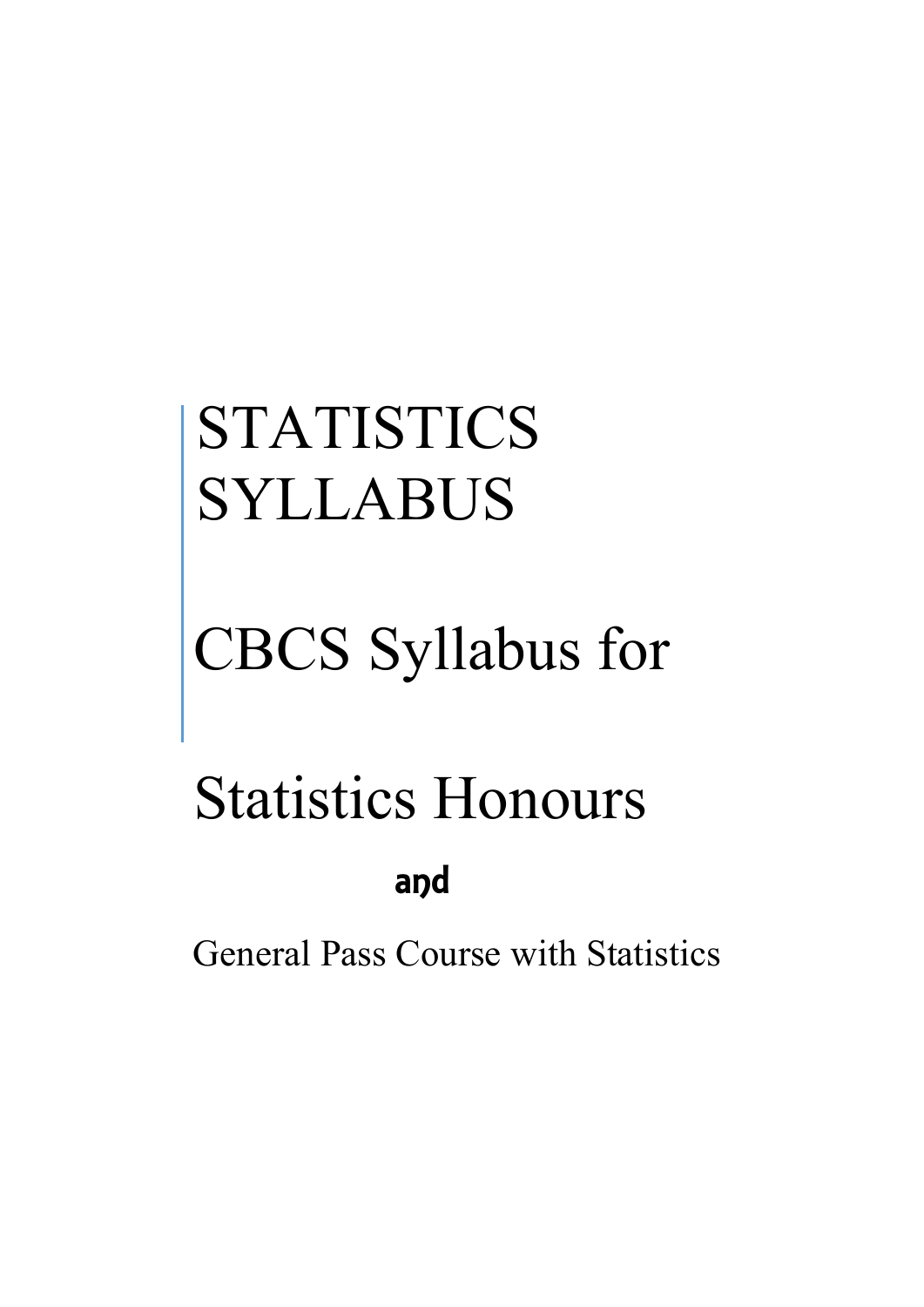# **1. Introduction**

The syllabus of Statistics for under-graduate students under Choice Based Credit System has been framed in compliance with the model syllabus outlined by University Grants Commission. The main objective of the syllabus is to give the students a holistic understanding of the subject with appropriate coverage of core courses, elective courses and skill enhancement courses. This is aimed at empowering the students to obtain job after successful completion of the course. The students can also go for self-employment by setting up ventures for offering statistical services to industrial and household sector.

This is assumed that the students of different other disciplines can select statistics courses from the given list of elective courses. Some changes have been made in the courses to keep it appropriate and relevant in the context of contemporary changes taking place in the discipline. The syllabi of Honours and General Pass courses have been clearly outlined with the list of courses to be offered in each case.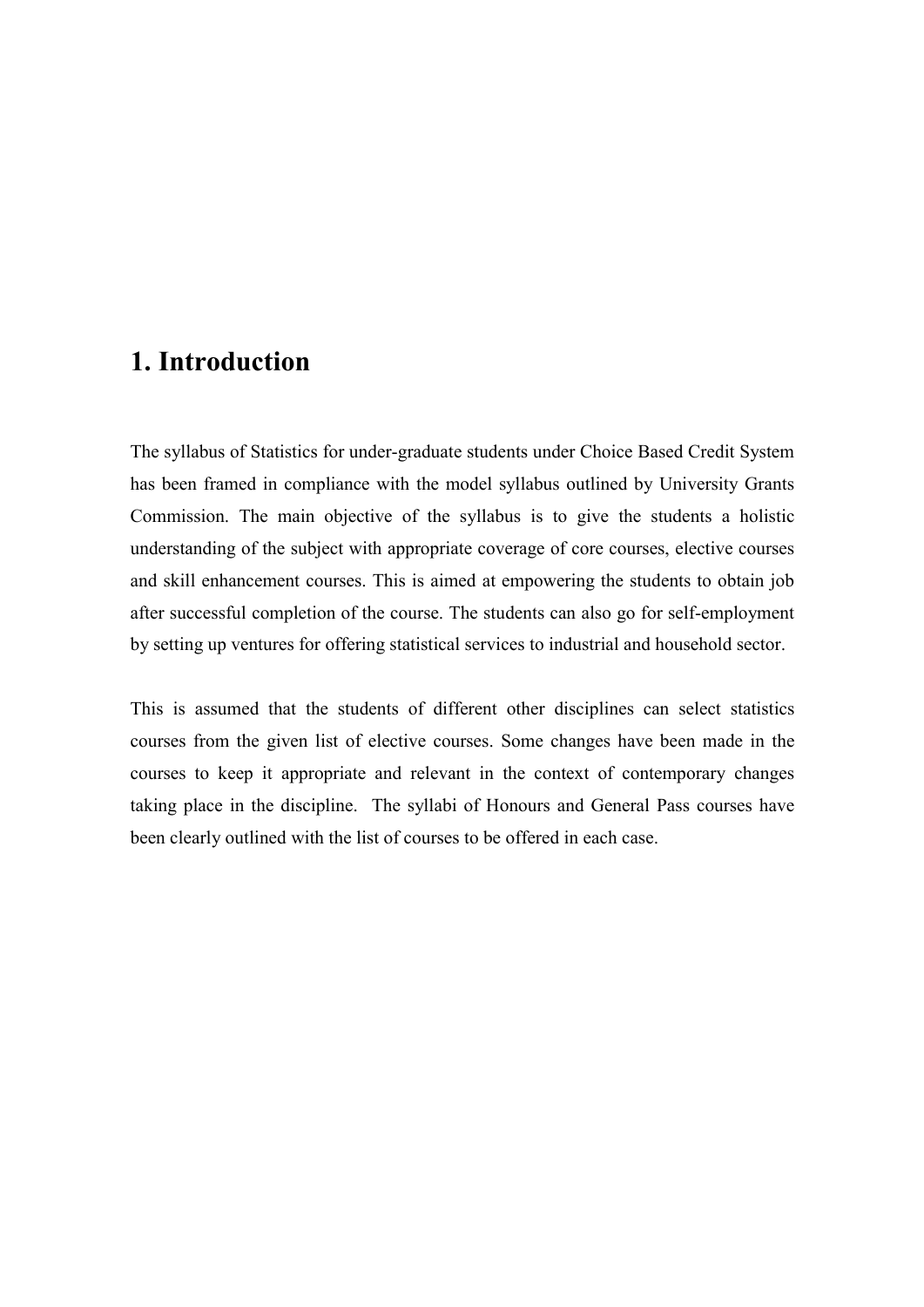| 2.   |  |
|------|--|
| 2.1  |  |
| 2.2  |  |
| 2.3  |  |
| 2.4  |  |
| 3.   |  |
| 3.1  |  |
| 3.2  |  |
| 3.3  |  |
| 3.4  |  |
| 3.5  |  |
| 3.6  |  |
| 3.7  |  |
| 3.8  |  |
| 3.9  |  |
| 3.10 |  |
|      |  |
| 3.12 |  |
| 3.13 |  |
| 3.14 |  |
| 3.15 |  |
| 3.16 |  |
| 3.17 |  |
| 3.18 |  |
| 3.19 |  |
| 3.20 |  |
| 3.21 |  |
| 3.22 |  |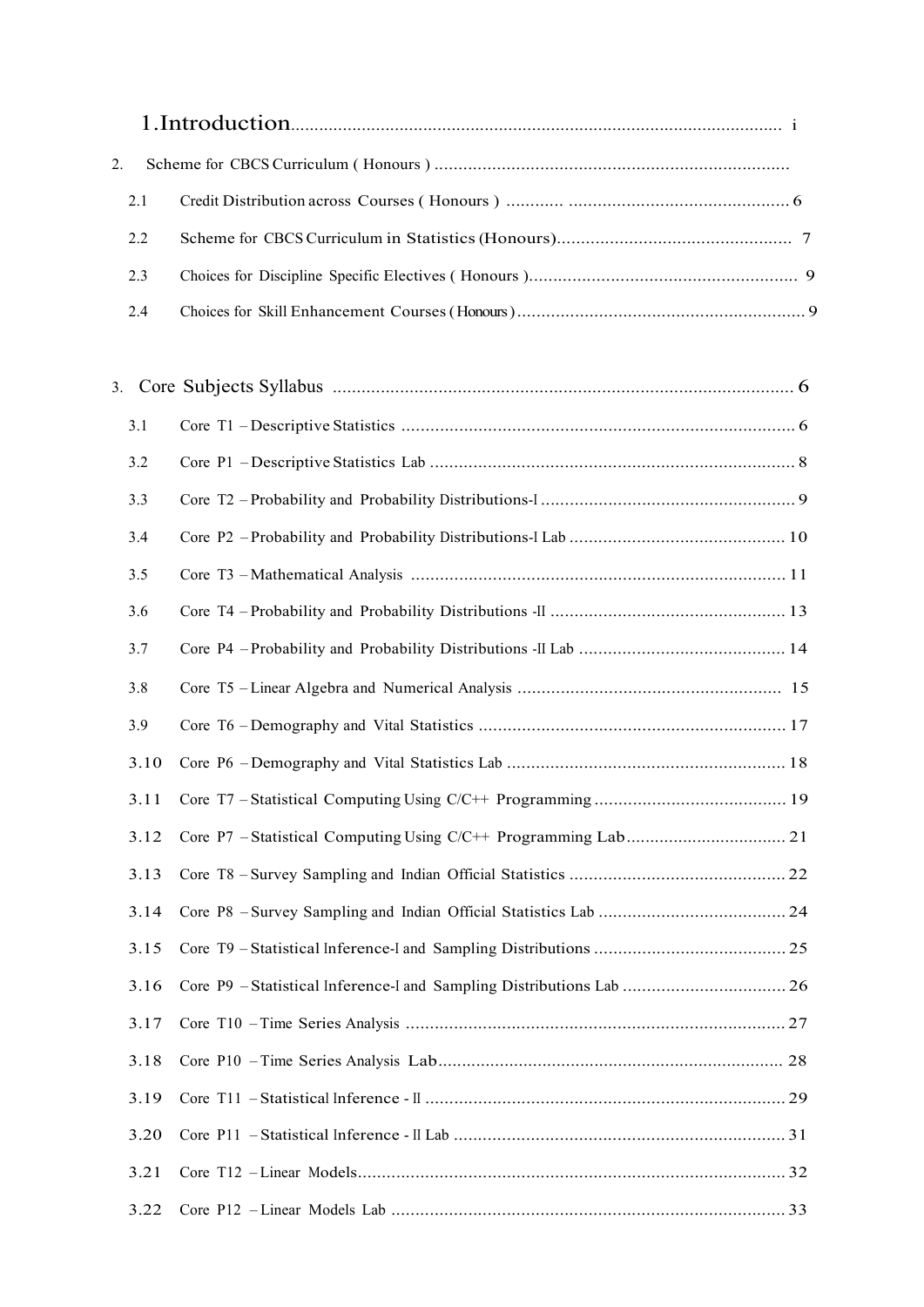| 3.23      |  |
|-----------|--|
| 3.24      |  |
| 3.25      |  |
| 3.26      |  |
| <u>4.</u> |  |
| 4.1       |  |
| 4.2       |  |
| 4.3       |  |
| 4.4       |  |
| 4.5       |  |
| 4.6       |  |
| 4.7       |  |
| 4.8       |  |
| 4.9       |  |
| 4.10      |  |
| 4.15      |  |

## 5. **Skill Enhancement Courses**

|                                                                           | 50 |
|---------------------------------------------------------------------------|----|
|                                                                           |    |
| 5.4 SEC T4 Data Base Management System - ------ ---------------------- 52 |    |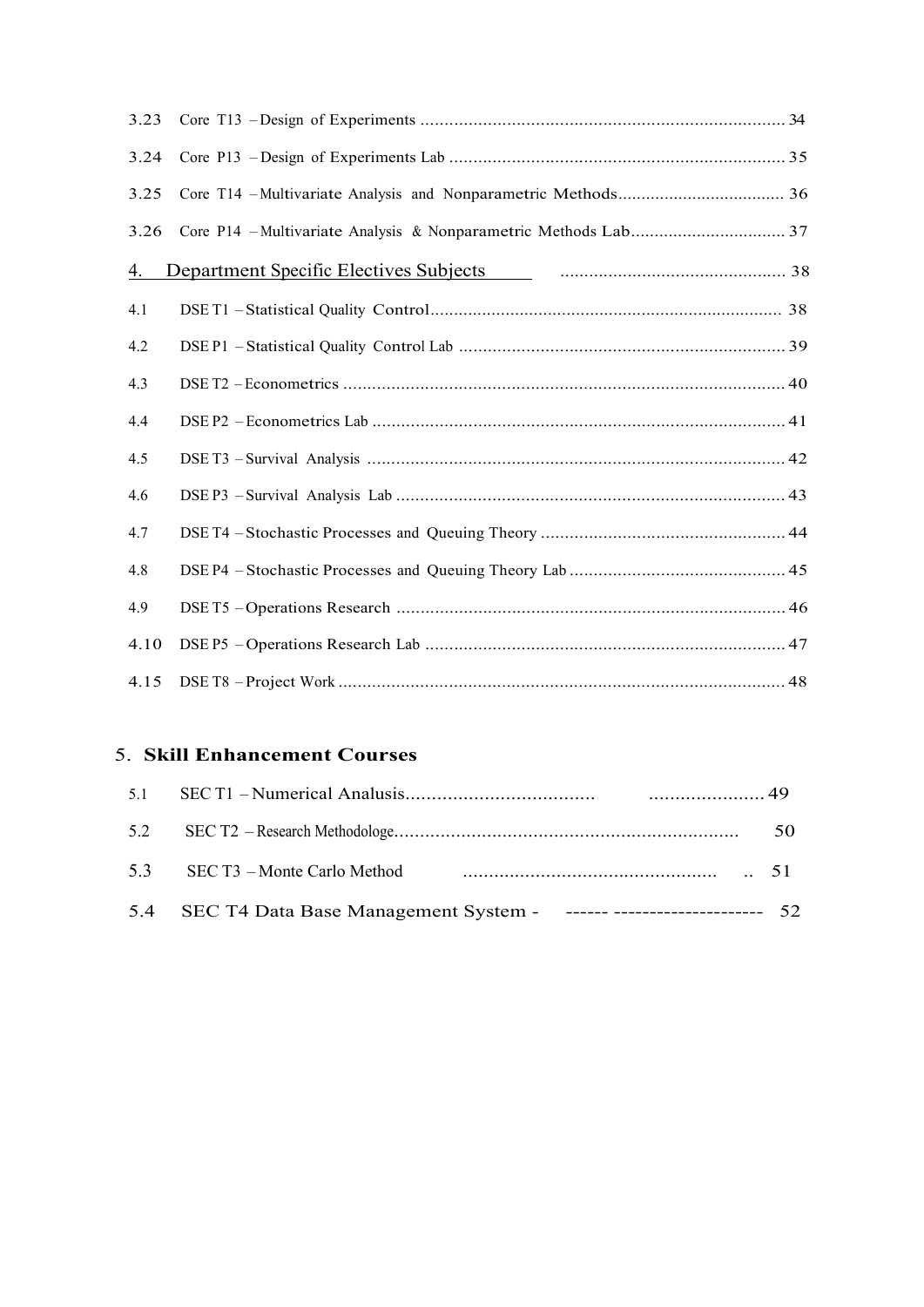### **6. S t a t i s t i c s Syllabus** for **General Pass Course with combination of Statistics**

| 6.00 | Credit Distribution across Courses for pass course Statistics P1 |  |
|------|------------------------------------------------------------------|--|
| 6.01 |                                                                  |  |
|      |                                                                  |  |
|      | 6.1: Core Courses                                                |  |
| 6.11 |                                                                  |  |
| 6.12 |                                                                  |  |
| 6.13 |                                                                  |  |
| 6.14 |                                                                  |  |
| 6.15 |                                                                  |  |
| 6.16 |                                                                  |  |
| 6.17 |                                                                  |  |
| 6.18 |                                                                  |  |
|      |                                                                  |  |

# 6.2: Discipline Specific Elective (any two)

| 6.23 |                                                                         |    |
|------|-------------------------------------------------------------------------|----|
|      |                                                                         |    |
| 6.25 |                                                                         | 66 |
| 6.26 |                                                                         |    |
|      | 6.3: Skill Enhancement Courses (Two)                                    |    |
|      |                                                                         |    |
|      | 6.32 PSEC-T2 Monte Carlo Method -------- -------------------- ------ 69 |    |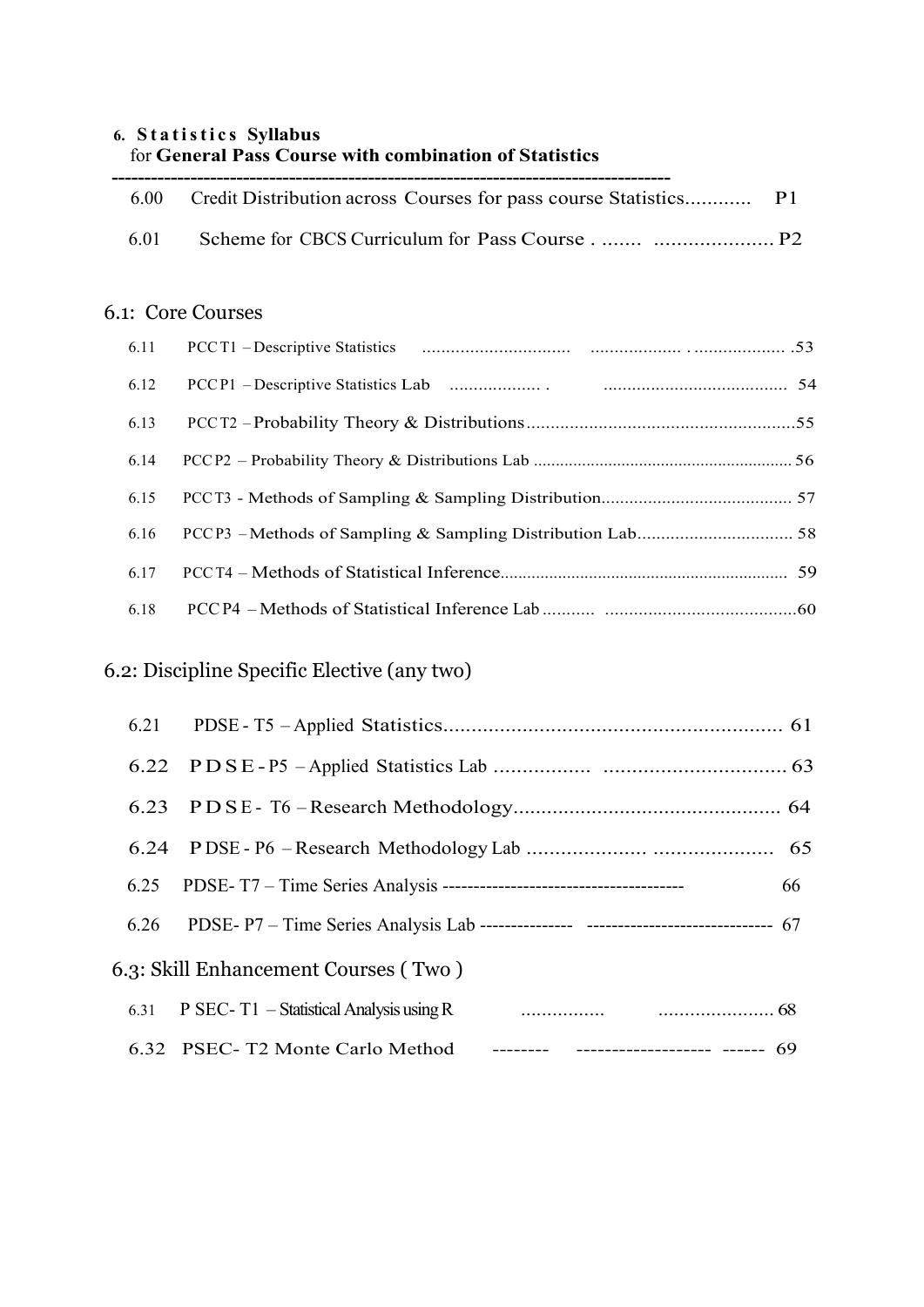# **2.0: Scheme for CBCS Curriculum [ Honours]**

| <b>Credits</b>             |                     |                    |           |
|----------------------------|---------------------|--------------------|-----------|
| <b>Course Type</b>         | <b>Total Papers</b> | Theory + Practical | Theory*   |
| <b>Core Courses</b>        | 14                  | $14*4=56$          | $14*5=70$ |
|                            |                     | $14*2=28$          | $14*1=14$ |
| <b>Discipline Specific</b> | $\overline{4}$      | $4*4=16$           | $4*5=20$  |
| <b>Electives</b>           |                     | $4*2=8$            | $4*1=4$   |
| <b>Generic Electives</b>   | $\overline{4}$      | $4*4=16$           | $4*5=20$  |
|                            |                     | $4*2=8$            | $4*1=4$   |
| <b>Ability Enhancement</b> | 2                   | $2*2=4$            | $2*2=4$   |
| <b>Language Courses</b>    |                     |                    |           |
| <b>Skill Enhancement</b>   | 2                   | $2*2=4$            | $2*2=4$   |
| <b>Courses</b>             |                     |                    |           |
| <b>Totals</b>              | 22                  | 140                | 140       |

# **2.1: Credit Distribution across Courses for Honours in Statistics**

\*Tutorials of 1 Credit will be conducted in case there is no practical component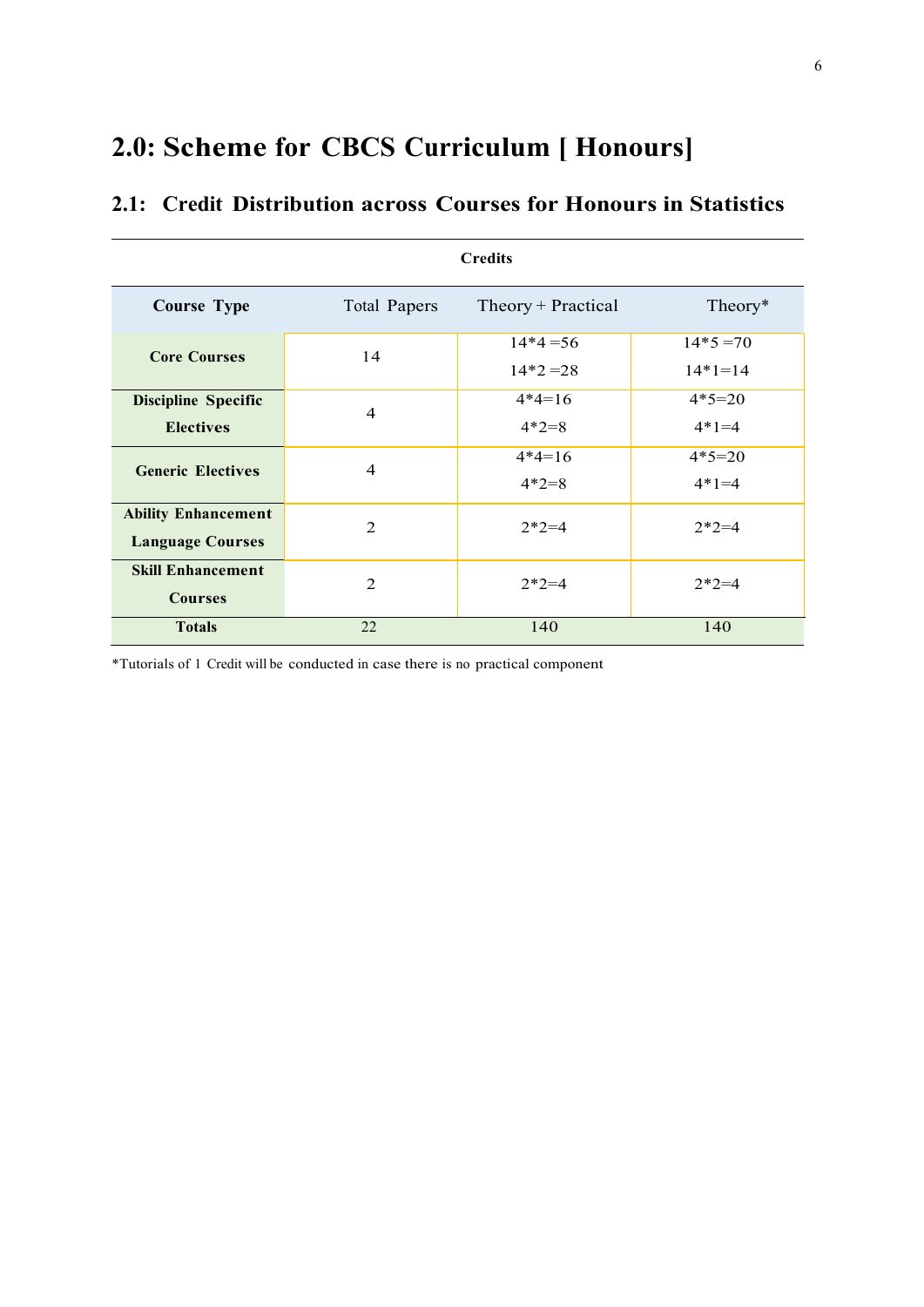# **2.2 Scheme for CBCS Curriculum**

| <b>Semester</b> | <b>Course Name</b>                         | <b>Course Detail</b>                              | <b>Credits</b> |
|-----------------|--------------------------------------------|---------------------------------------------------|----------------|
|                 | Ability Enhancement Compulsory Course - I  | English communication / Environmental Science     | $\overline{2}$ |
|                 | Core course $-I$                           | <b>Descriptive Statistics</b>                     | $\overline{4}$ |
|                 | Core course – I Practical                  | <b>Descriptive Statistics Lab</b>                 | $\overline{2}$ |
|                 | Core course $-$ II                         | Probability and Probability Distributions I       | $\overline{4}$ |
|                 | Core course - Il Practical                 | Probability and Probability Distributions I Lab   | $\overline{2}$ |
|                 | Genetic Elective $-1$                      | <b>TBD</b>                                        | $\overline{4}$ |
|                 | Generic Elective - 1 Practical             | <b>TBD</b>                                        | 2              |
| $\mathbf{I}$    | Ability Enhancement Compulsory Course - II | English communication / Environmental Science     | 2              |
|                 | Core course $-III$                         | <b>Mathematical Analysis</b>                      | 6              |
|                 | Core course - III Practical                |                                                   |                |
|                 | Core course $-IV$                          | Probability and Probability Distribution II       | $\overline{4}$ |
|                 | Core course - IV Practical                 | Probability and Probability Distributions II Lab  | $\overline{2}$ |
|                 | Generic Elective $-2$                      | <b>TBD</b>                                        | $\overline{4}$ |
|                 | Generic Elective $-2$ Practical            | TBD                                               | 2              |
| III             | Core course $-V$                           | Linear Algebra and Numerical Analysis             | 6              |
|                 | Core course $-V$ Practical                 |                                                   |                |
|                 | Core course $-VI$                          | Demography and Vital Statistics                   | $\overline{4}$ |
|                 | Core course – VI Practical                 | Demography and Vital Statistics Lab               | 2              |
|                 | Core course $-VII$                         | Statistical Computing using C/C++ Programming     | $\overline{4}$ |
|                 | Core course – VII Practical                | Statistical Computing using C/C++ Programming Lab | $\overline{2}$ |
|                 | Skill Enhancement Course $-1$              | <b>TBD</b>                                        | $\overline{2}$ |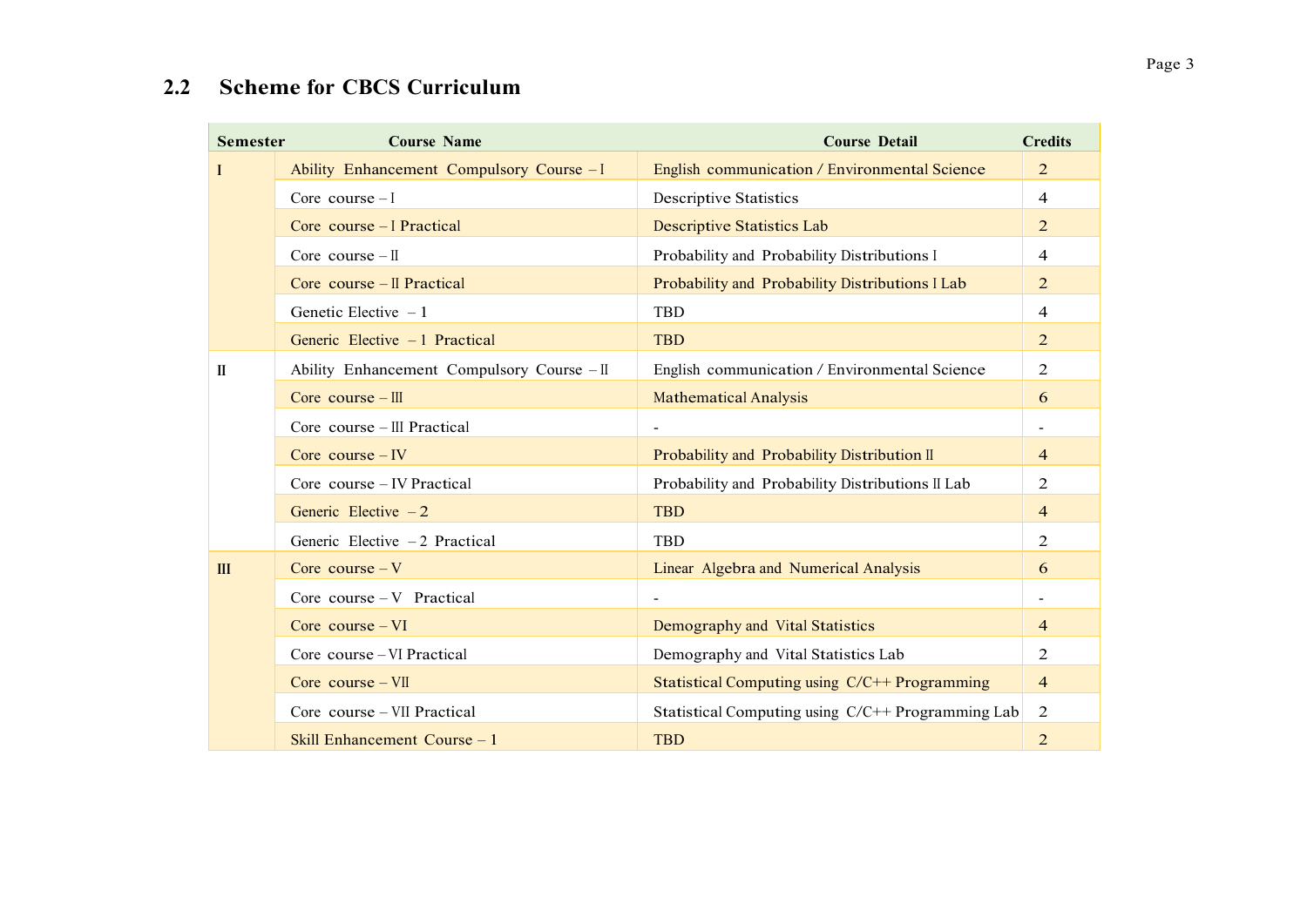|              | Generic Elective $-3$                      | <b>TBD</b>                                            | 4              |
|--------------|--------------------------------------------|-------------------------------------------------------|----------------|
|              | Generic Elective $-3$ Practical            | <b>TBD</b>                                            | $\overline{2}$ |
| IV           | Core course $-$ VIII                       | Survey Sampling and Indian Official Statistics        | $\overline{4}$ |
|              | Core course – VIII Practical               | Survey Sampling and Indian Official Statistics Lab    | $\overline{2}$ |
|              | Core course $-IX$                          | Statistical Inference- I and Sampling Distribution    | $\overline{4}$ |
|              | Core course – IX Practical                 | Statistical Inference-I and Sampling Distribution Lab | $\overline{2}$ |
|              | Core course $-X$                           | Time Series Analysis                                  | $\overline{4}$ |
|              | Core course $- X$ Practical                | Time Series Analysis Lab                              | $\overline{2}$ |
|              | Skill Enhancement Course-2                 | TBD                                                   | 2              |
|              | Generic Elective $-4$                      | <b>TBD</b>                                            | $\overline{4}$ |
|              | Generic Elective -4 Practical              | TBD                                                   | 2              |
| $\mathbf{V}$ | Core course $-XI$                          | Statistical Inference II                              | $\overline{4}$ |
|              | Core course - XI Practical                 | Statistical Inference II Lab                          | 2              |
|              | Core course $- XII$                        | Linear Models                                         | $\overline{4}$ |
|              | Core course - XII Practical                | Linear Models Lab                                     | 2              |
|              | Discipline Specific Elective $-1$          | <b>TBD</b>                                            | $\overline{4}$ |
|              | Discipline Specific Elective - 1 Practical | <b>TBD</b>                                            | 2              |
|              | Discipline Specific Elective $-2$          | <b>TBD</b>                                            | $\overline{4}$ |
|              | Discipline Specific Elective - 2 Practical | <b>TBD</b>                                            | 2              |
| VI           | Core course $-$ XIII                       | Design of Experiments                                 | $\overline{4}$ |
|              | Core course – XIII Practical               | Design of Experiments Lab                             | 2              |
|              | Core course $- XIV$                        | Multivariate Analysis and Nonparametric Methods       | $\overline{4}$ |
|              | Core course – XIV Practical                | Multivariate Analysis and Nonparametric Methods Lab   | 2              |
|              | Discipline Specific Elective $-3$          | <b>TBD</b>                                            | $\overline{4}$ |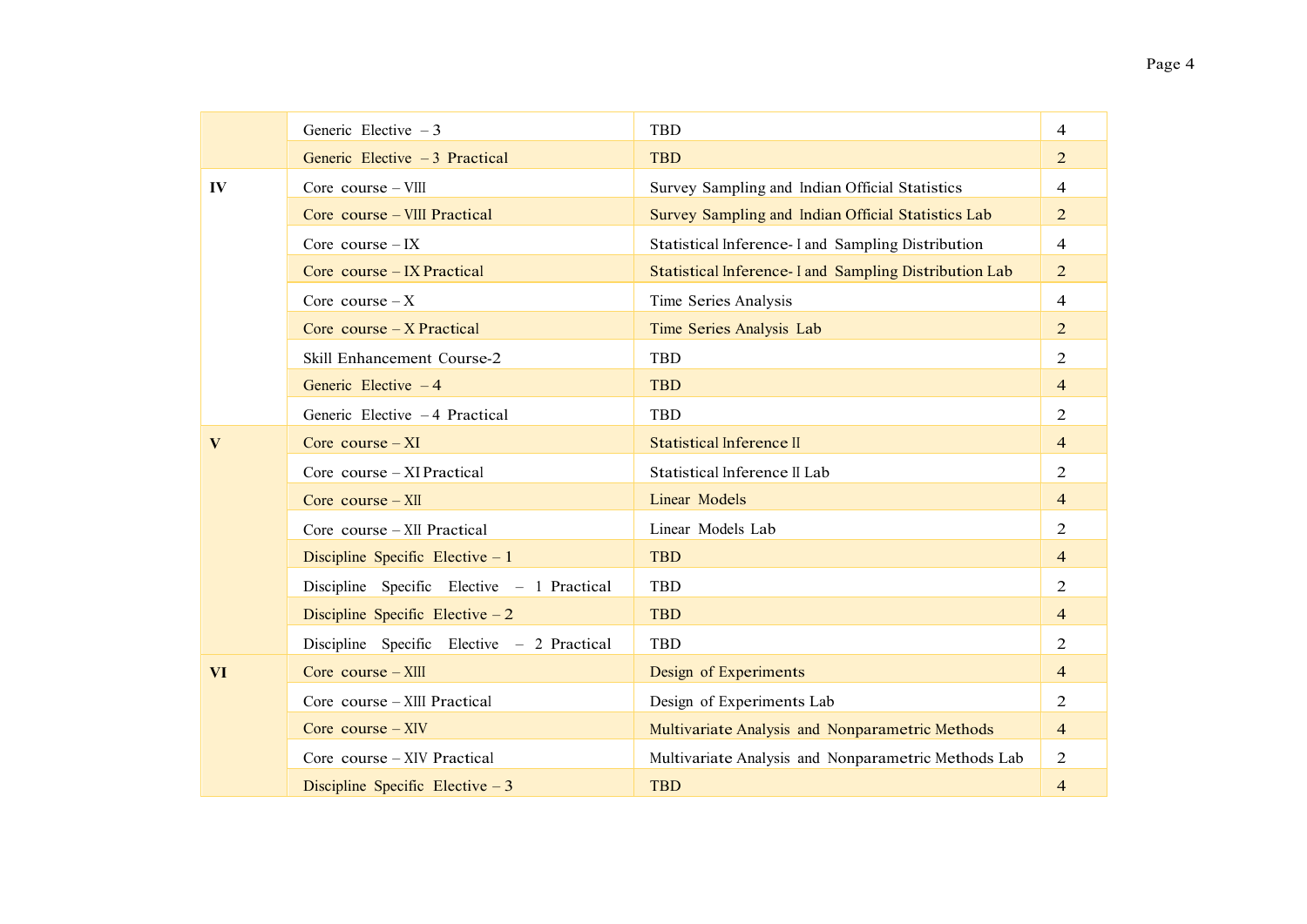| Discipline Specific Elective $-3$ Practical | TBD. |  |
|---------------------------------------------|------|--|
| Discipline Specific Elective $-4$           | TBD  |  |
| Discipline Specific Elective $-4$ Practical | TBD. |  |

# **2.3 Choices for Discipline Specific Electives for Honours**

| Discipline Specific Elective $-1$ to Discipline Specific Elective $-4$ (Choose any 4) |                            |                   |  |
|---------------------------------------------------------------------------------------|----------------------------|-------------------|--|
| <b>Statistical Quality Control</b>                                                    | <b>Econometrics</b>        | Survival Analysis |  |
| Stochastic Processes and<br>Queuing Theory                                            | <b>Operations Research</b> | Project Work      |  |

# **2.4 Choices for Skill Enhancement Courses for Honours**

| <b>Skill Enhancement Course-1 &amp; Skill Enhancement Course-2</b> |                             |                    |  |
|--------------------------------------------------------------------|-----------------------------|--------------------|--|
| <b>Statistical Data Analysis Using R</b>                           | <b>Research Methodology</b> | Monte Carlo Method |  |
| Data Base Management Systems                                       |                             |                    |  |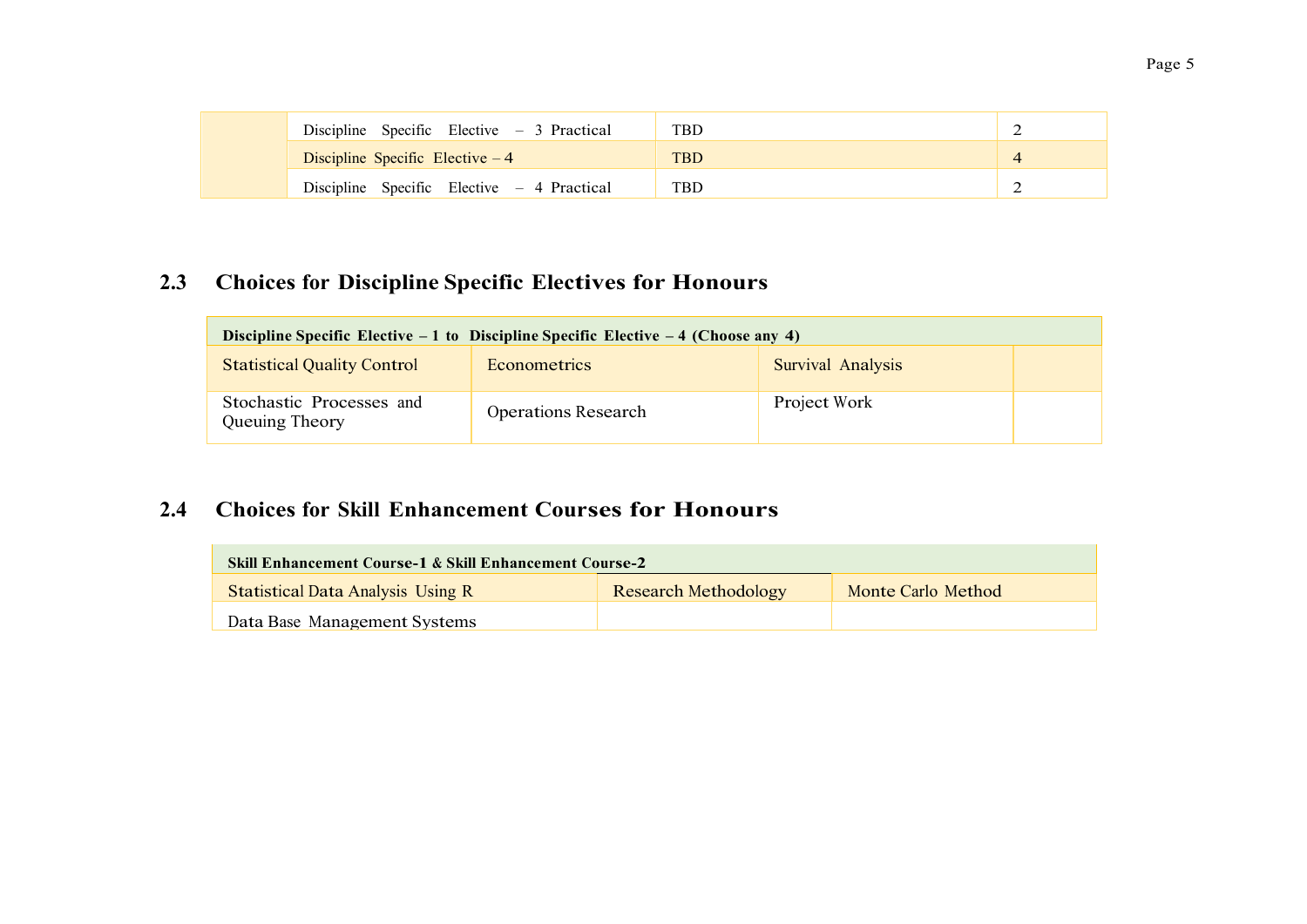# **3. Core Subjects Syllabus**

# **3.1 Core T1 – Descriptive Statistics**

|                                                                                                                                     | <b>4 Credits</b>                                                                                                                                                                                                                                                |
|-------------------------------------------------------------------------------------------------------------------------------------|-----------------------------------------------------------------------------------------------------------------------------------------------------------------------------------------------------------------------------------------------------------------|
|                                                                                                                                     |                                                                                                                                                                                                                                                                 |
| Unit 1                                                                                                                              |                                                                                                                                                                                                                                                                 |
| 1.<br>2.<br>Data: quantitative and qualitative,<br>3.<br>Presentation: tabular and graphical, including histogram and ogives.<br>4. | Statistics: Definition and scope, concepts of statistical population and sample.<br>Scales of measurement: nominal, ordinal, interval and ratio. Frequency distribution.                                                                                        |
| Unit 2                                                                                                                              |                                                                                                                                                                                                                                                                 |
| Measures of Central Tendency: Mean, Median, Mode.<br>1.<br>2.                                                                       | Measures of Dispersion: range, mean deviation, standard deviation, coefficient of<br>variation, Gini's Coefficient, Lorenz Curve. Moments, skewness and kurtosis, Quantiles and<br>measures based on them. Box Plot. Outlier Detection. Quantile-Quantile Plot. |
| <b>Unit 3</b>                                                                                                                       |                                                                                                                                                                                                                                                                 |
| 1.<br>Bivariate data:<br>Definition, scatter<br>principle of least squares.<br>2.<br>Spearman's Rank correlation.                   | diagram,<br>simple correlation, linear regression,<br>Analysis of Categorical Data: Contingency table, association of attributes, odds ratio,<br>Pearson's measure, Goodman-Kruskal's $\gamma$ ; Binary response and logistic regression.                       |
| Unit 4                                                                                                                              | <u> 1914 - Jan James Barnett, politik artist</u>                                                                                                                                                                                                                |
|                                                                                                                                     | Index Numbers: Weighted means, price and quantity index numbers, choice of weights, Laspeyres'<br>and Paasche's index numbers. Tests of index numbers and Fisher's Ideal index number.                                                                          |
| <b>Suggested Readings</b>                                                                                                           |                                                                                                                                                                                                                                                                 |
| 8th Edn. The World Press, Kolkata.                                                                                                  | Goon, A.M., Gupta, M.K. and Dasgupta, B. (2002): Fundamentals of Statistics, Vol. 1& II,                                                                                                                                                                        |
|                                                                                                                                     |                                                                                                                                                                                                                                                                 |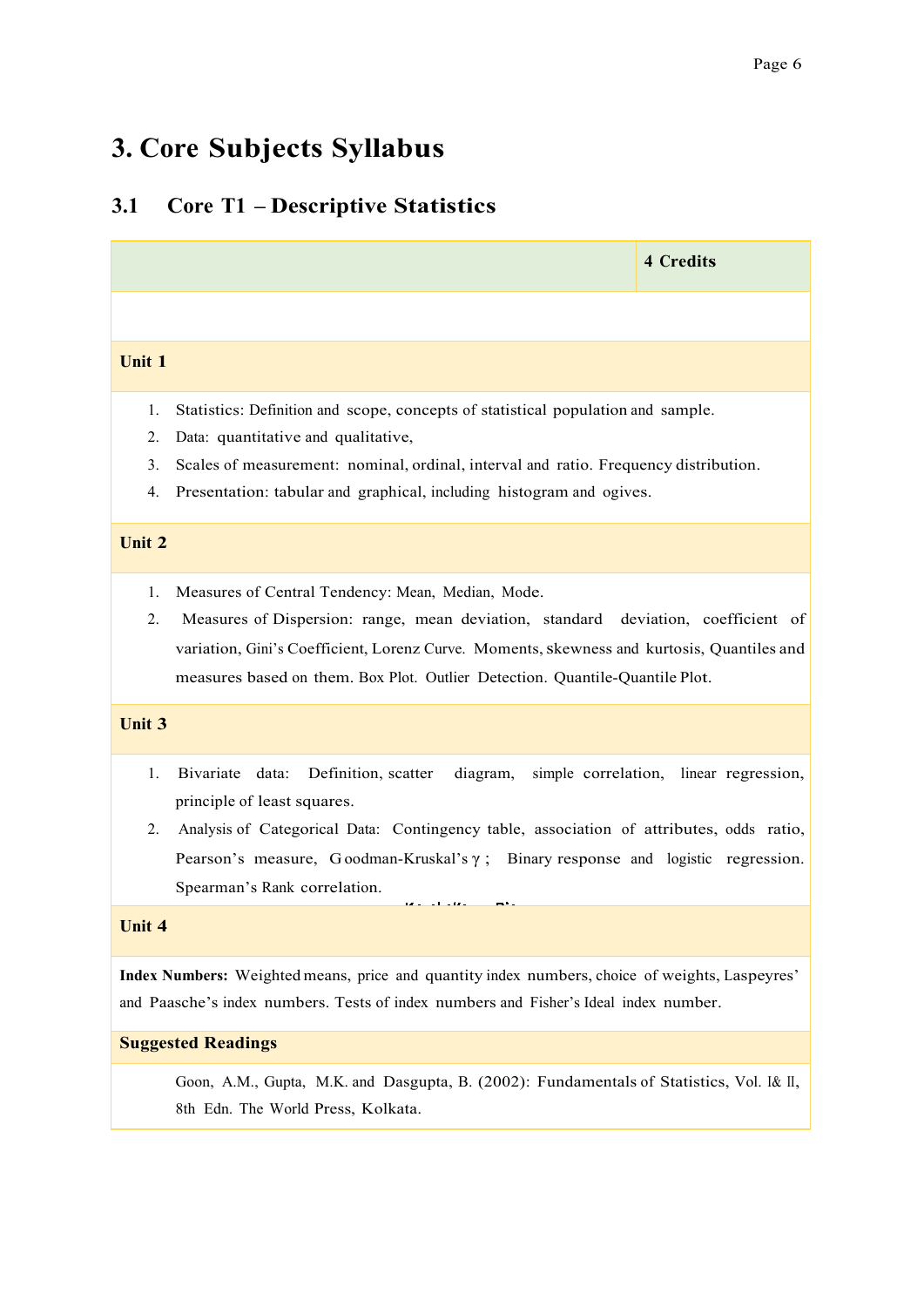Miller, Irwin and Miller, Marylees (2006): John E. Freund's Mathematical Statistics with Applications, (7th Edn.), Pearson Education, Asia.

 Mood, A.M., Graybill, F.A. and Boes, D.C. (2007): Introduction to the Theory of Statistics, 3rd Edn. (Reprint), Tata McGraw-Hill Pub. Co. Ltd.

Tukey, J.W. (1977): Exploratory Data Analysis, Addison-Wesley Publishing Co.

Agresti, A. (2010): Analysis of Ordinal Categorical Data, 2nd Edition, Wiley.

Freedman, D., Pisani, R. and Purves, R.( 2014): Statistics, 4th Edition, W. W. Norton & Company.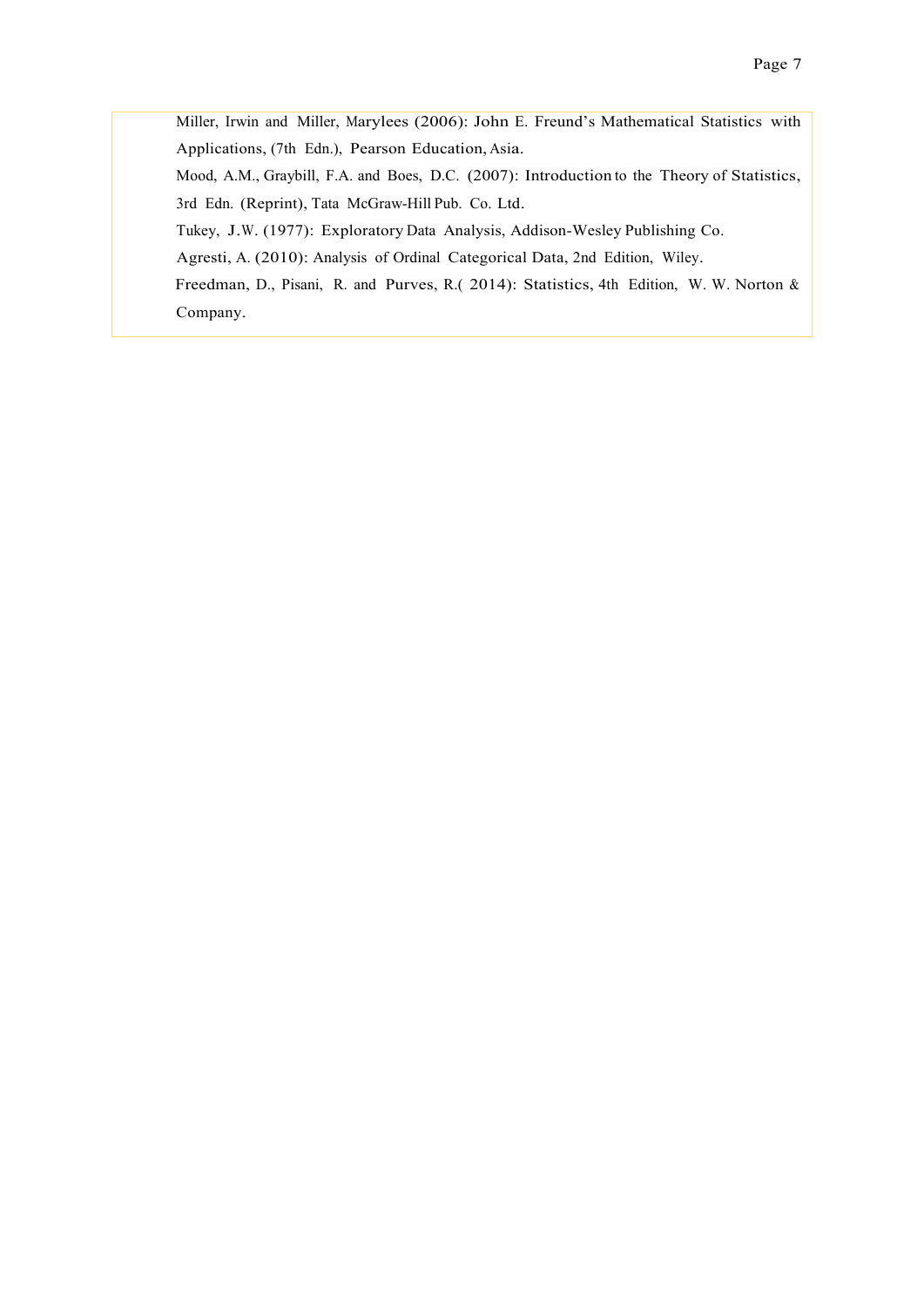# **3.2 Core P1 – Descriptive Statistics Lab**

| <b>Descriptive Statistics Lab</b>                                                 | 2 Credits |  |
|-----------------------------------------------------------------------------------|-----------|--|
|                                                                                   |           |  |
| <b>List of Practical</b>                                                          |           |  |
| Graphical representation of data.<br>1.                                           |           |  |
| 2.<br>Problems based on measures of central tendency.                             |           |  |
| 3.<br>Problems based on measures of dispersion.                                   |           |  |
| Problems based on combined mean and variance and coefficient of variation.<br>4.  |           |  |
| 5.<br>Problems based on moments, skewness and kurtosis.                           |           |  |
| Fitting of quadratic and exponential function.<br>6.                              |           |  |
| Karl Pearson correlation coefficient.<br>7 <sub>1</sub>                           |           |  |
| 8.<br>Correlation coefficient for a bivariate frequency distribution.             |           |  |
| Lines of regression, angle between lines and estimated values of variables.<br>9. |           |  |
| 10. Spearman's rank correlation.                                                  |           |  |
| 11. Box Plot and Q-Q Plot.                                                        |           |  |
| 12. Calculation of price and quantity index numbers.                              |           |  |
|                                                                                   |           |  |
|                                                                                   |           |  |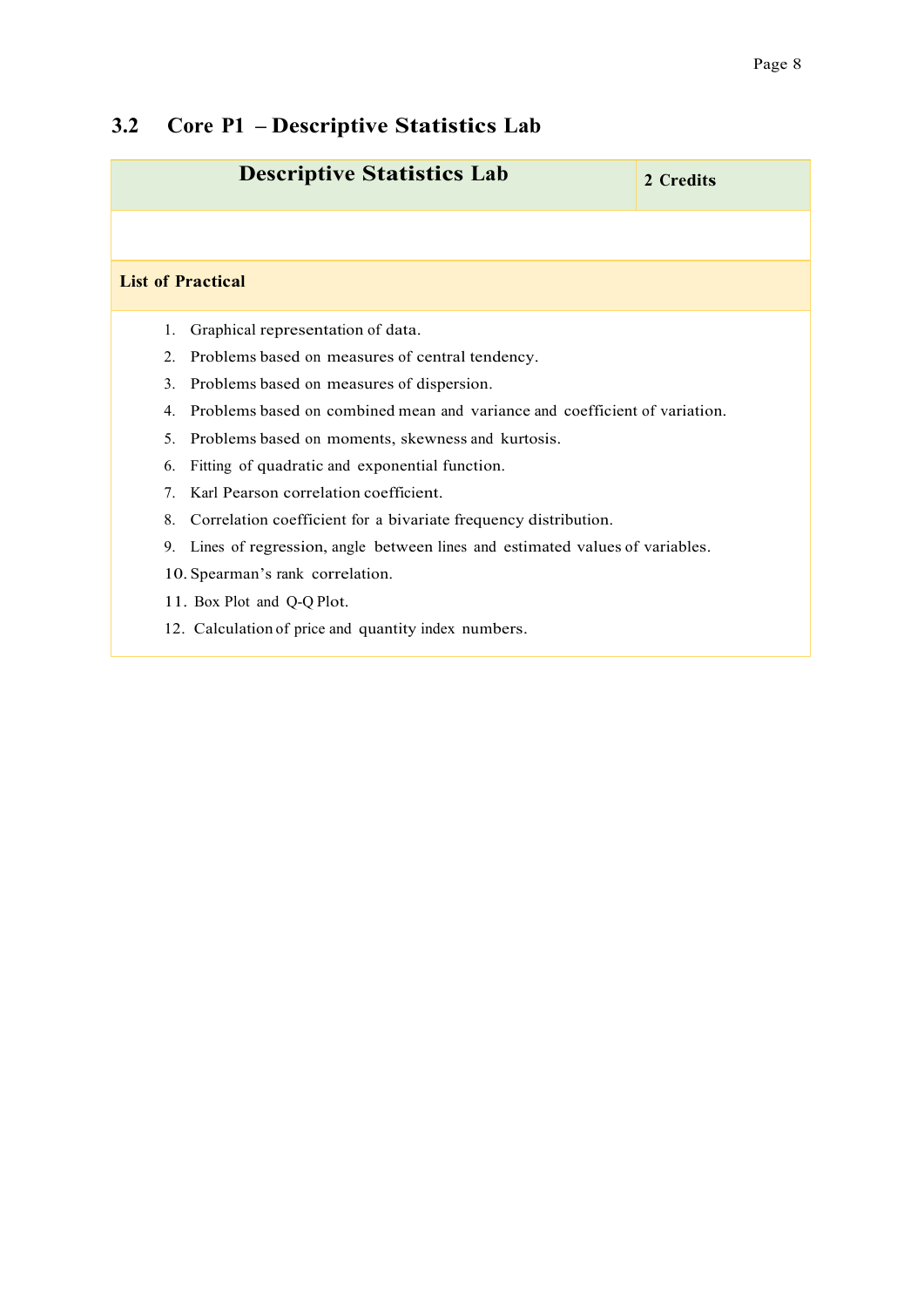## **3.3 Core T2 – Probability and Probability Distributions-I**

| <b>4 Credits</b>                                                                                                                                                                                                                                                                                 |  |  |
|--------------------------------------------------------------------------------------------------------------------------------------------------------------------------------------------------------------------------------------------------------------------------------------------------|--|--|
|                                                                                                                                                                                                                                                                                                  |  |  |
| Unit 1                                                                                                                                                                                                                                                                                           |  |  |
| Probability: Introduction, random experiments, sample space, events and algebra of events.<br>Definitions of Probability - classical, statistical, and axiomatic.                                                                                                                                |  |  |
| Unit 2                                                                                                                                                                                                                                                                                           |  |  |
| Conditional Probability, laws of addition and multiplication, independent events, theorem of total<br>probability, Bayes' theorem and its applications.                                                                                                                                          |  |  |
| Unit 3                                                                                                                                                                                                                                                                                           |  |  |
| Random variables: discrete random variables, p.m.f. and c.d.f., statement of properties of<br>1.<br>c.d.f, illustrations and properties of random variables.<br>Standard discrete probability distributions: Binomial, Poisson, geometric, negative<br>2.<br>binomial, hyper-geometric, uniform. |  |  |
| Unit 4                                                                                                                                                                                                                                                                                           |  |  |
| Two dimensional random variables: discrete type, joint, marginal and conditional p.m.f and<br>c.d.f., statement of properties of c.d.f, independence of variables, trinomial distribution.                                                                                                       |  |  |
| <b>Suggested Readings</b>                                                                                                                                                                                                                                                                        |  |  |
| Chung, K.L. (1983): Elementary Probability Theory with Stochastic Process, Springer /<br>Narosa.<br>Feller, W. (1968): An Introduction to Probability Theory & its Applications, John Wiley.<br>Goon, A.M., Gupta, M.K. & Dasgupta, B. (1994): An Outline of Statistical Theory (Vol-1),         |  |  |

World Press.

Parzen, E. (1972): Modern Probability Theory and its Applications, John Wiley .

Uspensky, J.V. (1937): Introduction to Mathematical Probability, McGraw Hill.

Cacoullos, T. (1973): Exercises in Probability. Narosa.

Rahman, N.A. (1983): Practical Exercises in Probability and Statistics, Griffen.

Ross, S. (2002): A First Course in Probability, Prentice Hall.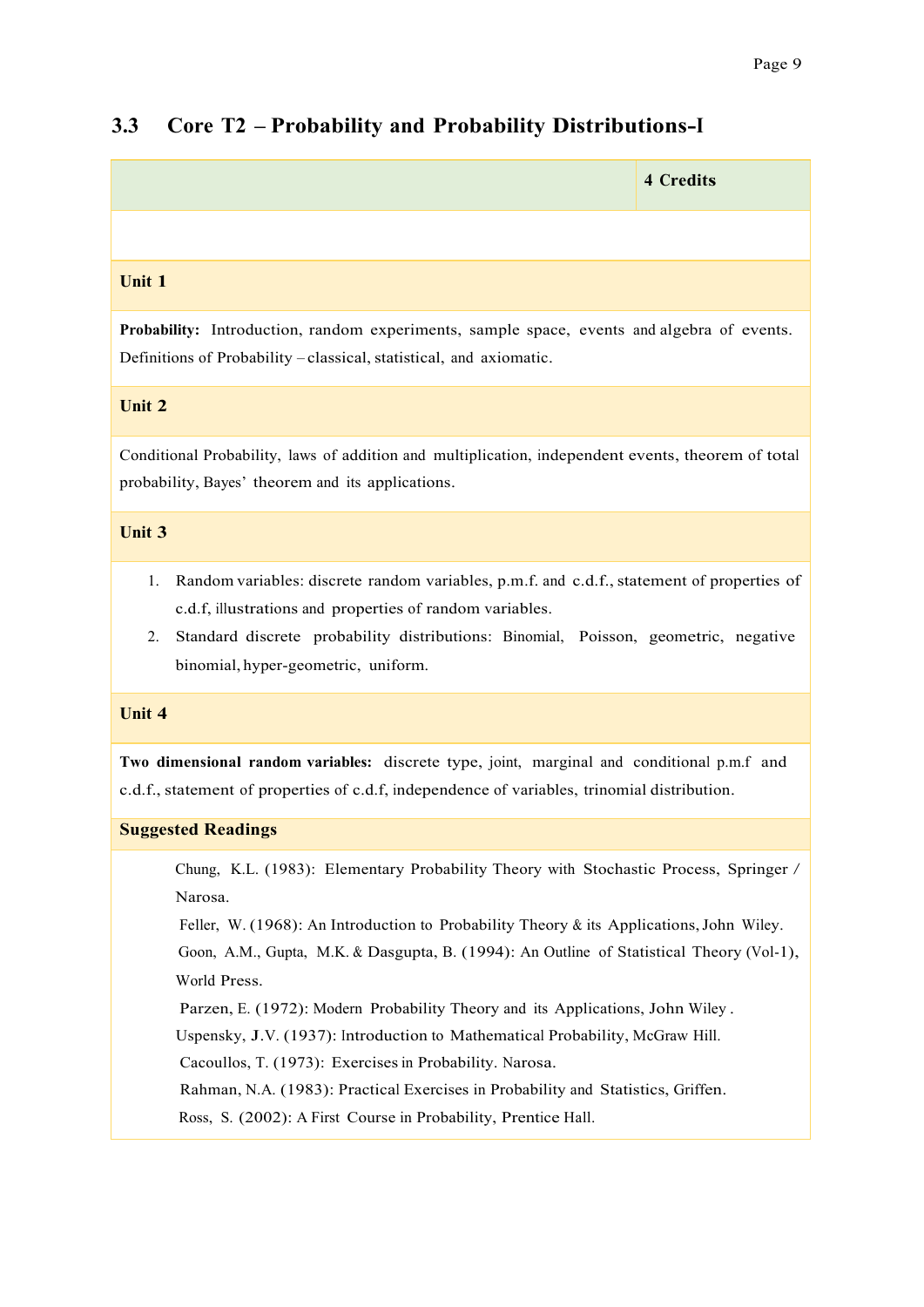# **3.4 Core P2 – Probability and Probability Distributions-I Lab**

|                          |                                                                      | 2 Credits |
|--------------------------|----------------------------------------------------------------------|-----------|
|                          |                                                                      |           |
| <b>List of Practical</b> |                                                                      |           |
| 1.                       | Application problems based on Classical Definition of Probability.   |           |
| 2.                       | Application problems based on Bayes Theorem.                         |           |
| 3.                       | Fitting of binomial distributions for n and $p = q = \frac{1}{2}$ .  |           |
| 4.                       | Fitting of binomial distributions for given n and p.                 |           |
| 5.                       | Fitting of binomial distributions after computing mean and variance. |           |
| 6.                       | Fitting of Poisson distributions for given value of mean.            |           |
| 7.                       | Fitting of Poisson distributions after computing mean.               |           |
| 8.                       | Fitting of negative binomial distribution.                           |           |
| 9.                       | Fitting of suitable distribution.                                    |           |
|                          | 10. Application problems based on binomial distribution.             |           |
|                          | 11. Application problems based on Poisson distribution.              |           |
|                          | 12. Application problems based on negative binomial distribution.    |           |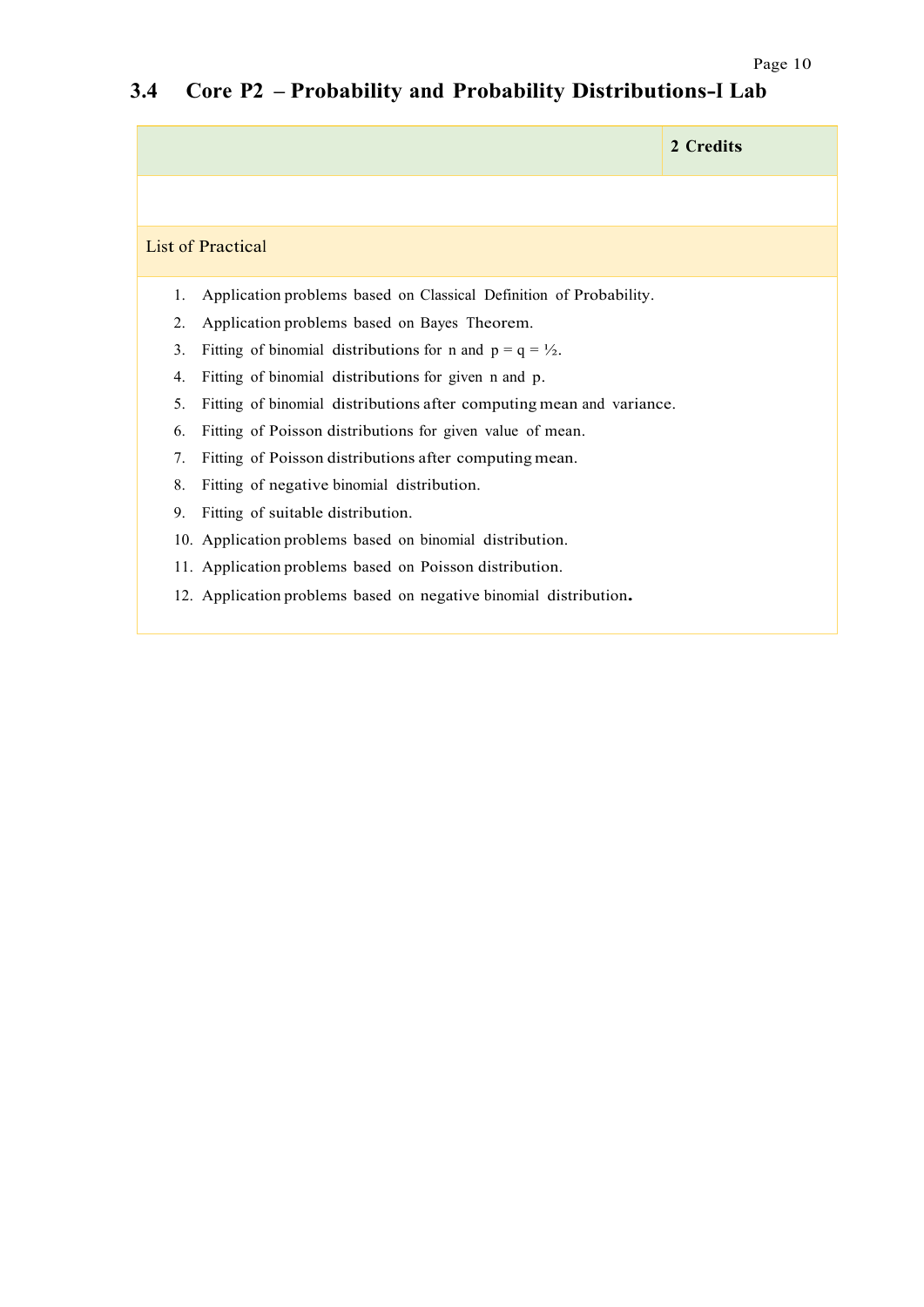## **3.5 Core T3 – Mathematical Analysis**



Representation of real numbers as points on a line. Algebraic, Order and Completeness properties of R (Concepts only). Bounded and unbounded sets, neighbourhood of a point, Supremum and infimum.

Functions Countable, Uncountable sets and Uncountability of R. Sequences and their convergence, monotonic sequences, bounded sequences, squeeze theorem Limits of some

special sequences such as 
$$
\mathbf{r}^n
$$
,  $\left(1 + \frac{1}{n}\right)^n$  and  $n^{\frac{1}{n}}$ 

 Infinite series, positive termed series and their convergence, Comparison test, ratio test and root test. Absolute convergence of series, Leibnitz's test for the convergence of alternating series, Conditional convergence.

#### **Unit 2**

Review of limit, continuity and differentiability.Indeterminate form, L' Hospital's rule. Rolle's and Lagrange's Mean Value theorems. Taylor's theorem with lagrange's form of remainder (without proof).

*Taylor* '*s* Series Expansion of sinx, cosx,  $e^x$   $(1+x)^n$  and log  $(1+x)^n$ 

Maxima and Minima of functions

**Unit 3**

**Integral Calculus:** definite integral (definition). Statements of properties, Fundamental Theorem of Integral Calculus.

Improper Integral, Beta and Gamma functions: properties and relationship between them.

#### **Unit 4**

Functions of two variables and Partial Derivatives. Maxima and Minima of such Functions. Constrained Maximization and minimization, use of Lagrange Multiplier. Double Integral (intuitive-graphical approach), change of order of integration, transformation of variables and Jacobians (statement of relevant theorems and their uses).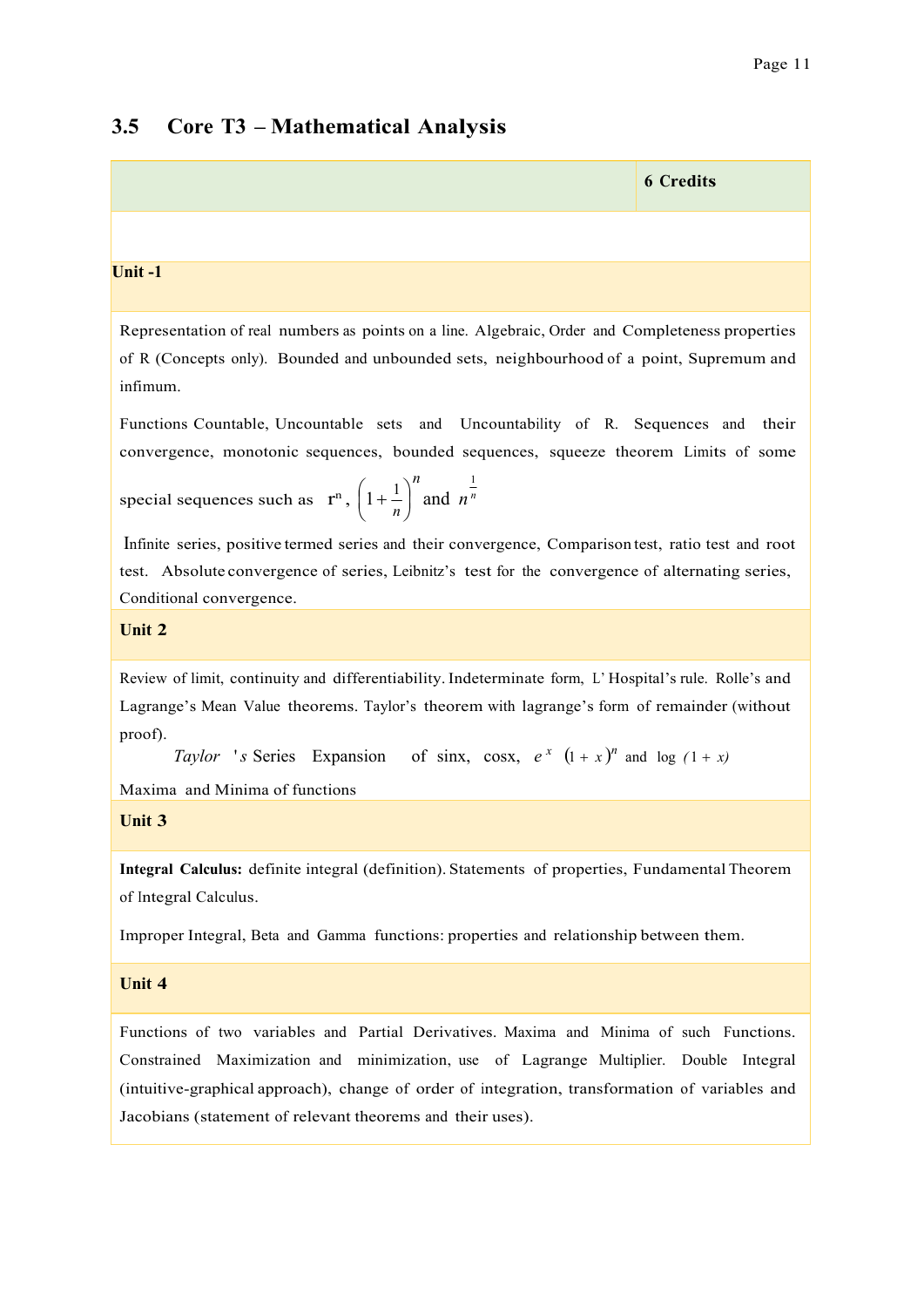#### **Suggested Readings**

 Malik S.C. and Savita Arora (1994): Mathematical Analysis, Second Edition, Wiley Eastern Limited, New Age International Limited, New Delhi.

Somasundram, D. And Chaudhary, B (1987).: A First Course in Mathematical Analysis, Narosa Publishing House, New Delhi.

Gupta S.L. and Nisha Rani (1995): Principles of Real Analysis, Vikas Publ. House Pvt. Ltd., New Delhi.

Apostol, T.M (1987).: Mathematical Analysis, Second Edition, Narosa Publishing House, New Delhi.

 Shanti Narayan (1987): A course of Mathematical Analysis, 12th revised Edition, S. Chand & Co. (Pvt.) Ltd., New Delhi.

 Singa,l M.K. and Singal A.R (2003): A First Course in Real Analysis, 24th Edition, R. Chand& Co., New Delhi.

 Bartle, R. G. and Sherbert, D. R. (2002): Introduction to Real Analysis (3rd Edition), John Wiley and Sons (Asia) Pte. Ltd., Singapore.

 Ghorpade, Sudhir R. and Limaye, Balmohan V. (2006): A Course in Calculus and Real Analysis, Undergraduate Texts in Mathematics, Springer (SIE), Indian reprint.

 Chakraborty, Arnab (2014): Real Analysis, volumes 1, 2, 3, second edition. Sarat Book House.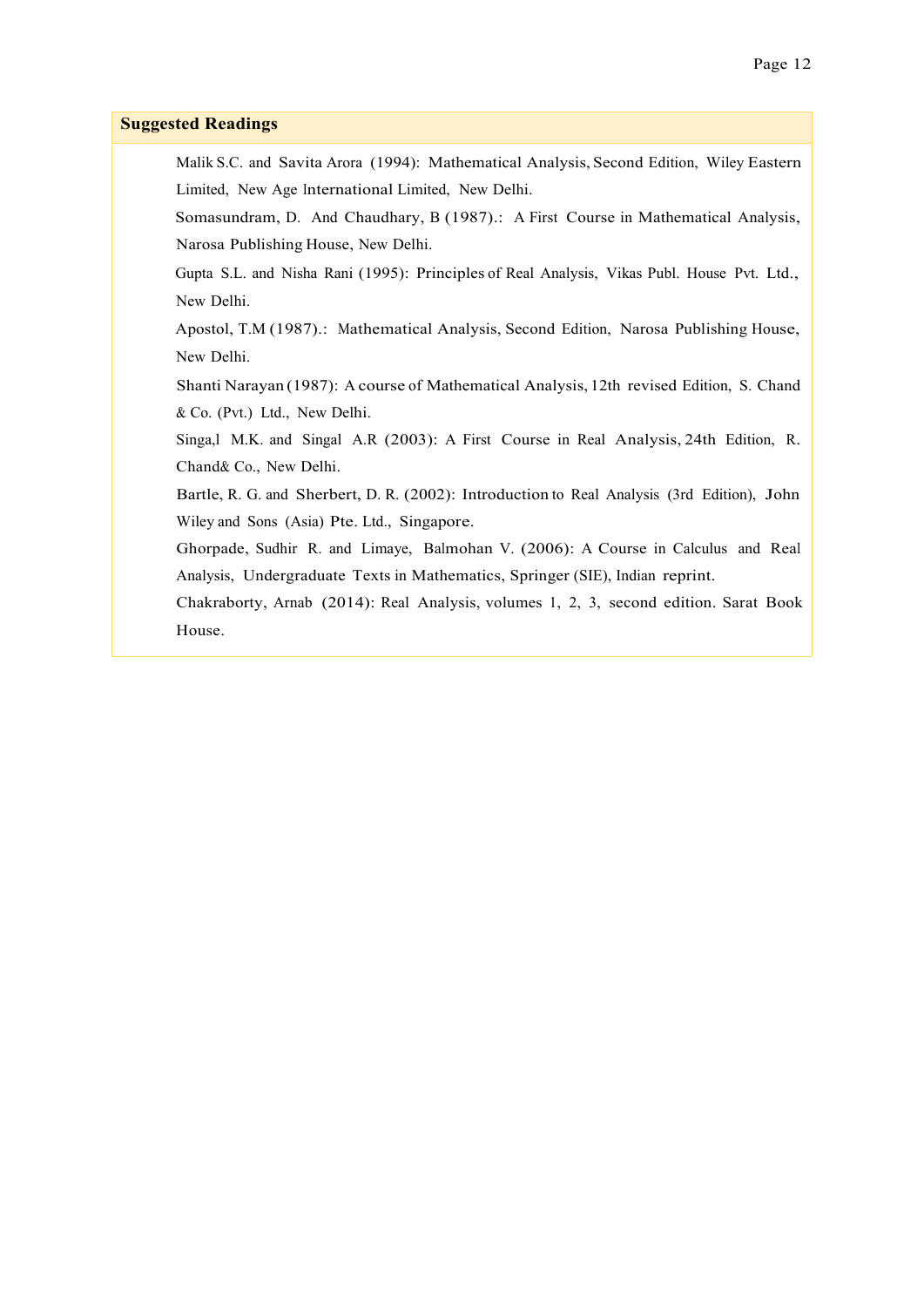**4 Credits**

### **3.6 Core T4 – Probability and Probability Distributions -II**

#### **Unit 1**

Continuous random variables, p.d.f. and c.d.f., illustrations and properties, univariate transformations with illustrations. Two dimensional random variables: continuous type, joint, marginal and conditional, p.d.f., and c.d.f.. Independence of two variables.

**Unit 2**

**Mathematical Expectation (discrete and continuous):** Single & bivariate random variables and their properties. Probability generating function. Moments. Moment generating function. Correlation coefficient, Conditional expectation and variance.

**Probability Inequalities:** Markov & Chebyshev.

#### **Unit 3**

**Standard continuous probability distributions:** uniform, normal, exponential, Cauchy, beta, gamma, lognormal, logistic, double exponential and Pareto along with their properties and limiting/approximation cases.

#### **Unit 4**

**Bivariate Normal Distribution (BVN):** p.d.f. of BVN, properties of BVN, marginal and conditional p.d.f. of BVN.

#### **Suggested Readings**

 Hogg, R.V., Tanis, E.A. and Rao J.M. (2009): Probability and Statistical Inference, Seventh Ed, Pearson Education, New Delhi.

 Miller, Irwin and Miller, Marylees (2006): John E. Freund's Mathematical Statistics with Applications, (7th Edn.), Pearson Education, Asia.

Myer, P.L. (1970): Introductory Probability and Statistical Applications, Oxford & IBH Publishing, New Delhi.

 Rohatgi, V. K. and Saleh, A.K. Md. E. (2009): An Introduction to Probability and Statistics. 2nd Edn. (Reprint)John Wiley and Sons.

Ross, S. (2002): A First Course in Probability, Prentice Hall.

 Feller, W. (1968): An Introduction to Probability Theory & its Applications, Vol-I, John Wiley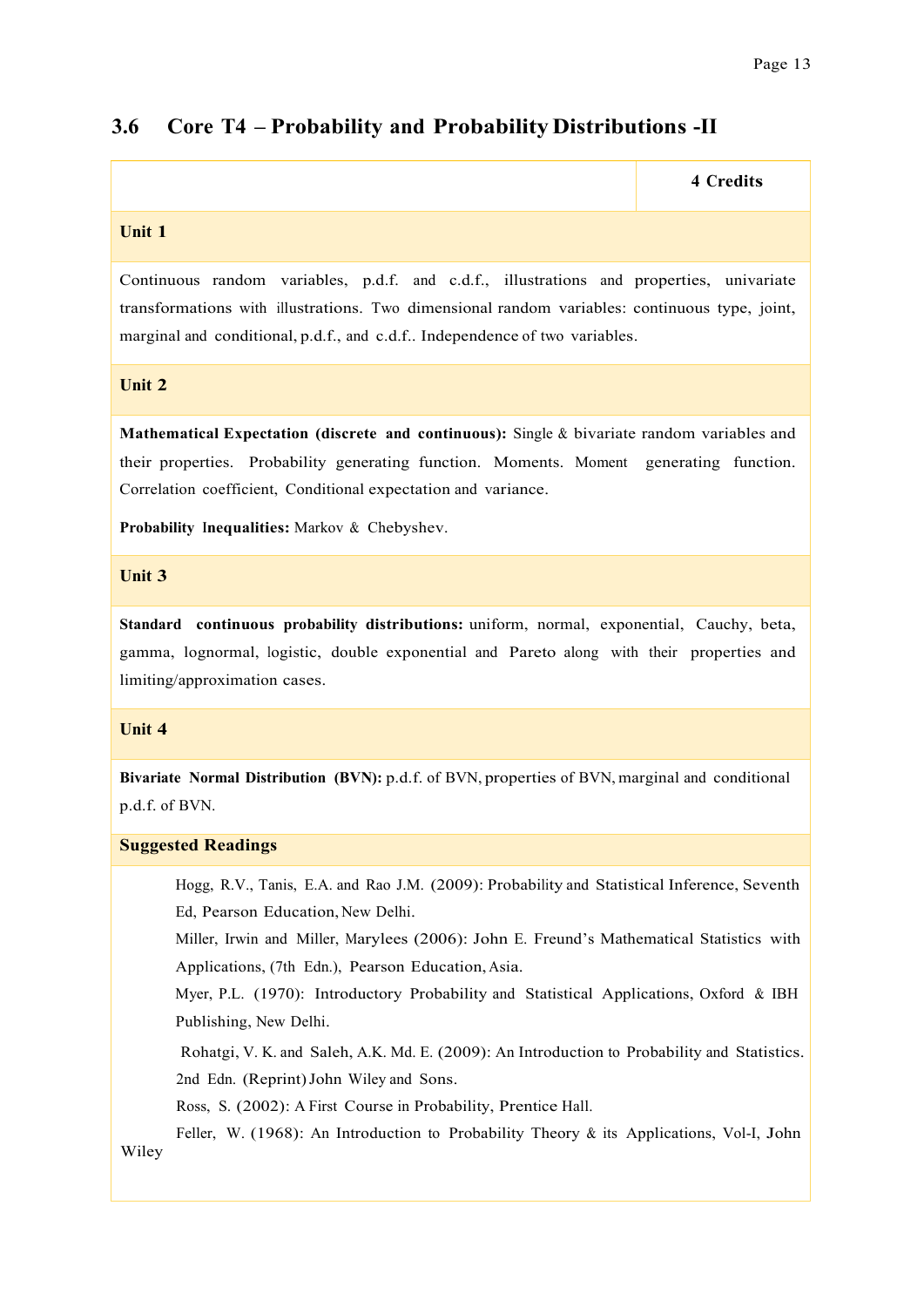## **3.7 Core P4 – Probability and Probability Distributions -II Lab**

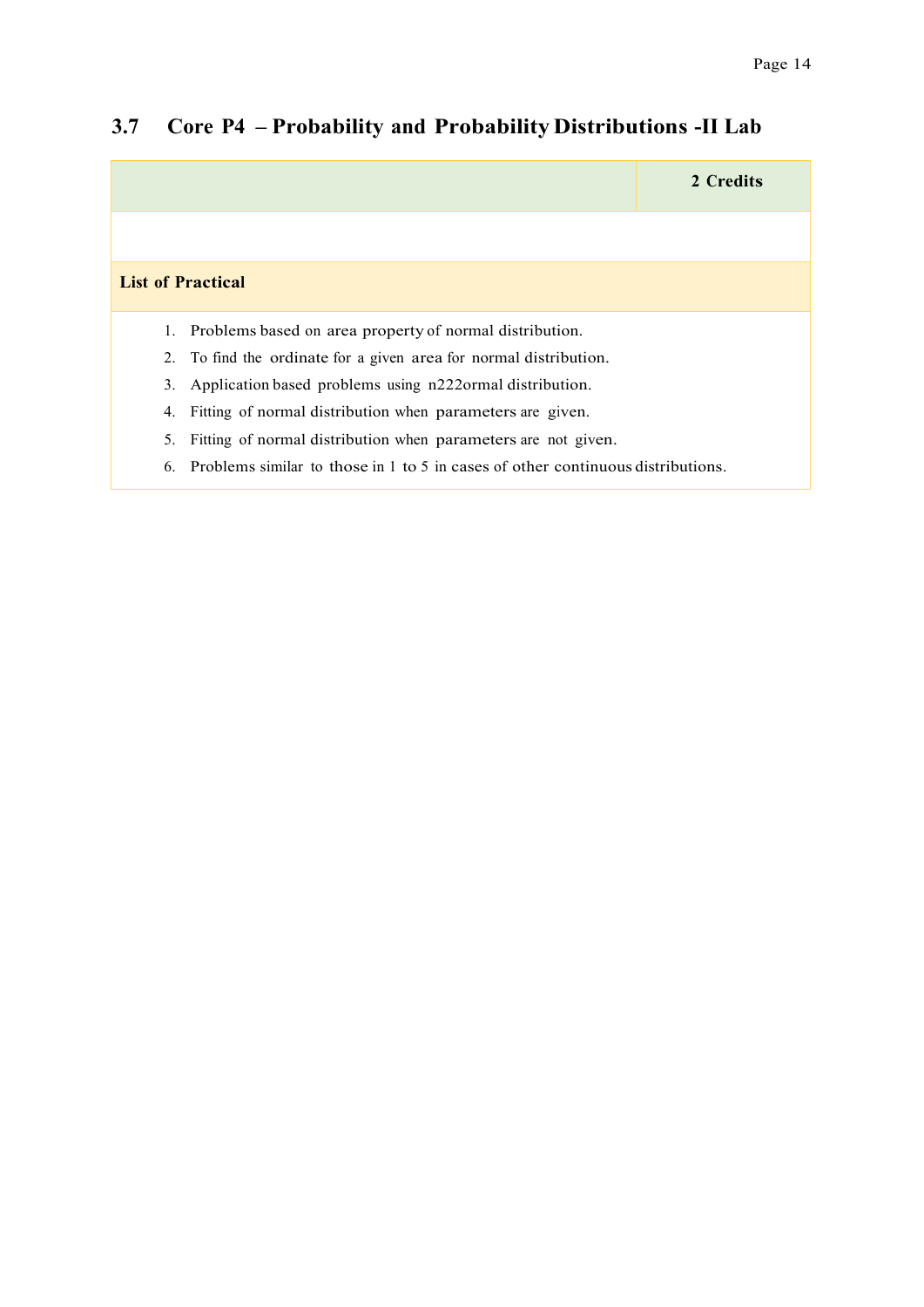#### **3.8 Core T5 – Linear Algebra and Numerical Analysis**

#### **6 Credits**

#### **Unit 1**

Vector spaces, Subspaces, sum of subspaces, Span of a set, Linear dependence and independence, dimension and basis, dimension theorem. Algebra of matrices - A review, theorems related to triangular, symmetric and skew symmetric matrices, idempotent matrices, orthogonal matrices, singular and non-singular matrices and their properties. Trace of a matrix, Adjoint and inverse of a matrix and related properties.

#### **Unit 2**

**Determinants of Matrices:** Definition, properties and applications of determinants for 3<sup>rd</sup> and higher orders, evaluation of determinants of order 3 and more using transformations. Symmetric and Skew symmetric determinants, product of determinants. Use of determinants in solution to the system of linear equations, row reduction and echelon forms, the matrix equations AX=B, solution sets of linear equations, linear independence, Applications of linear equations, inverse of a matrix.

#### **Unit 3**

Rank of a matrix, row-rank, column-rank, standard theorems on ranks, rank of the sum and the product of two matrices. Partitioning of matrices and simple properties. Characteristic roots and Characteristic vector, Properties of characteristic roots, Quadratic forms: Classification & canonical reduction. Linear transformation. Applications of Linear Algebra in Statistics.

#### **Unit 4**

**Numerical Analysis:** Polynomials and Difference Tables. Approximation of functions and Weierstrass Theorem (statement). Lagrange and Newton formulae for Interpolation. Trapezoidal and Simpson's 1/3 Rules for approximations of definite integrals. Approximate solutions of Numerical Equations by Fixed-point Iteration and Newton-Raphson methods. Conditions of convergence.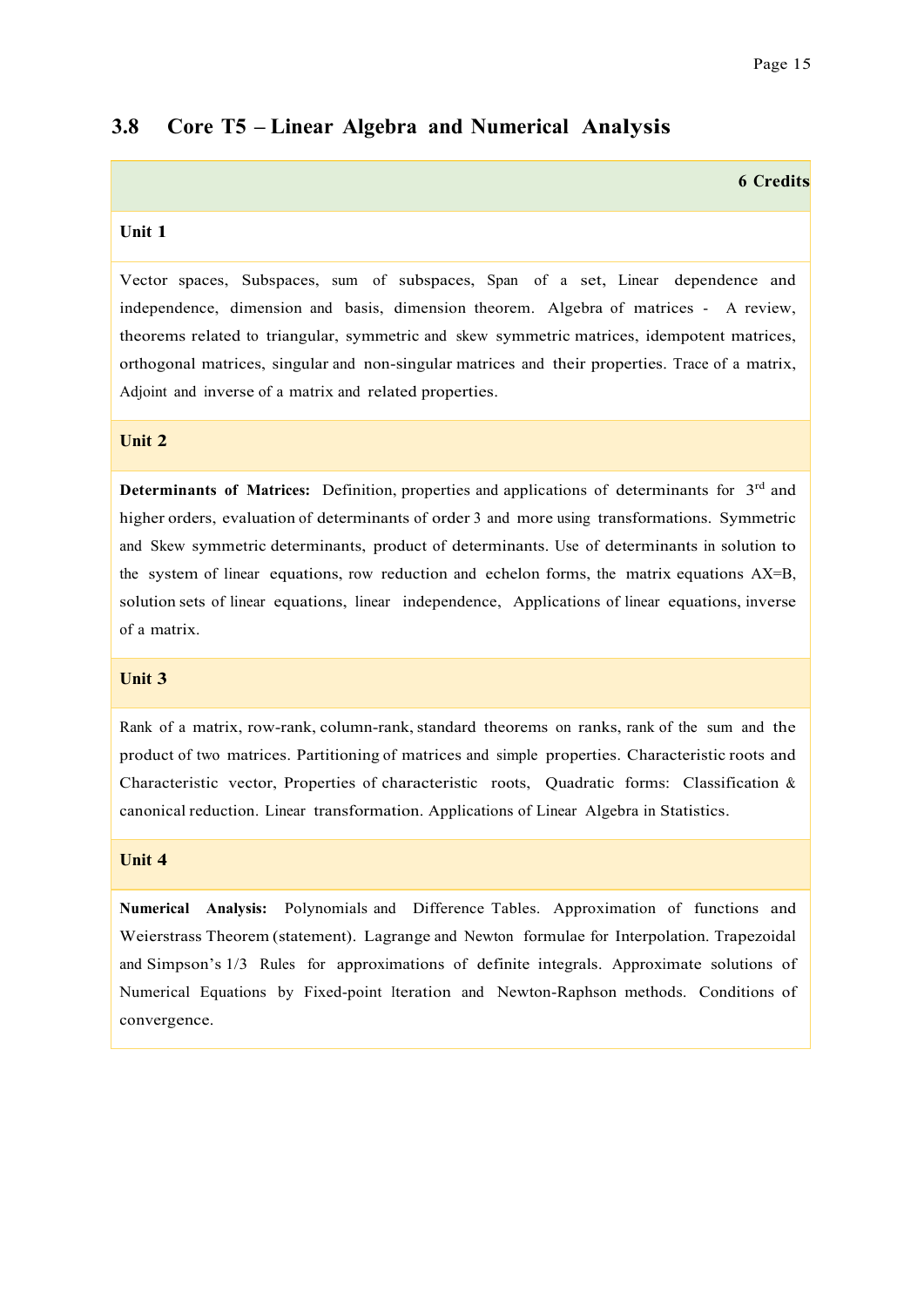#### **Suggested Readings**

 Lay David C (2000): Linear Algebra and its Applications, Addison Wesley. Schaum's Outlines(2006): Linear Algebra, Tata McGraw-Hill Edition, 3rd Edition. Krishnamurthy, V., Mainra V.P. and Arora J.L.: An Introduction to Linear Algebra (II, III, IV, V).

Biswas, S. (1997): A Textbook of Matrix Algebra, New Age International.

Gupta, S.C (2008): An Introduction to Matrices (Reprint). Sultan Chand & Sons.

Artin, M(1994): Algebra. Prentice Hall of India.

Datta, K.B (2002): Matrix and Linear Algebra. Prentice Hall of India Pvt. Ltd.

Hadley, G (2002): Linear Algebra. Narosa Publishing House (Reprint).

Searle, S.R (1982): Matrix Algebra Useful for Statistics. John Wiley &Sons.

Chakraborty, Arnab (2014): Linear Algebra, first edition. Sarat Book House.

Jain, M. K., Iyengar, S. R. K. and Jain, R. K. (2003): Numerical methods for scientific and engineering computation, New age International Publisher, India.

Mukherjee, Kr. Kalyan (1990): Numerical Analysis.New Central Book Agency.

 Sastry, S.S. (2000): Introductory Methods of Numerical Analysis, 3rd edition, Prentice Hall of India Pvt. Ltd., New Del.

Scarborough, J.B. (1966): Numerical Mathematical Analysis. Oxford and IBH Publishing.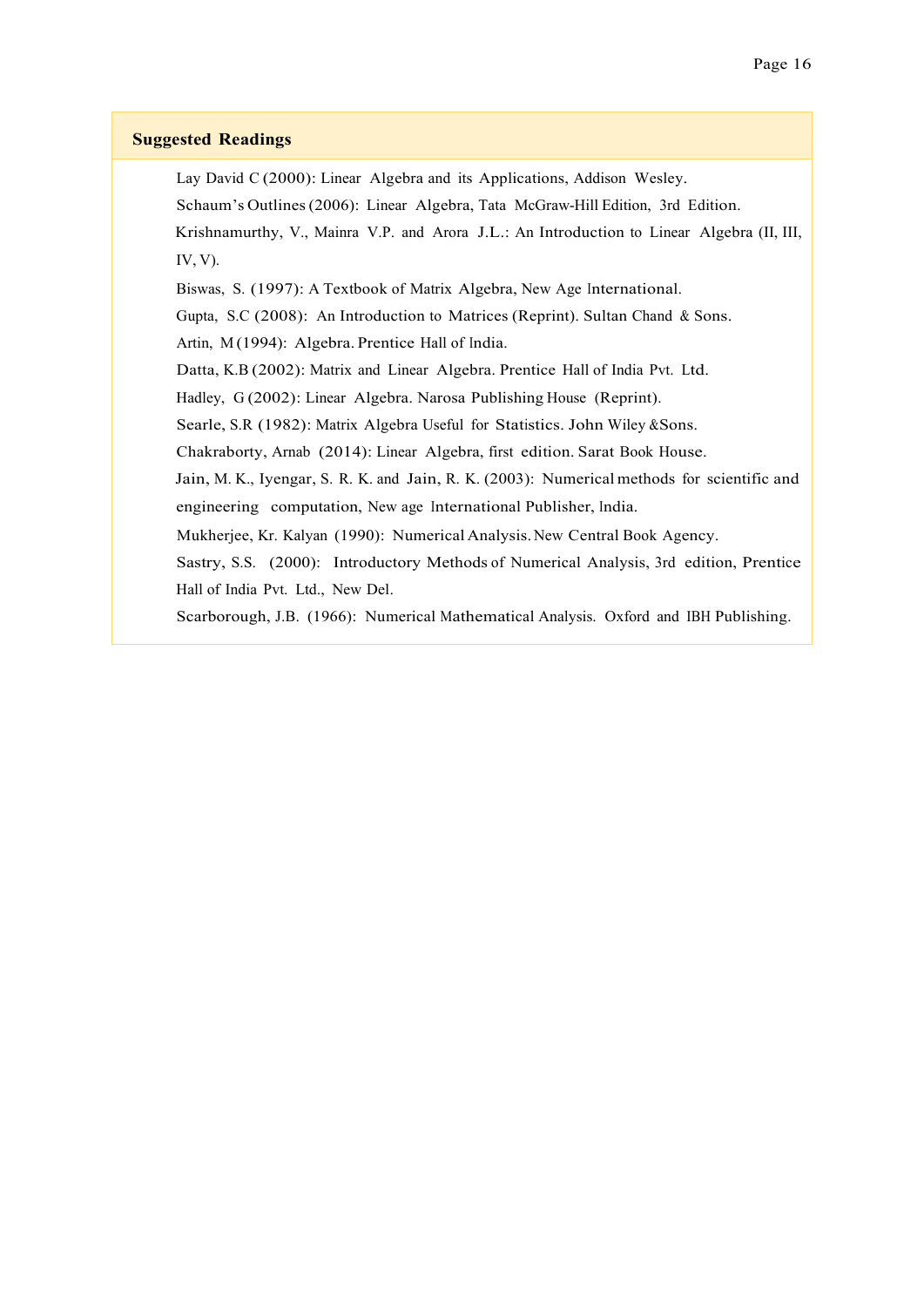**4 Credits**

### **3.9 Core T6 – Demography and Vital Statistics**

#### **Unit 1**

**Population Theories:** Coverage and content errors in demographic data, use of balancing equations and Chandrasekaran-Deming formula to check completeness of registration data. Adjustment of age data, use of Myer and UN indices, Population composition, dependency ratio.

#### **Unit 2**

Introduction and sources of collecting data on vital statistics, errors in census and registration data. Measurement of population, rate and ratio of vital events. Measurements of Mortality: Crude Death Rate (CDR), Specific Death Rate (SDR), Infant Mortality, Rate (IMR) and Standardized Death Rates.

#### **Unit 3**

Stationary and Stable population, Central Mortality Rates and Force of Mortality. Life (Mortality) Tables: Assumption, description, construction of Life Tables and Uses of Life Tables. Measurements of Fertility: Crude Birth Rate (CBR), General Fertility Rate (GFR), Specific Fertility Rate (SFR) and Total Fertility Rate (TFR).

#### **Unit 4**

**Measurement of Population Growth:** Crude rates of natural increase, Pearl's Vital Index, Gross Reproduction Rate (GRR) and Net

Reproduction Rate (NRR). Population Estimation, Projection and Forecasting: Use of A.P. and G.P. methods for population estimates,

Fitting of Logistic curve for population forecasting using Rhode's method.

#### **Suggested Readings**

Mukhopadhyay, P. (1999): Applied Statistics, Books and Allied (P) Ltd.

 Goon, A.M., Gupta, M.K. and Dasgupta, B. (2008): Fundamentals of Statistics, Vol. II, 9th Edition, World Press.

 Biswas, S. (1988): Stochastic Processes in Demography & Application, Wiley Eastern Ltd. Keyfitz, N and Caswell. H (2005): Applied Mathematical Demography, Springer. Chattopadhyay, & Saha, A.K. (2012): Demography: Techniques & Analysis, Viva Books

Ramakuar, R. and Gopal, Y.S. (1986): Technical Demography. Wiley Eastern Ltd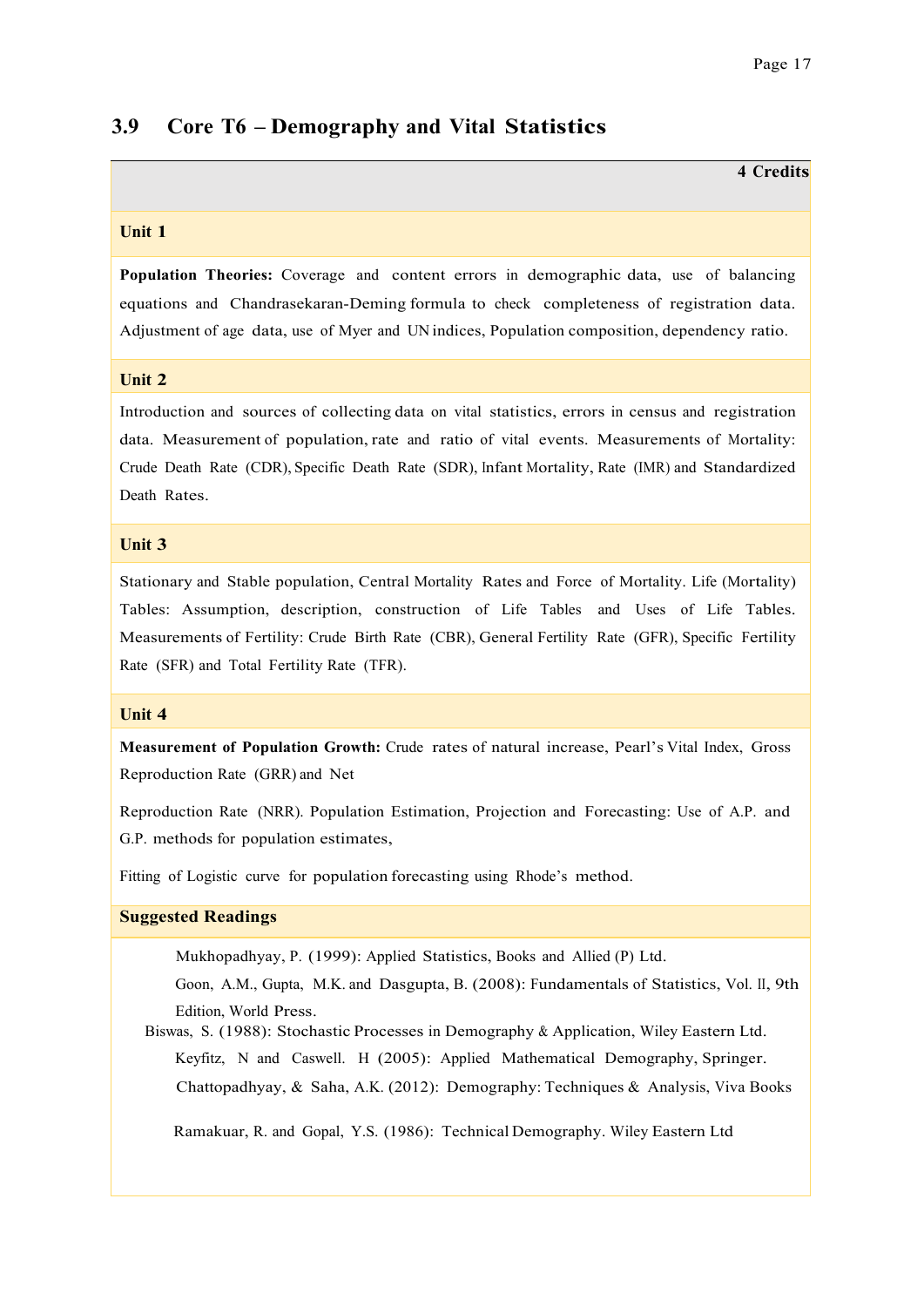## **3.10 Core P6 – Demography and Vital Statistics Lab**

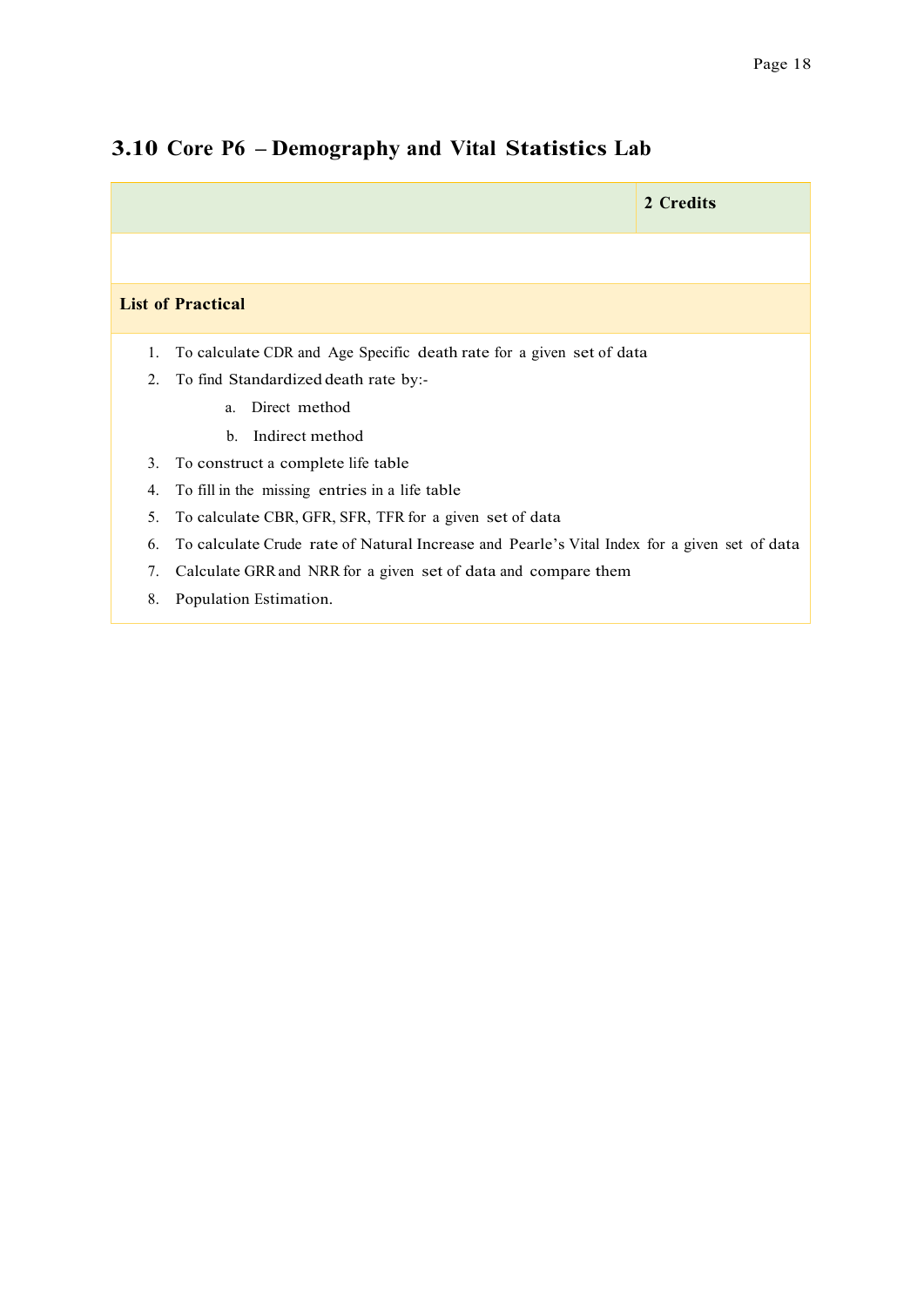## **3.11 Core T7 – Statistical Computing using C/C++ Programming**

|        | 4 Credits |
|--------|-----------|
| Unit 1 |           |

- 1. Components, basic structure programming, character set, C/C++ tokens, Keywords and Identifiers and execution of a C/C++ program. Data types: Basic data types, Enumerated data types, derived data types. Constants and variables: declaration and assignment of variables, Symbolic Constants, overflow and underflow of data.
- 2. Operators and Expressions: Arithmetic, relational, logical, assignment, increment/decrement, operators, precedence of operators in arithmetic, relational and logical expression. Implicit and explicit type conversions in expressions, library functions. Managing input and output operations: reading and printing formatted and unformatted data

#### **Unit 2**

- 1. Decision making and branching if…else, nesting of if…else, else if ladder, switch, conditional (?) operator. Looping in  $C/C++$ : for, nested for, while, do...while, and jumps in and out of loops.
- 2. Arrays: Declaration and initialization of one-dim and two-dim arrays. Character arrays and strings: Declaring and initializing string variables, reading and writing strings from Terminal (using scanf and printf only).

#### **Unit 3**

**User- defined functions:** A multi-function program using user-defined functions, definition of functions, return values and their types, function prototypes and calls. Category of Functions : no arguments and no return values, arguments but no return values, arguments with return values, no arguments but returns a value, functions that return multiple values. Recursion function. Passing arrays to functions, Storage class of Variables.

#### **Unit 4**

- 1. Pointers: Declaration and initialization of pointer variables, accessing the address of a variable, accessing a variable through its pointer, pointer expressions, pointer increments/decrement and scale factor. Pointers and arrays, arrays of pointers, pointers as function arguments, functions returning pointers
- 2. Structure: Definition and declaring, initialization, accessing structure members, copying and comparison of structure variables, array of structures, structure pointers. Dynamic memory allocation functions: malloc, calloc and free.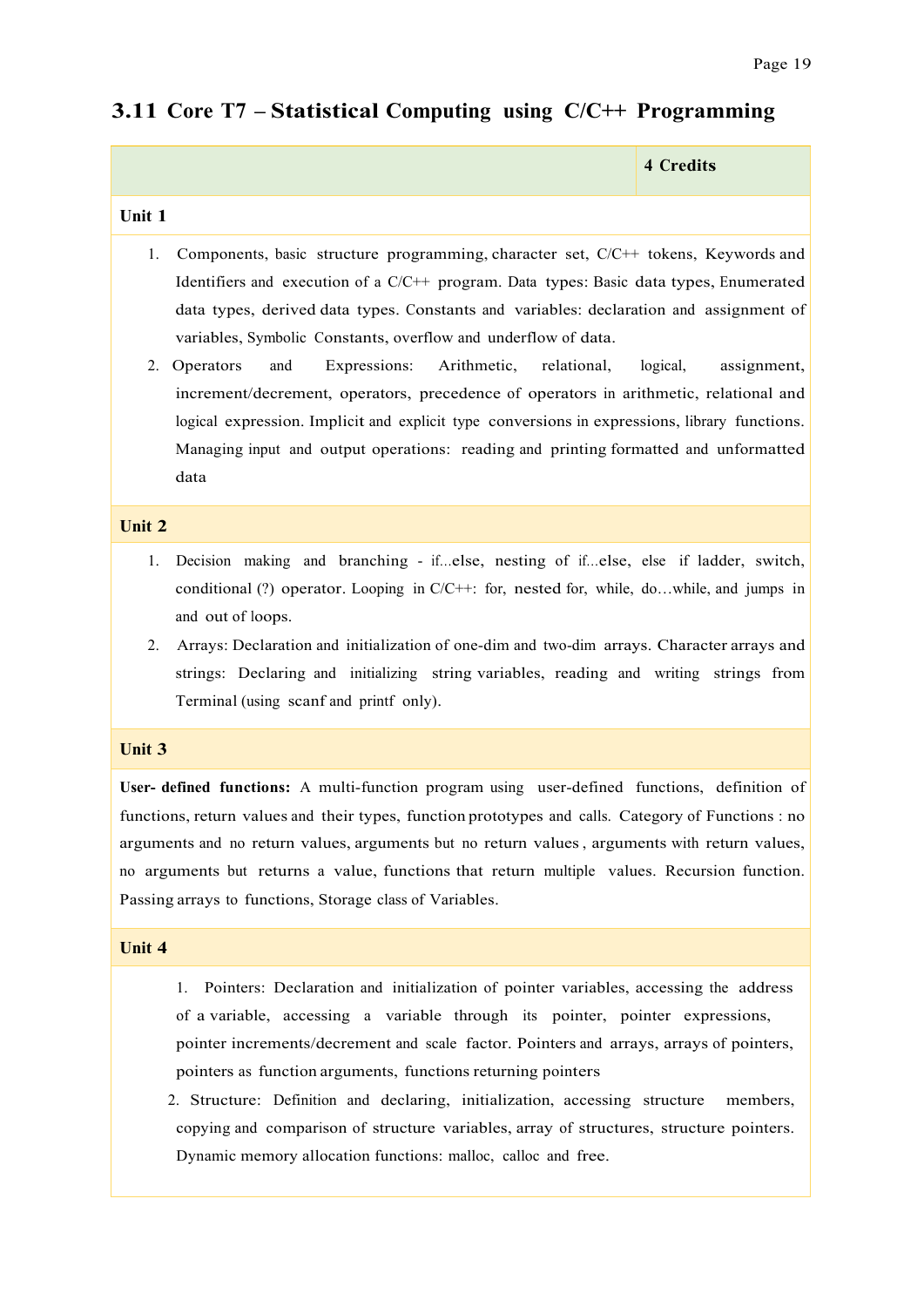- 3. Pre-processors: Macro substitution, macro with argument
- 4. File inclusion in C/C++: Defining and opening a file (only r, w and a modes), closing a file, I/O operations on files-fscanf and fprintf functions.

#### **Suggested Readings**

 Kernighan, B.W. and Ritchie, D.(1988): C Programming Language,2nd Edition, Prentice Hall.

Balagurusamy, E. (2011): Programming in ANSI C, 6th Edition Tata McGraw Hill.

 Gottfried, B.S. (1998): Schaum's Outlines: Programming with C, 2nd Edition, TataMcGraw Hill.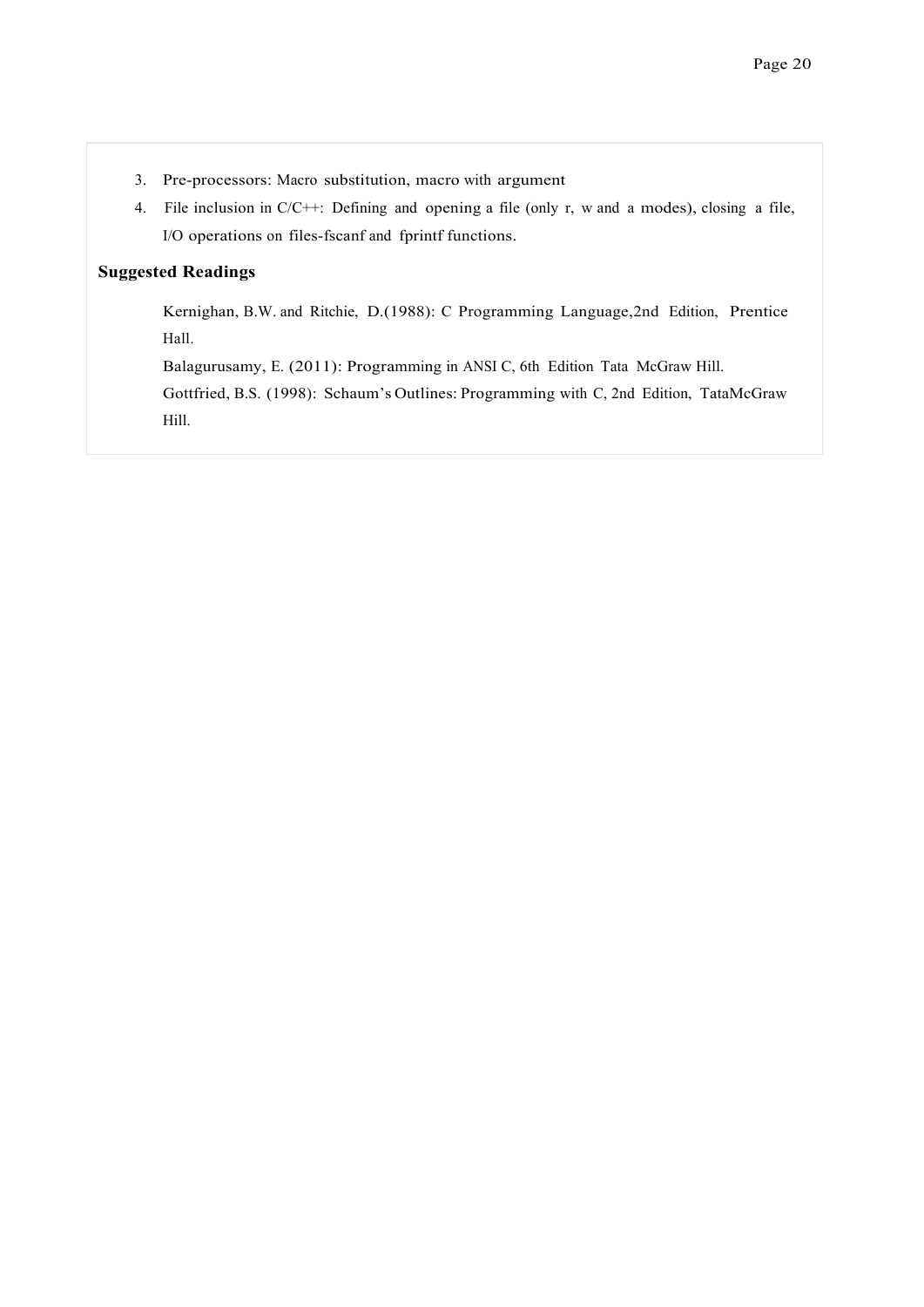# **3.12 Core P7– Statistical Computing using C/C++ Programming Lab**

|                                                                                     | 2 Credits |
|-------------------------------------------------------------------------------------|-----------|
|                                                                                     |           |
| <b>List of Practical</b>                                                            |           |
| Plot of a graph $y = f(x)$ .<br>1.                                                  |           |
| Roots of a quadratic equation (with imaginary roots also).<br>2.                    |           |
| 3.<br>Sorting of an array and hence finding median.                                 |           |
| Mean, Median and Mode of a Grouped Frequency Data.<br>4.                            |           |
| Variance and coefficient of variation of a Grouped Frequency Data.<br>5.            |           |
| Preparing a frequency table.<br>6.                                                  |           |
| 7.<br>Random number generation from uniform, exponential, calculate sample mean and |           |
| variance and compare with population parameters.                                    |           |
| Matrix addition, subtraction, multiplication, Transpose and Trace.<br>8.            |           |
| Fitting of Binomial, Poisson distribution.<br>9.                                    |           |
| 10. Compute ranks and then calculate rank correlation (without tied ranks).         |           |
| 11. Fitting of lines of regression.                                                 |           |
| 12. Numerical methods: Solving one-variable equations using Newton-Raphson method.  |           |
| 13. Trapezoidal rule for numerical integration.                                     |           |
| 14. Solving a linear system of equation.                                            |           |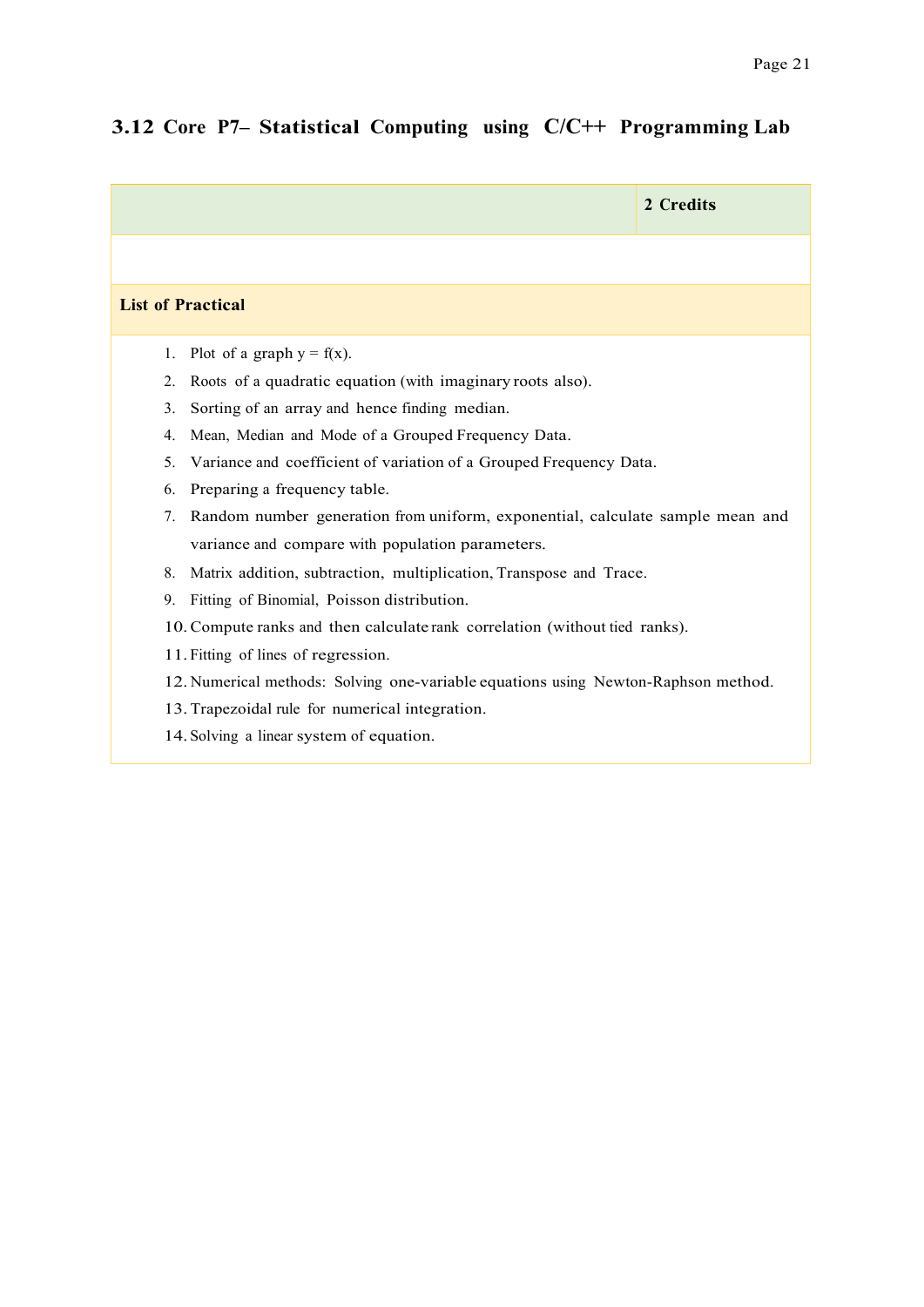## **3.13 Core T8 – Survey Sampling and Indian Official Statistics**

|               | 4 Credits |
|---------------|-----------|
| <b>Unit 1</b> |           |

- 1. Concept of population and sample, complete enumeration versus sampling, sampling and non-sampling errors.
- 2. Types of sampling: non-probability and probability sampling, basic principle of sample survey, simple random sampling with and without replacement, definition and procedure of selecting a sample,
- 3. Estimates of: population mean, total and proportion, variances of these estimates, estimates of their variances and sample size determination.

#### **Unit 2**

- 1. Stratified random sampling: Technique, estimates of population mean and total, variances of these estimates, proportional and optimum allocations and their comparison with SRS. Practical difficulties in allocation, estimation of gain in precision, post stratification and its performance.
- 2. Systematic Sampling: Technique, estimates of population mean and total, variances of these estimates ( $N = n \times k$ ). Comparison of systematic sampling with SRS & stratified sampling in the presence of linear trend and corrections.

#### **Unit 3**

Introduction to Ratio and regression methods of estimation, first approximation to the population mean and total (for SRS of large size), MSE of these estimates and estimates of these variances, MSE in terms of correlation coefficient for regression method of estimation and their comparison with SRS. Cluster sampling (equal clusters only) estimation of population mean and its variance, comparison (with and without randomly formed clusters). Concept of sub sampling. Two-stage Sampling, Estimation of Population mean and variance of the estimate.

#### **Unit 4**

1. An outline of present official statistical system in India, Methods of collection of official statistics, their reliability and limitations. Role of Ministry of Statistics & Program Implementation (MoSPI), Central Statistical Office (CSO), National Sample Survey Office (NSSO), Registered General Office and National Statistical Commission. Government of India's Principal publications containing data on the topics such as Agriculture, price, population, industry, finance and employment.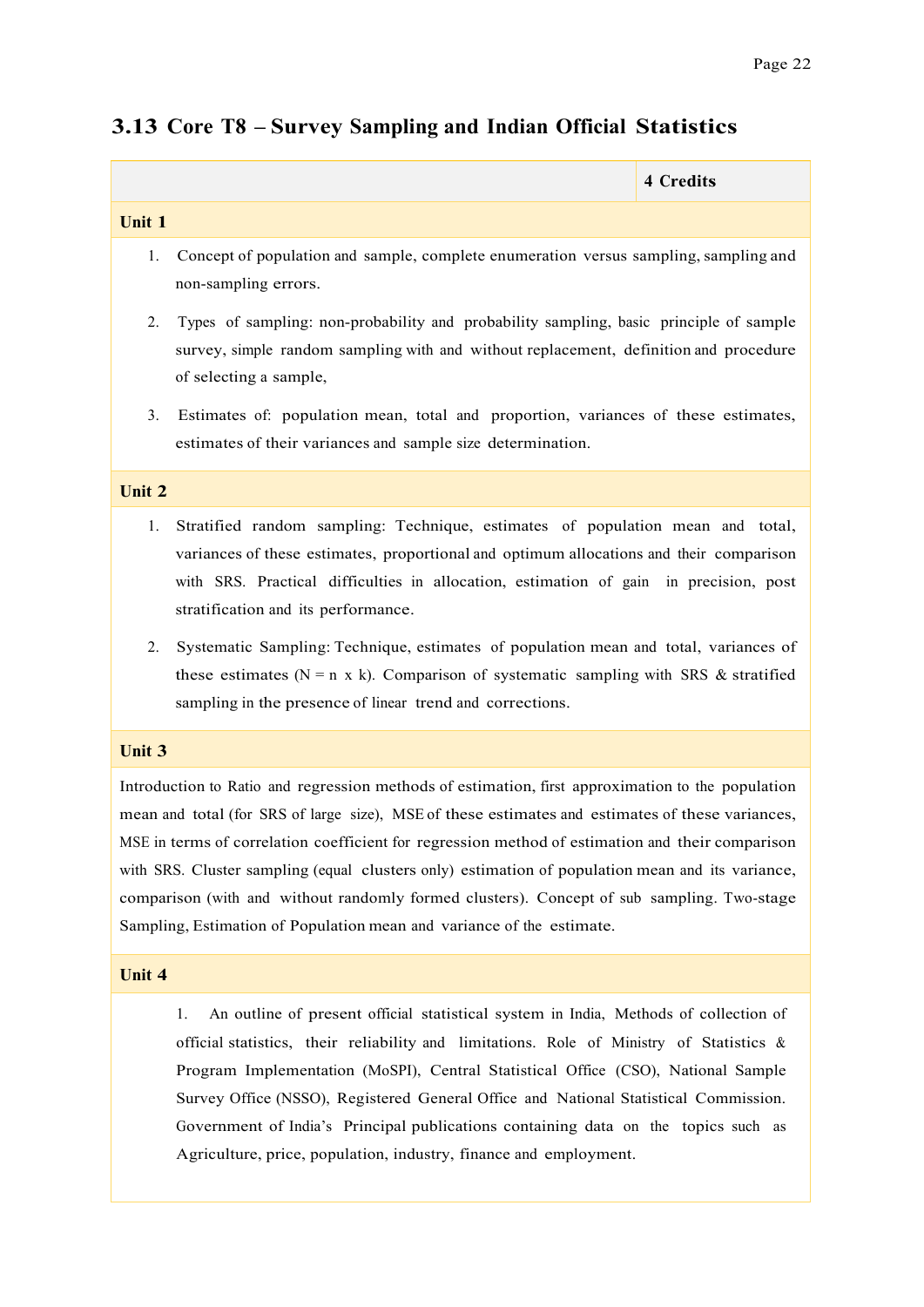- 2. Consumer price Index, Wholesale price index number and index of industrial production.
- 3. National Income: Basic idea and a brief description of income, expenditure and production approaches.

#### **Suggested Readings**

Cochran, W.G. (1984): Sampling Techniques (3rd Ed.), Wiley Eastern.

Sukhatme, P.V., Sukhatme, B.V. Sukhatme, S. Asok, C. (1984). Sampling Theories of Survey With Application, IOWA State University Press and Indian Society of Agricultural **Statistics** 

Murthy, M.N. (1977): Sampling Theory & Statistical Methods, Statistical Pub. Society, Calcutta.

Des Raj and Chandhok P. (1998): Sample Survey Theory, Narosa Publishing House.

 Goon A.M., Gupta M.K. and Dasgupta B. (2008): Fundamentals of Statistics (Vol.2), World Press.

 Guide to current Indian Official Statistics, Central Statistical Office, GOI, and New Delhi. http://mospi.nic.in/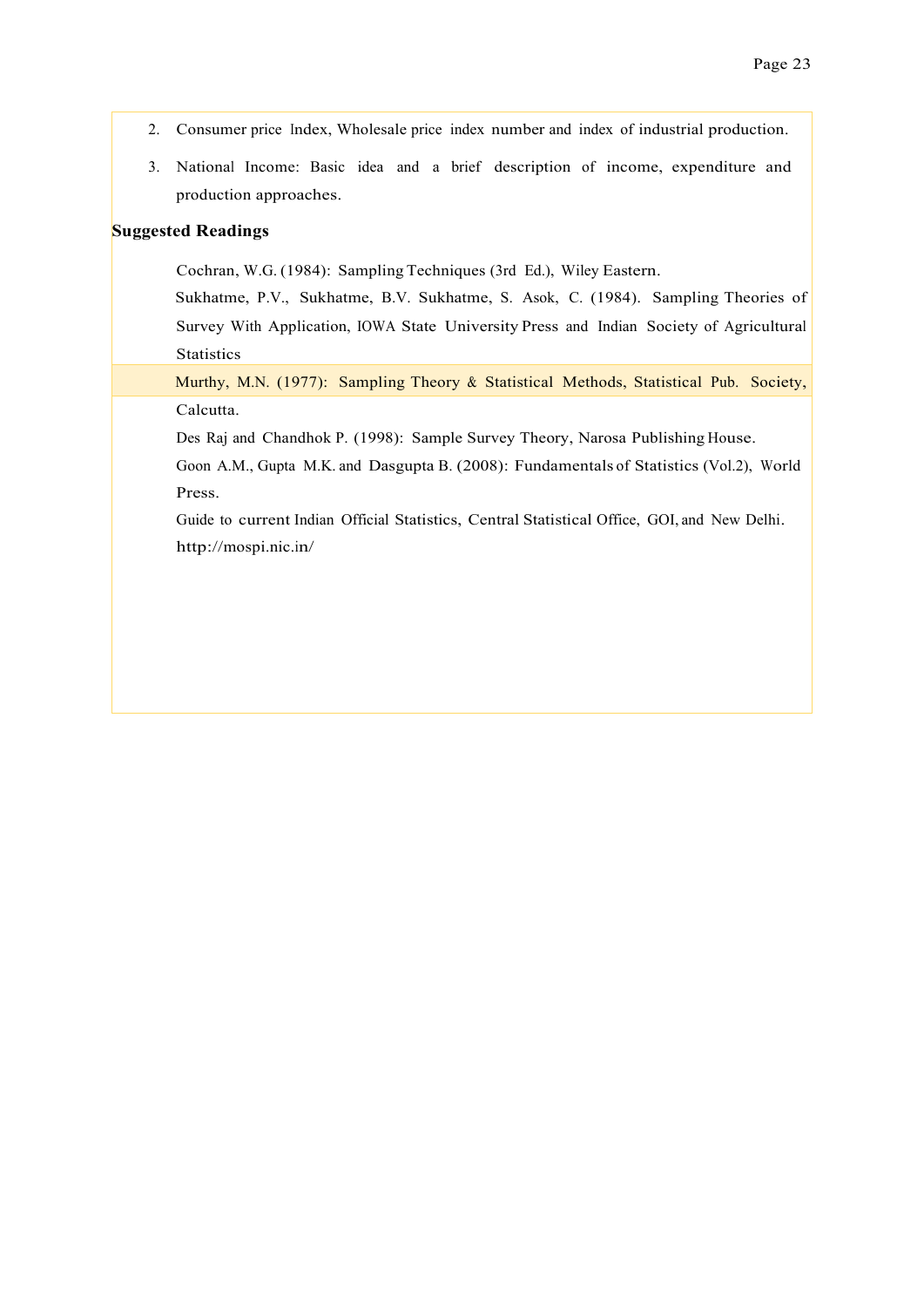# **2 Credits List of Practical** 1. To select a SRS with and without replacement. 2. For a population of size 5, estimate population mean, population mean square and population variance. Enumerate all possible samples of size 2 by WR and WOR and establish all properties relative to SRS. 3. For SRSWOR, estimate mean, standard error, the sample size. 4. Stratified Sampling: allocation of sample to strata by proportional and Neyman's methods. Compare the efficiencies of above two methods relative to SRS. 5. Estimation of gain in precision in stratified sampling. 6. Comparison of systematic sampling with stratified sampling and SRS in the presence of a linear trend. 7. Ratio and Regression estimation: Calculate the population mean or total of the population. Calculate mean squares. Compare the efficiencies of ratio and regression estimators relative to SRS. 8. Cluster sampling: estimation of mean or total, variance of the estimate. 9. Two-stage Sampling. 10.Tabular and graphical exercises based on available official statistics. 11.Construction of Consumer and wholesale price index numbers.

## **3.14 Core P8 – Survey Sampling and Indian Official Statistics Lab**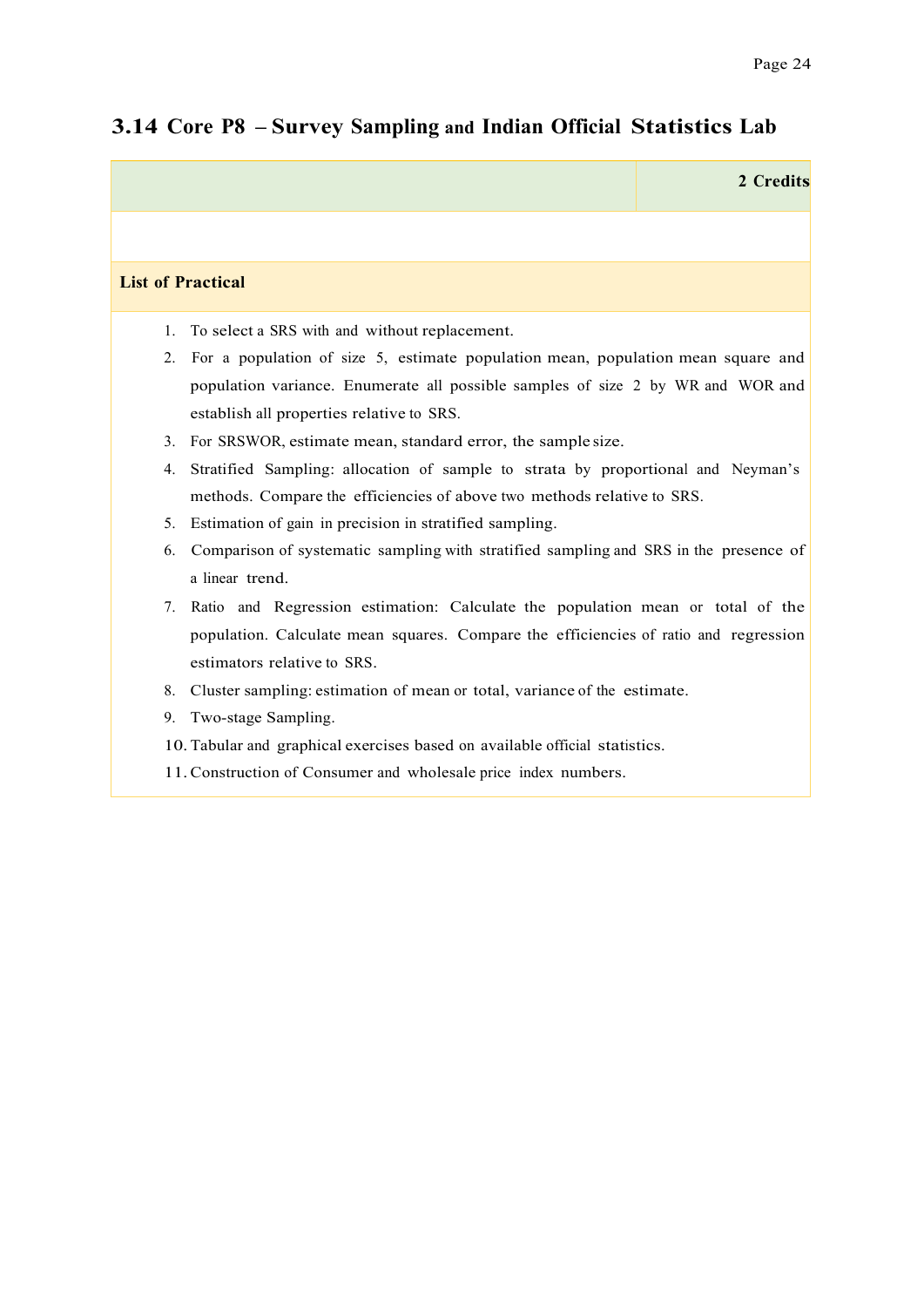## **3.15 Core T9 – Statistical Inference-I and Sampling Distribution**

| 4 Credits |
|-----------|
|           |

#### **Unit 1**

**Problems of Statistical Inference:** Population & parameter, random sample & statistic, Point and Interval Estimation, Confidence level, Testing of Hypothesis, Null and alternative hypotheses, level of significance, Type I and Type II errors, their probabilities and critical region. Sampling distribution of a statistic.

#### **Unit 2**

- 1. Derivation of the sampling distribution of sample mean and variance for a normal population,standard errors of sample mean, sample variance and sample proportion.
- 2. **Exact sampling distribution:** Definition and derivation of p.d.f. of  $\chi^2$  with n degrees of freedom (d.f.), nature of p.d.f. curve for different degrees of freedom, mean, variance, m.g.f., additive property of χ2 distribution.
- 3. **Exact sampling distributions:** Student's and Fisher's t-distributions, Derivation of its p.d.f., nature of probability curve with different degrees of freedom, mean, variance and limiting form of t distribution.
- 4. **Snedecor's F-distribution:** Derivation of p.d.f., nature of p.d.f. curve with different degrees of freedom, mean, variance. Distribution of  $1/F (n_1, n_2)$ . Relationship between t, F and  $\chi$ 2 distributions.
- 5. Distribution of sample correlation coefficient in the null case.

#### **Unit 3**

**Order Statistics:** Introduction, distribution of the rth order statistic, smallest and largest order statistics. Joint distribution of rth and sth order statistics, distribution of sample median and sample range.

#### **Unit 4**

**Exact tests and confidence intervals:** classical and p-value approaches. Binomial proportion(s), Poisson mean(s), Univariate Normal mean (s), standard deviation(s), Standard tests related to Bivariate normal parameters.

#### **Suggested Books**

 Goon, Gupta, and Dasgupta (2003): An Outline of Statistical Theory, Vol. I, World Press, Kolkata. Rohatgi V. K. & Saleh,. (2009): An Introduction to Probability and Statistics. John Wiley & Sons. Hogg, R.V. & Tanis, E.A. (2009): A Brief Course in Mathematical Statistics. Pearson Edn Johnson, R.A. and Bhattacharya, G.K. (2001): Statistics-Principles and Methods, 4th Edn. Casella, G. and Berger R.L (2002). : Statistical Inference, 2nd Edn. Thomson Learning.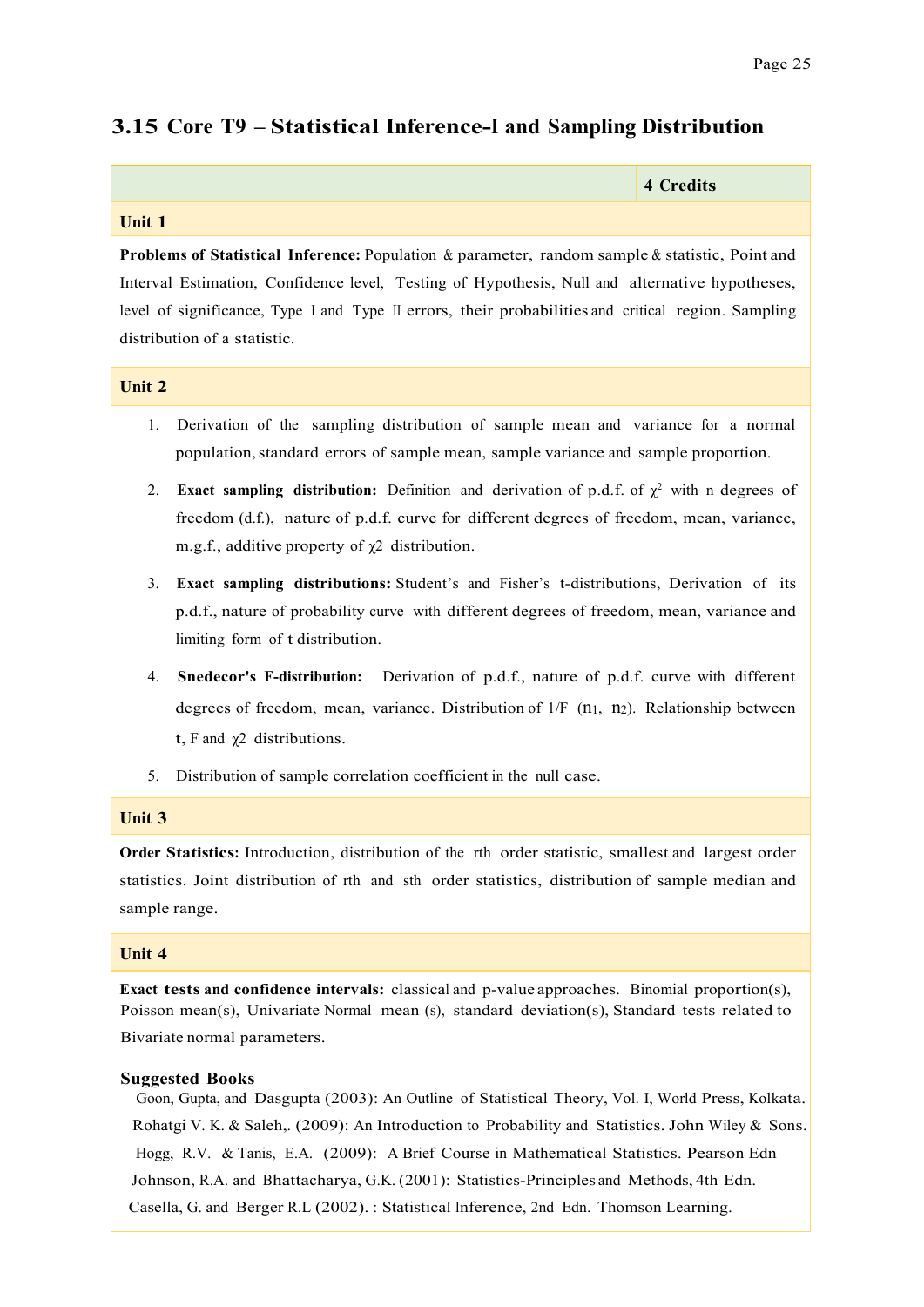|    |                                                                                        | 2 Credits |
|----|----------------------------------------------------------------------------------------|-----------|
|    |                                                                                        |           |
|    | <b>List of Practical</b>                                                               |           |
| 1. | Testing of significance for single proportion and difference of two proportions.       |           |
| 2. | Testing of significance for single Poisson mean and difference of two Poisson means.   |           |
| 3. | Testing of significance and confidence intervals for single mean and difference of two |           |
|    | means.                                                                                 |           |
| 4. | Testing of significance and confidence intervals for single standard deviation and     |           |
|    | difference of two standard deviations.                                                 |           |
| 5. | Testing of parameters under bivariate normal distribution.                             |           |

# **3.16 Core P9 – Statistical Inference-I & Sampling Distributions Lab**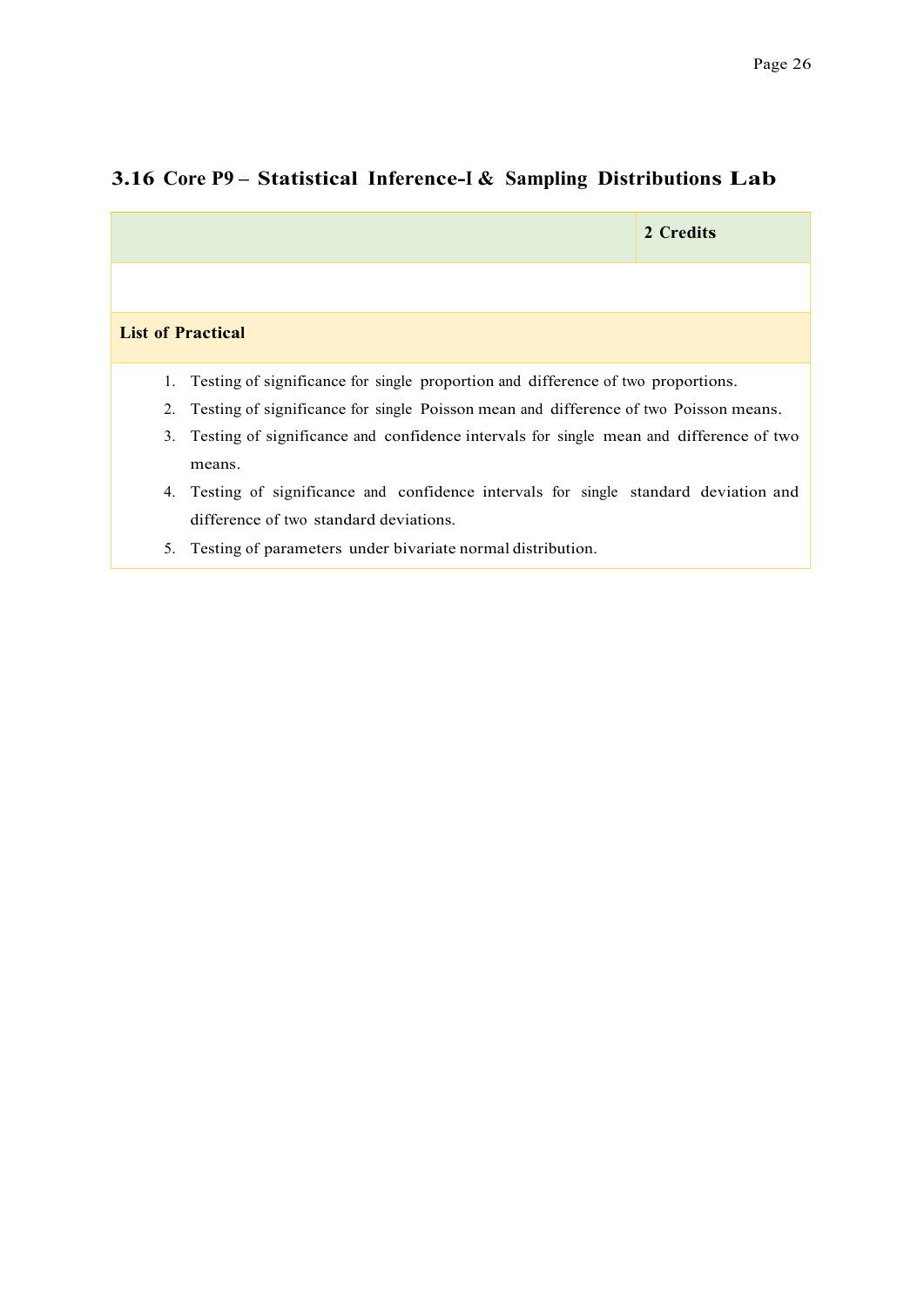# **3.17 Core T10 – Time Series Analysis**

|                                                                                                                                           |                                                                                                                                                                                                                                                                                   | <b>4 Credits</b> |
|-------------------------------------------------------------------------------------------------------------------------------------------|-----------------------------------------------------------------------------------------------------------------------------------------------------------------------------------------------------------------------------------------------------------------------------------|------------------|
| Unit 1                                                                                                                                    |                                                                                                                                                                                                                                                                                   |                  |
| 1.                                                                                                                                        | Introduction to time series data, application of time series from various fields.                                                                                                                                                                                                 |                  |
| 2.                                                                                                                                        | Modelling time series as deterministic function plus IID errors:                                                                                                                                                                                                                  |                  |
| 3.                                                                                                                                        | Components of a time series (trend, cyclical and seasonal patterns, random error)<br>Decomposition of time series.                                                                                                                                                                |                  |
| 4.                                                                                                                                        | Estimation of trend: free hand curve method, method of moving averages, fitting various<br>mathematical curves and growth curves.                                                                                                                                                 |                  |
| Unit 2                                                                                                                                    |                                                                                                                                                                                                                                                                                   |                  |
| 1.                                                                                                                                        | Effect of elimination of trend on other components of the time series.                                                                                                                                                                                                            |                  |
| 2.                                                                                                                                        | Estimation of seasonal component by Method of simple averages,                                                                                                                                                                                                                    |                  |
| 3.                                                                                                                                        | Notions of multiplicative models: ratio to Trend.                                                                                                                                                                                                                                 |                  |
| Unit 3                                                                                                                                    |                                                                                                                                                                                                                                                                                   |                  |
| 1.                                                                                                                                        | Introduction to stochastic modelling: Concept of stationarity. Illustration of how a<br>stationary time series may show temporal patterns. Stationarity in mean.                                                                                                                  |                  |
| 2.                                                                                                                                        | Box-Jenkins modelling: Moving-average (MA) process and Autoregressive (AR) process<br>of orders one and two. ACF, PACF and their graphical use in guessing the order of AR and<br>MA processes. Estimation of the parameters of AR (1) and AR (2) using Yule-Walker<br>equations. |                  |
| Unit 4                                                                                                                                    |                                                                                                                                                                                                                                                                                   |                  |
| Exponential smoothing methods, Short term forecasting methods: Brown's<br>Forecasting:<br>discounted regression,                          |                                                                                                                                                                                                                                                                                   |                  |
| <b>Suggested Readings</b>                                                                                                                 |                                                                                                                                                                                                                                                                                   |                  |
| Chatfield C. (1980): The Analysis of Time Series - An Introduction, Chapman & Hall.<br>Kendall M.G. (1976): Time Series, Charles Griffin. |                                                                                                                                                                                                                                                                                   |                  |

 Brockwell and Davis (2010): Introduction to Time Series and Forecasting (Springer Texts in Statistics), 2nd Edition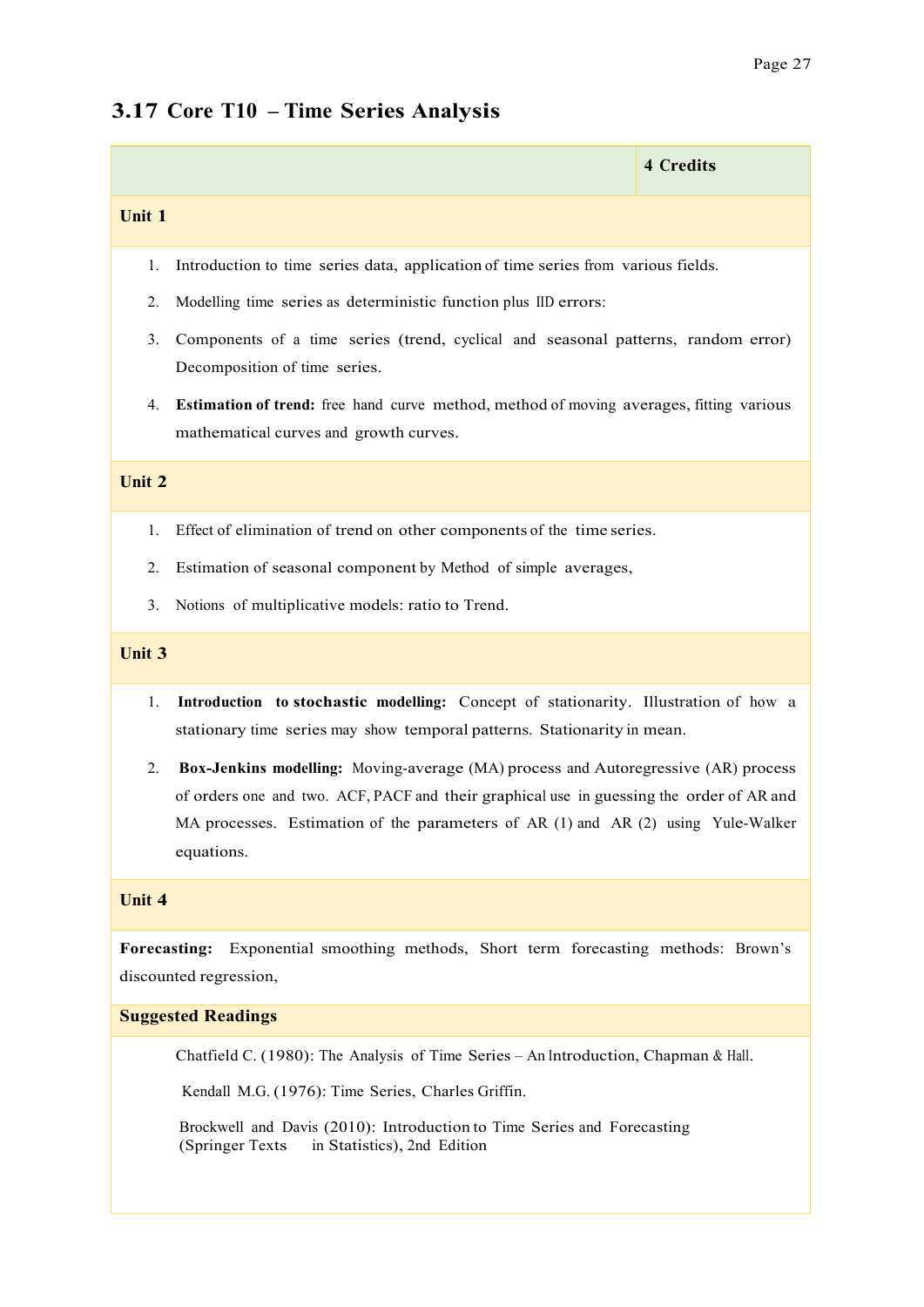## **3.18 Core P10 – Time Series Analysis Lab**

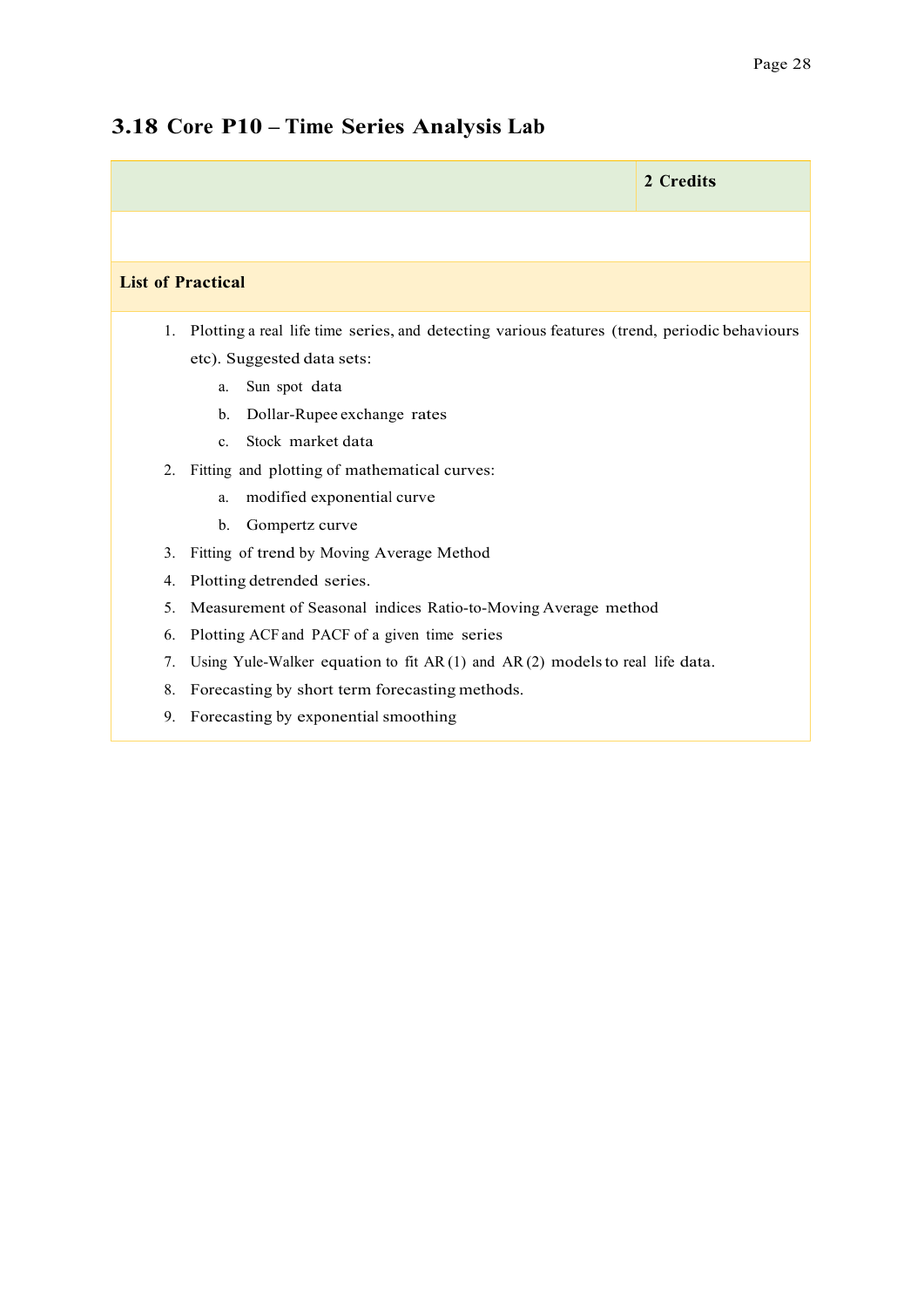### **3.19 Core T11 – Statistical Inference - II**

# **4 Credits Unit 1**

**Limit laws:** Sequence of random variables, convergence in probability, convergence in mean square and convergence in distribution and their interrelations, W.L.L.N. and their applications, De-Moivre Laplace Limit theorem, Statement of Central Limit Theorem (C.L.T.) for i.i.d. variates, applications of C.L.T.

#### **Unit 2**

**Estimation:** Concepts of estimation, unbiasedness, sufficiency, consistency and efficiency. Factorization theorem. Complete statistic, Minimum variance unbiased estimator (MVUE), Rao-Blackwell and Lehmann-Scheffe theorems and their applications. Cramer-Rao inequality (statement and applications) and MVB estimators.

**Methods of Estimation:** Method of moments, method of maximum likelihood estimation, method of minimum Chi-square and statements of their properties

#### **Unit 3**

**Principles of test of significance:** Null and alternative hypotheses (simple and composite), Type-<sup>I</sup> and Type-II errors, critical region, level of significance, size and power,Most powerful test, uniformly most powerful test, Neyman- Pearson Lemma (statement and proof of sufficiency part only) and its applications to construct uniformly most powerful test, unbiased test (definition only). Likelihood ratio test, properties of likelihood ratio tests (without proof).

#### **Unit 4**

**Large Sample Theory:** Transformations of Statistics to stabilize variance: derivation and uses of Sin-1, square root. Uses of logarithmic and z-transformations.

Large sample tests for binomial proportions, Poisson means (single and two independent samples cases) and correlation coefficients.

Large Sample distribution of Pearsonian  $\chi$ <sup>2</sup> –statistic and its uses.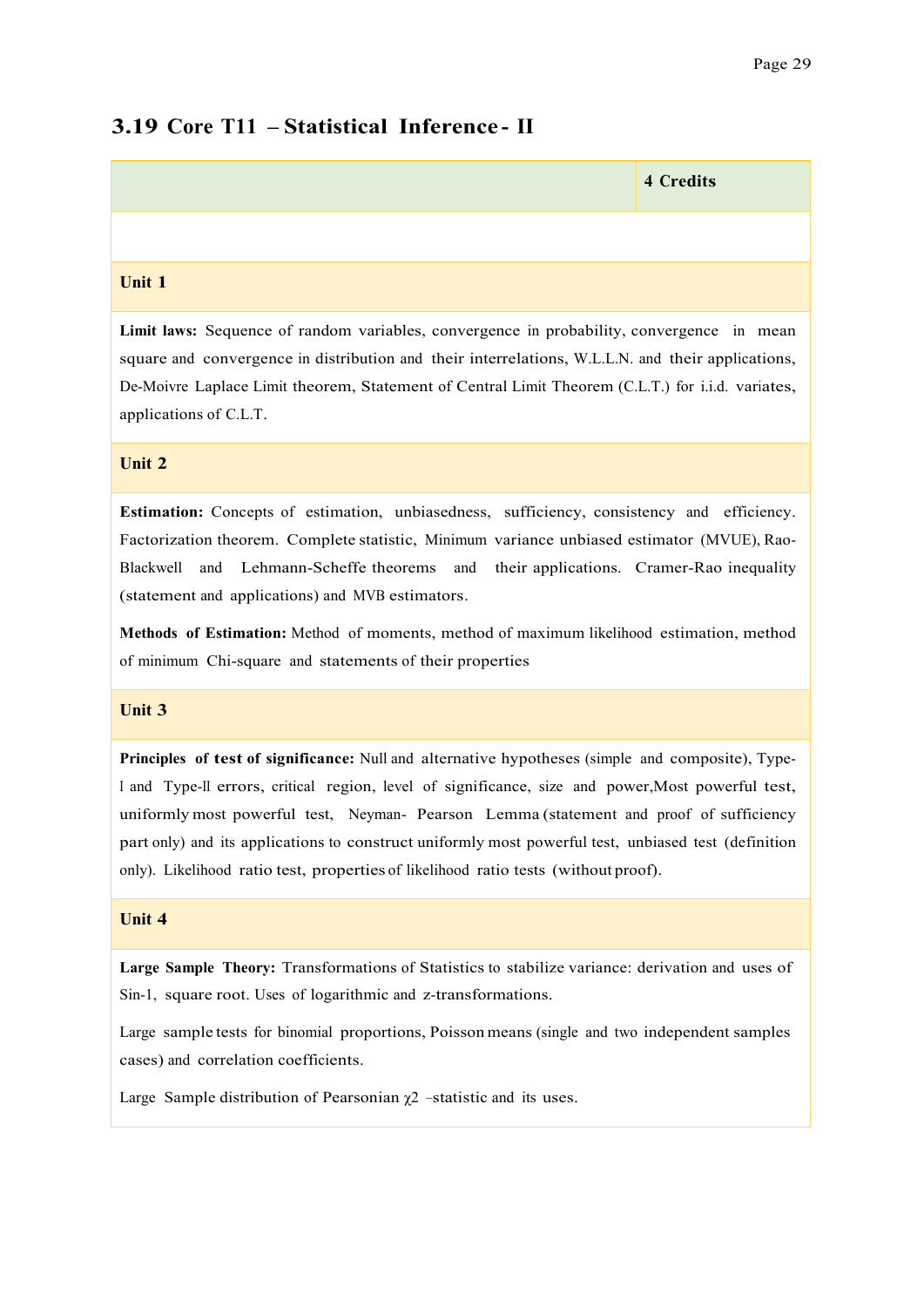#### **Suggested Books**

Goon A.M., Gupta M.K.: Das Gupta.B.(2005), Outline of Statistics, Vol. <sup>I</sup> & II, World Press, Calcutta.

 Rohatgi V. K. and Saleh, A.K. Md. E. (2009): An Introduction to Probability and Statistics. 2ndEdn. (Reprint) John Wiley and Sons.

 Miller, I. and Miller, M. (2002) : John E. Freund's Mathematical Statistics (6th addition, low price edition), Prentice Hall of India.

 Dudewicz, E. J., and Mishra, S. N. (1988): Modern Mathematical Statistics. John Wiley & Sons.

 Mood A.M, Graybill F.A. and Boes D.C, Introduction to the Theory of Statistics, McGraw Hill.

 Bhat B.R, Srivenkatramana T and Rao Madhava K.S. (1997) Statistics: A Beginner's Text, Vol. I, New Age International (P) Ltd.

 Snedecor G.W and Cochran W.G. (1967) Statistical Methods. Lowa State University Press. Casella, G. and Berger R.L. (2002). : Statistical Inference, 2nd Edn. Thomson Learning.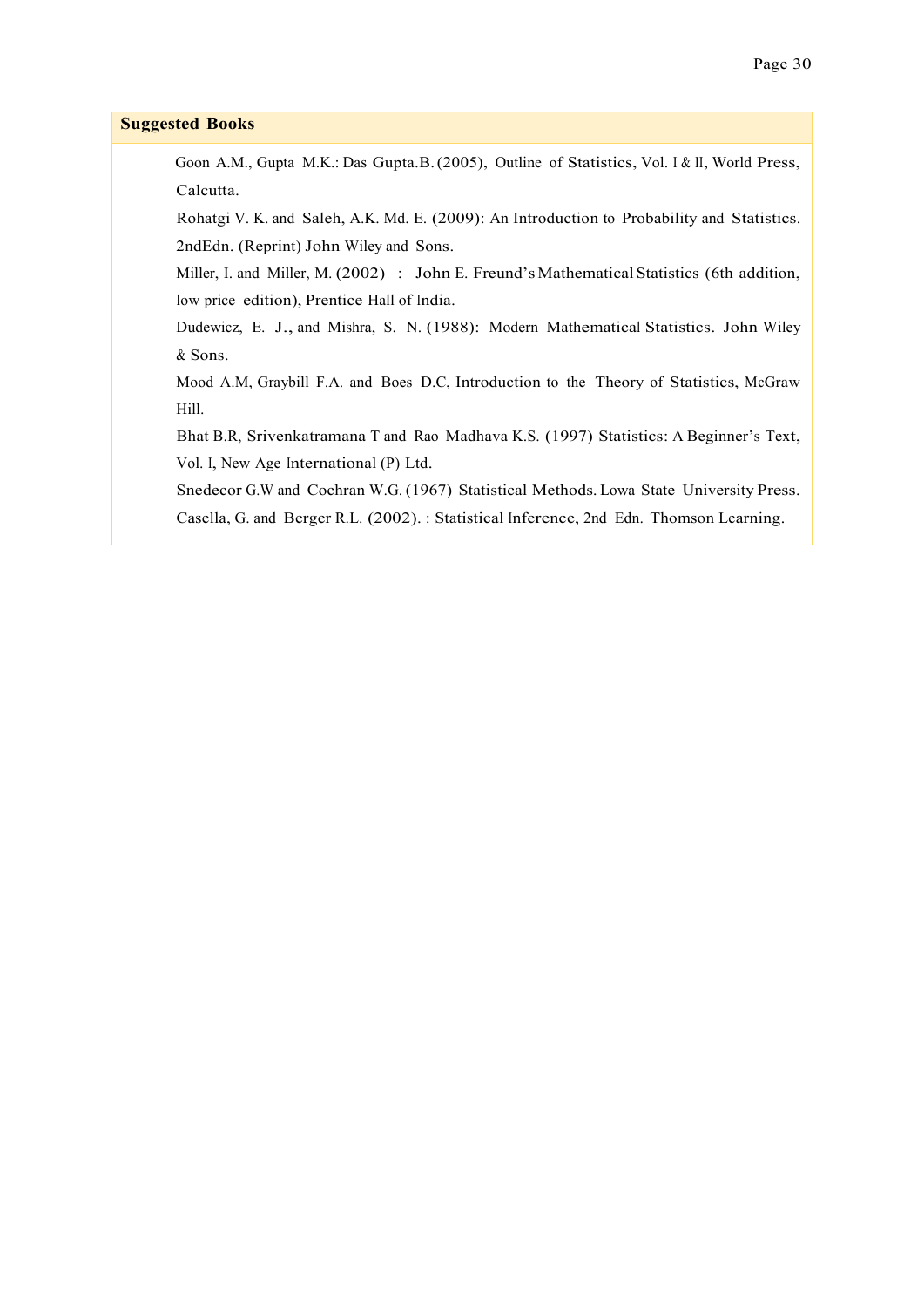# **2 Credits List of Practical** 1. Unbiased estimators (including unbiased but absurd estimators). 2. Consistent estimators, efficient estimators and relative efficiency of estimators. 3. Maximum Likelihood Estimation. 4. Estimation by the method of moments, minimum Chi-square. 5. Type <sup>I</sup> and Type II errors. 6. Most powerful critical region. 7. Uniformly most powerful critical region. 8. Power curves. 9. Likelihood ratio tests for simple null hypothesis against simple alternative hypothesis. 10.Likelihood ratio tests for simple null hypothesis against composite alternative hypothesis. 11.Large sample tests.

# **3.20 Core P11 – Statistical Inference – II Lab**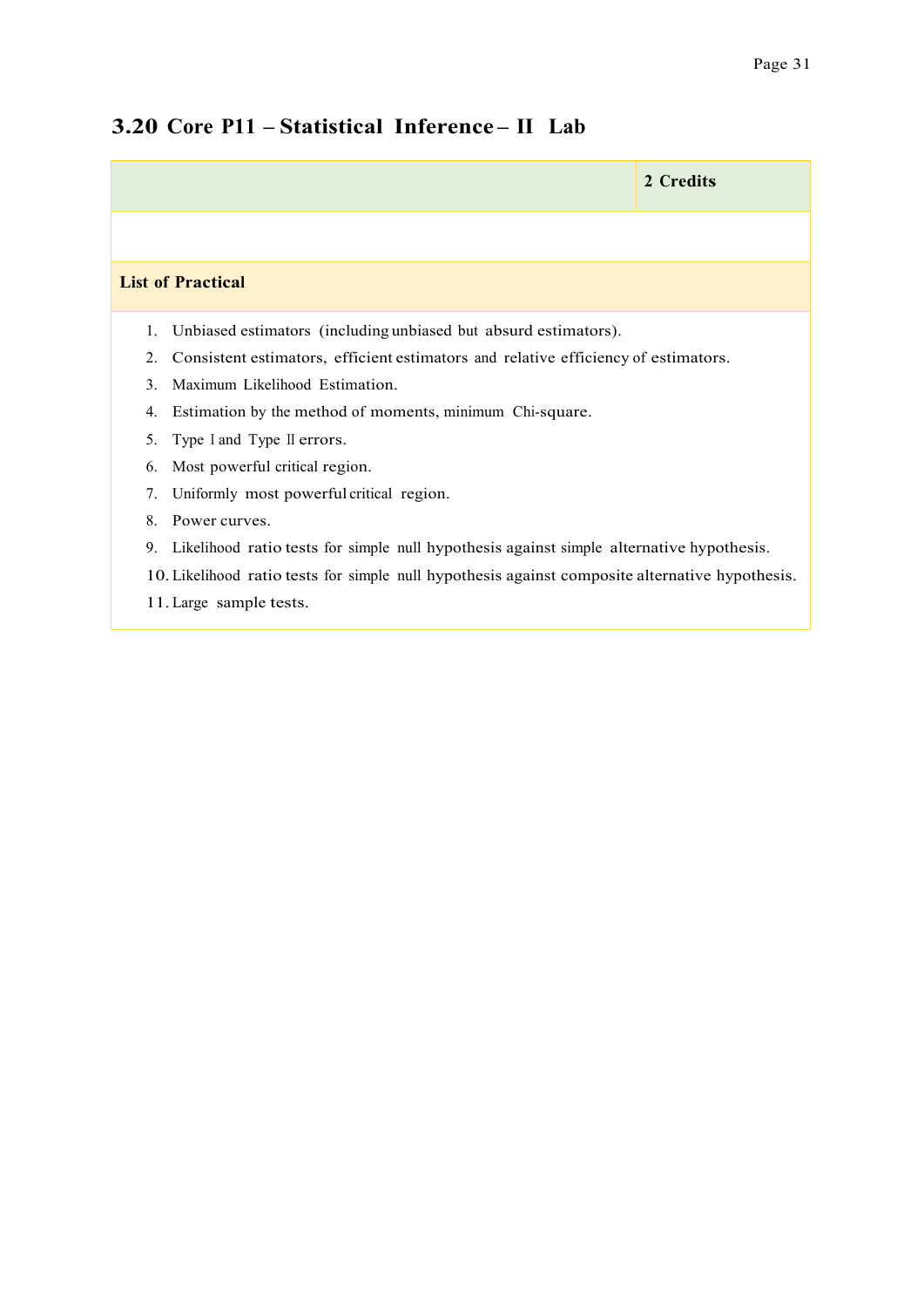## **3.21 Core T12 – Linear Models**

# **4 Credits Unit 1**

**Gauss-Markov set-up:** Theory of linear estimation, Estimability of linear parametric functions, Method of least squares, Gauss-Markov theorem, Estimation of error variance. Fundamental Theorems on least squares (statements only).

#### **Unit 2**

**Regression analysis:** Multiple Regression. Estimation and hypothesis testing in case of simple and multiple regression models. Tests for parallelism and identity, linearity of simple regression.

#### **Unit 3**

**Analysis of variance:** Definitions of fixed, random and mixed effect models, analysis of variance and covariance in one-way classified data for fixed effect models, analysis of variance and covariance (with one concomitant variable) in two-way classified data with equal number of observations per cell, for fixed effect models. Analysis of variance one-way classified data for random effect models.

#### **Unit 4**

**Regression Diagnostics:** Model checking: Prediction from a fitted model, Violation of usual assumptions concerning normality, Homoscedasticity and collinearity, Diagnostics using quantile-quantile plots.

#### **Suggested Readings**

Weisberg, S. (2005). Applied Linear Regression (Third edition). Wiley.

 Wu, C. F. J. And Hamada, M. (2009). Experiments, Analysis, and Parameter Design Optimization (Second edition), John Wiley.

Renchner, A. C. And Schaalje, G. B. (2008). Linear Models in Statistics (Second edition), John Wiley and Sons.

Scheffe, H. (1959): The Analysis of Variance, John Wiley.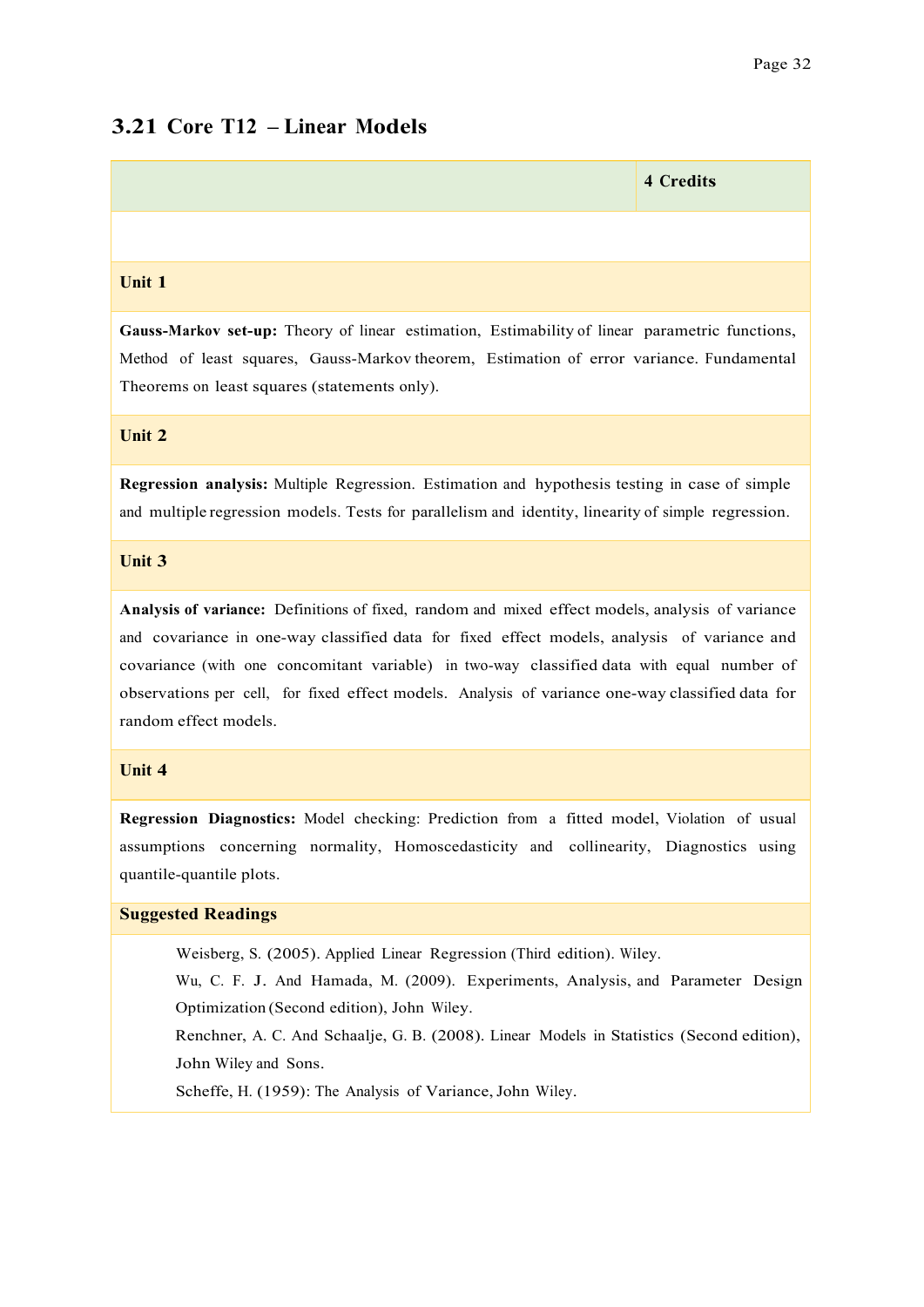### **3.22 Core P12 – Linear Models Lab**

|                                                                                          | 2 Credits |
|------------------------------------------------------------------------------------------|-----------|
|                                                                                          |           |
| <b>List of Practical</b>                                                                 |           |
| Simple Linear Regression.<br>1.                                                          |           |
| Multiple Regression.<br>2.                                                               |           |
| Tests for Linear Hypothesis.<br>3.                                                       |           |
| Lack of fit.<br>4.                                                                       |           |
| Analysis of Variance of a one way classified data.<br>5.                                 |           |
| Analysis of Variance of a two way classified data with one observation per cell.<br>6.   |           |
| Analysis of Covariance of a one way classified data with one concomitant variable.<br>7. |           |
| Analysis of Covariance of a two way classified data with one concomitant variable.<br>8. |           |
| 9.<br>Analysis of Variance of a one way classified data for random effect model.         |           |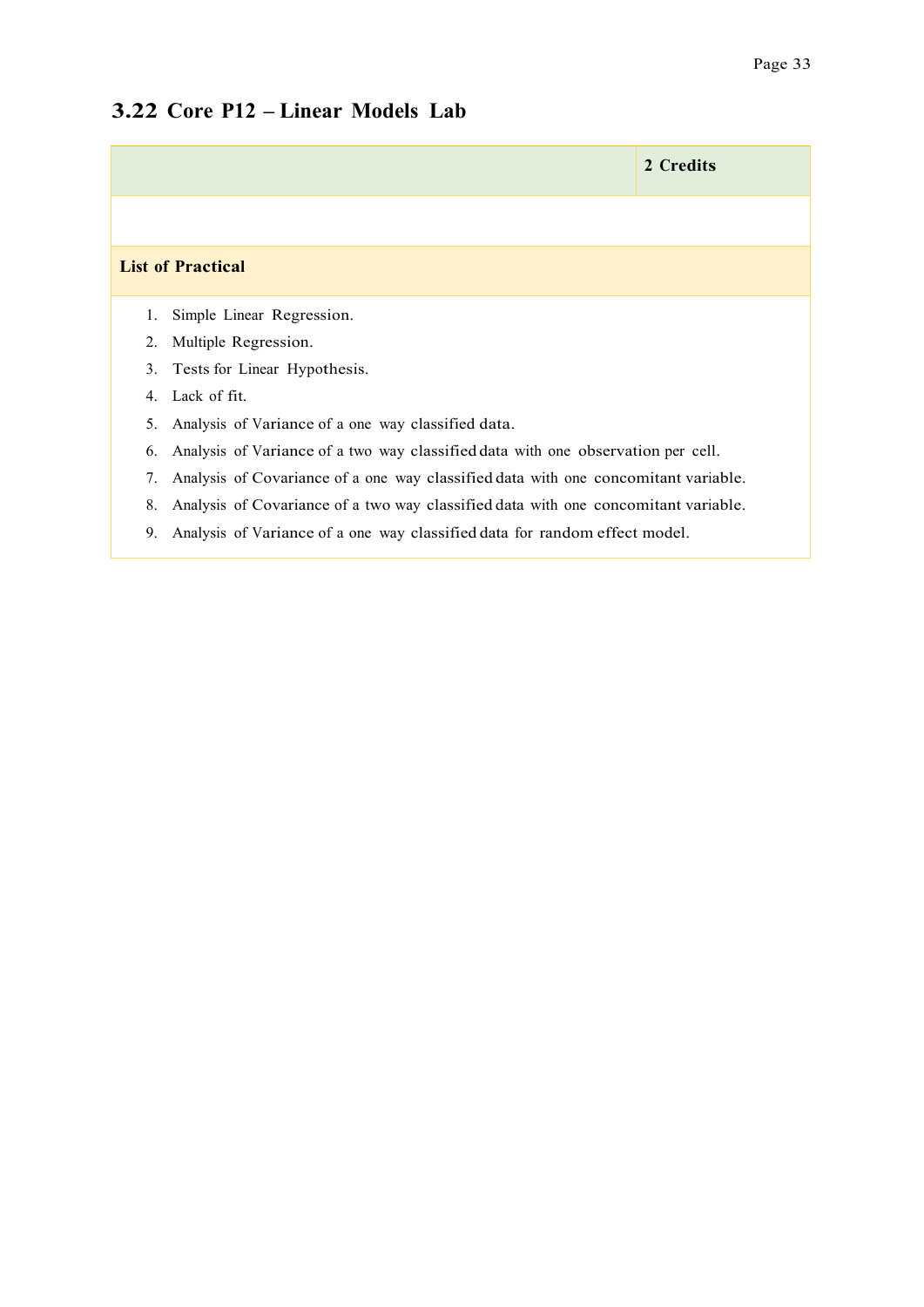### **3.23 Core T13 – Design of Experiments**

'n

|                                                                                                                                                                                                                                                                                                                                                                                                                                                                                                                                                                                                                                                                                                              | 4 Credits |  |
|--------------------------------------------------------------------------------------------------------------------------------------------------------------------------------------------------------------------------------------------------------------------------------------------------------------------------------------------------------------------------------------------------------------------------------------------------------------------------------------------------------------------------------------------------------------------------------------------------------------------------------------------------------------------------------------------------------------|-----------|--|
| Unit 1                                                                                                                                                                                                                                                                                                                                                                                                                                                                                                                                                                                                                                                                                                       |           |  |
| Experimental designs: Role, historical perspective, terminology: Treatments, Experimental units<br>& Blocks, Experimental error, Basic principles of Design of Experiments (Fisher).                                                                                                                                                                                                                                                                                                                                                                                                                                                                                                                         |           |  |
| Uniformity trials, fertility contour maps, choice of size and shape of plots and blocks in<br>Agricultural experiments. Uses in Industrial Experiments.                                                                                                                                                                                                                                                                                                                                                                                                                                                                                                                                                      |           |  |
| Unit 2                                                                                                                                                                                                                                                                                                                                                                                                                                                                                                                                                                                                                                                                                                       |           |  |
| Basic designs: Completely Randomized Design (CRD), Randomized Block Design (RBD), Latin<br>Square Design (LSD) - layout, model and statistical analysis, relative efficiency. Analysis with one<br>missing observation in RBD and LSD.                                                                                                                                                                                                                                                                                                                                                                                                                                                                       |           |  |
| Unit 3                                                                                                                                                                                                                                                                                                                                                                                                                                                                                                                                                                                                                                                                                                       |           |  |
| <b>Factorial experiments:</b> advantages, notations and concepts. $2n$ experiments: design and analysis.<br>Total and Partial confounding for $2n$ ( $n \leq 5$ ). Factorial experiments in a single replicate.                                                                                                                                                                                                                                                                                                                                                                                                                                                                                              |           |  |
| Unit 4                                                                                                                                                                                                                                                                                                                                                                                                                                                                                                                                                                                                                                                                                                       |           |  |
| Split Plot Design and Strip arrangements.                                                                                                                                                                                                                                                                                                                                                                                                                                                                                                                                                                                                                                                                    |           |  |
| <b>Suggested Readings</b>                                                                                                                                                                                                                                                                                                                                                                                                                                                                                                                                                                                                                                                                                    |           |  |
| Cochran, W.G. and Cox, G.M. (1959): Experimental Design. Asia Publishing House.<br>Das, M.N. and Giri, N.C. (1986): Design and Analysis of Experiments. Wiley Eastern Ltd.<br>Goon, A.M., Gupta, M.K. and Dasgupta, B. (2005): Fundamentals of Statistics. Vol. II,<br>8thEdn. World Press, Kolkata.<br>Kempthorne, O. (1965): The Design and Analysis of Experiments. John Wiley.<br>Montgomery, D. C. (2008): Design and Analysis of Experiments, John Wiley.<br>Wu, C. F. J. And Hamada, M. (2009). Experiments, Analysis, and Parameter Design<br>Optimization (Second edition), John Wiley.<br>Dean A M and Voss, D. (1999): Design and Analysis of Experiments. Springer Texts in<br><b>Statistics</b> |           |  |
|                                                                                                                                                                                                                                                                                                                                                                                                                                                                                                                                                                                                                                                                                                              |           |  |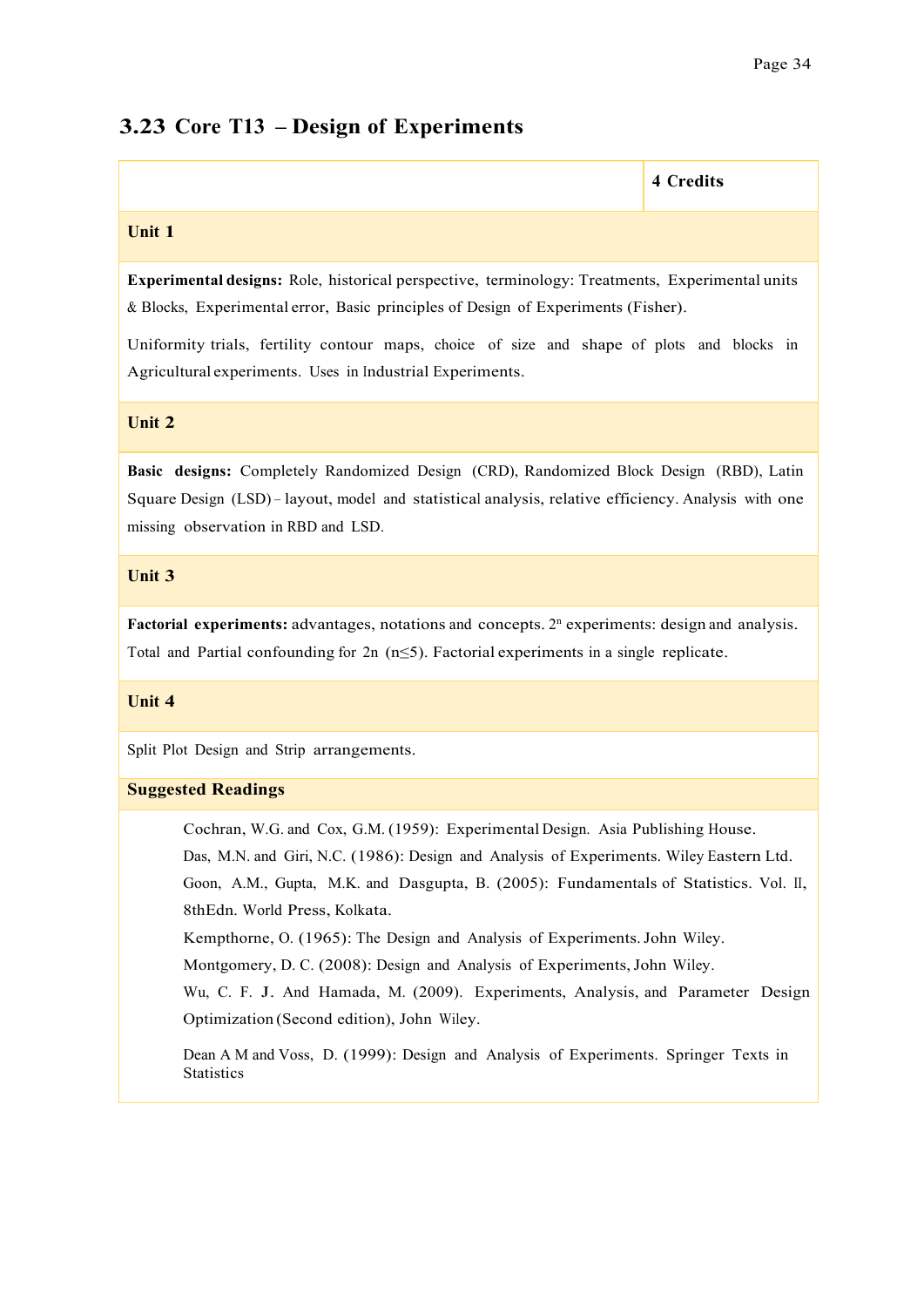# **2 Credits List of Practical** 1. Analysis of a CRD. 2. Analysis of an RBD. 3. Analysis of an LSD. 4. Analysis of an RBD with one missing observation. 5. Analysis of an LSD with one missing observation. 6. Analysis of  $2^2$  and  $2^3$  factorial in CRD and RBD. 7. Analysis of a completely confounded two- level factorial design in 2 blocks. 8. Analysis of a completely confounded two- level factorial design in 4 blocks. 9. Analysis of a partially confounded two- level factorial design. 10. Analysis of a single replicate of a  $2<sup>n</sup>$  design. 11. Analysis of Split Plot and Strip Plot designs.

### **3.24 Core P13 – Design of Experiments Lab**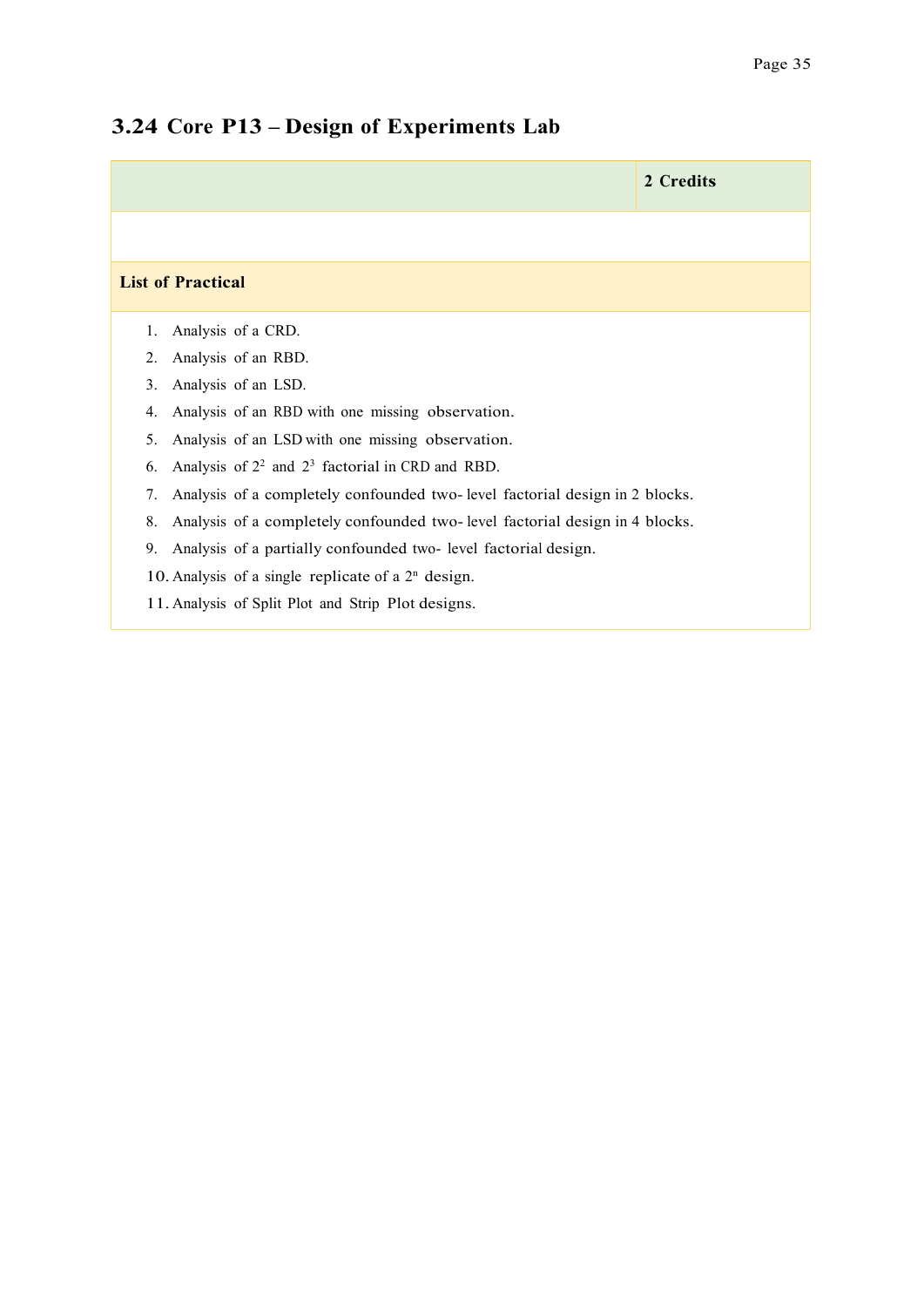### **3.25 Core T14 – Multivariate Analysis and Nonparametric Methods**

|                                                                                                                                                                                                                                                     | <b>4 Credits</b> |
|-----------------------------------------------------------------------------------------------------------------------------------------------------------------------------------------------------------------------------------------------------|------------------|
| Unit 1                                                                                                                                                                                                                                              |                  |
| Multivariate Data: multiple regression, multiple and partial correlation coefficients.<br>1.                                                                                                                                                        |                  |
| Random Vector: Probability mass/density functions, Distribution function, mean vector<br>2.<br>& Dispersion matrix, Marginal & Conditional distributions. Multiple and partial correlation<br>coefficient.                                          |                  |
| Unit 2                                                                                                                                                                                                                                              |                  |
| Multivariate Normal distribution and its properties. Multinomial Distribution and its properties.<br>Tests for Multiple and partial correlation coefficients.                                                                                       |                  |
| <b>Unit 3</b>                                                                                                                                                                                                                                       |                  |
| Applications of Multivariate Analysis: Principal Components Analysis and Factor Analysis<br>(Application Oriented discussion, derivations not required)                                                                                             |                  |
| Unit 4                                                                                                                                                                                                                                              |                  |
| Nonparametric Tests: Introduction and Concept, Test for randomness based on total number of<br>runs, Empirical distribution function, One Sample Tests: Kolmogrov - Smirnov, Sign, Signed rank.<br>Wilcoxon-Mann-Whitney test. Kruskal-Wallis test. |                  |
| <b>Suggested Readings</b>                                                                                                                                                                                                                           |                  |
| Anderson, T.W. (2003): An Introduction to Multivariate Statistical Analysis, 3rd Edn., John<br>Wiley                                                                                                                                                |                  |
| Muirhead, R.J. (1982): Aspects of Multivariate Statistical Theory, John Wiley.                                                                                                                                                                      |                  |
| Kshirsagar, A.M. (1972): Multivariate Analysis, 1 <sup>st</sup> Edn. Marcel Dekker.<br>Johnson, R.A. And Wichern, D.W. (2007): Applied Multivariate Analysis, 6 <sup>th</sup> Edn.,                                                                 |                  |
| Pearson & Prentice Hall<br>Goon, A.M., Gupta, M.K. and Dasgupta, B. (2002): Fundamentals of Statistics, Vol. I, 8 <sup>th</sup>                                                                                                                     |                  |
| Edn. The World Press, Kolkata.                                                                                                                                                                                                                      |                  |
| Gibbons, J. D. and Chakraborty, S (2003): Nonparametric Statistical Inference. 4th Edition.<br>Marcel Dekker, CRC.                                                                                                                                  |                  |
| Rohatgi, V. K. and Saleh, A.K. Md. E. (2009): An Introduction to Probability and Statistics.                                                                                                                                                        |                  |

2nd Edn. (Reprint) John Wiley and Sons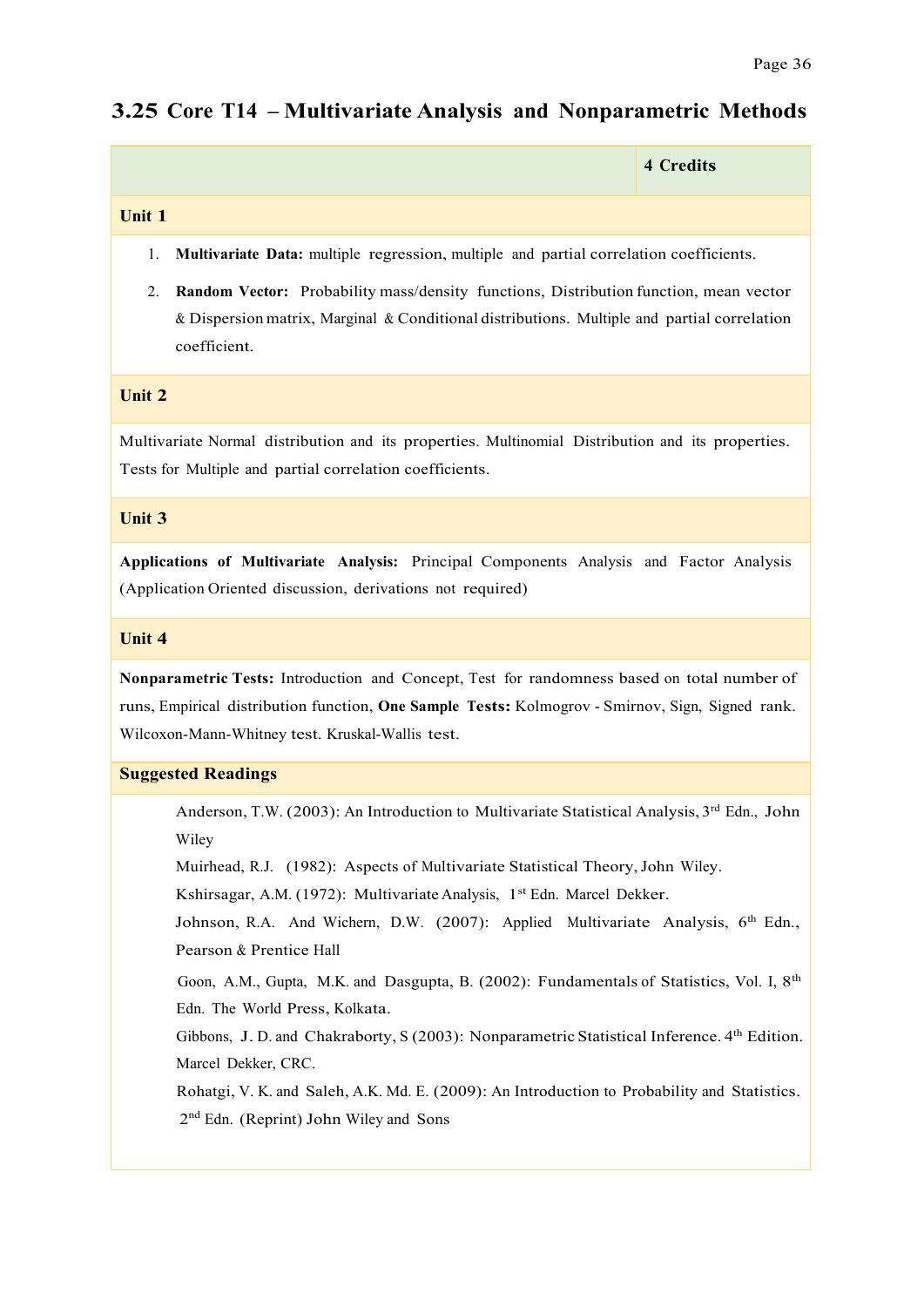### **3.26 Core P14 – Multivariate Analysis & Nonparametric Methods Lab**

|                                                          | 2 Credits |
|----------------------------------------------------------|-----------|
|                                                          |           |
| <b>List of Practical</b>                                 |           |
| Test for Multiple Correlation.<br>1.                     |           |
| Test for Partial Correlation.<br>2.                      |           |
| Multivariate Normal Distribution.<br>$\mathcal{E}$       |           |
| Principal Components Analysis.<br>4.                     |           |
| Factor Analysis.<br>5.                                   |           |
| Test for randomness based on total number of runs.<br>6. |           |
| Kolmogorov - Smirnov test for one sample.<br>7.          |           |
| Sign test.<br>8.                                         |           |
| Signed rank test.<br>9.                                  |           |
| 10. Wilcoxon-Mann-Whitney test.                          |           |
| 11. Kruskal-Wallis test.                                 |           |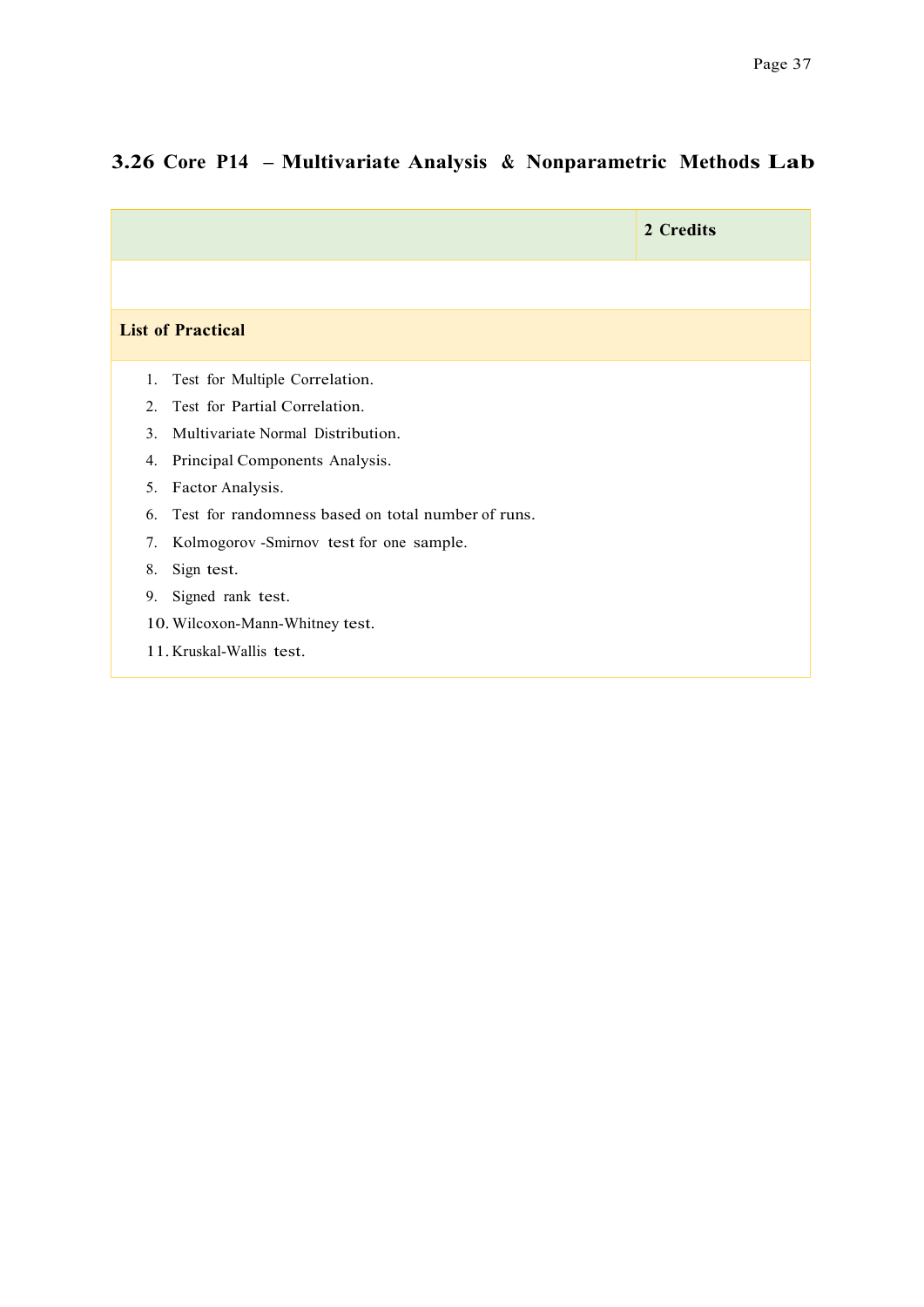### **4. Department Specific Electives Subjects Syllabus**

#### **4.1 DSE T1 – Statistical Quality Control**

| 4 Credits |  |
|-----------|--|
|           |  |

#### **Unit 1**

**Quality:** Definition, dimensions of quality, historical perspective of quality control and improvements starting from World War II, historical perspective of Quality Gurus and Quality Hall of Fame. Quality system and standards.

#### **Unit 2**

Introduction to ISO quality standards, Quality registration. Statistical Process Control - Seven tools of SPC, chance and assignable Causes of quality variation. Statistical Control Charts-Construction and Statistical basis of 3-σ Control charts, Rational Sub-grouping.

#### **Unit 3**

- 1. **Control charts for variables:** X-bar & R-chart, X-bar & s-chart.
- 2. **Control charts for attributes:** np-chart, p-chart, c-chart and u-chart. Comparison between control charts for variables and control charts for attributes. Analysis of patterns on control chart, estimation of process capability.

#### **Unit 4**

- 1. **Acceptance sampling plan:** Principle of acceptance sampling plans. Single sampling plan their OC, AQL, LTPD, AOQ, AOQL, ASN, ATI functions with graphical interpretation, use and interpretation of Dodge and Romig's sampling inspection plan tables.
- 2. **Introduction to Six-Sigma:** Overview of Six Sigma. Lean Manufacturing and Total Quality Management (TQM).

#### **Suggested Readings**

 Montogomery, D. C. (2009): Introduction to Statistical Quality Control, 6th Edition, Wiley India Pvt. Ltd.

 Goon A.M., Gupta M.K. & Dasgupta B. (2002): Fundamentals of Statistics, Vol. II, World Press, Kolkata

Mukhopadhyay, P (2011): Applied Statistics, 2nd edn, Books and Allied (P) Ltd.

 Montogomery, D. C. and Runger, G.C. (2008): Applied Statistics and Probability for Engineers, 3rd Edition reprint, Wiley India Pvt. Ltd.

Ehrlich, B. H (2002): Transactional Six Sigma and Lean Servicing, 2nd Ed St. Lucie Press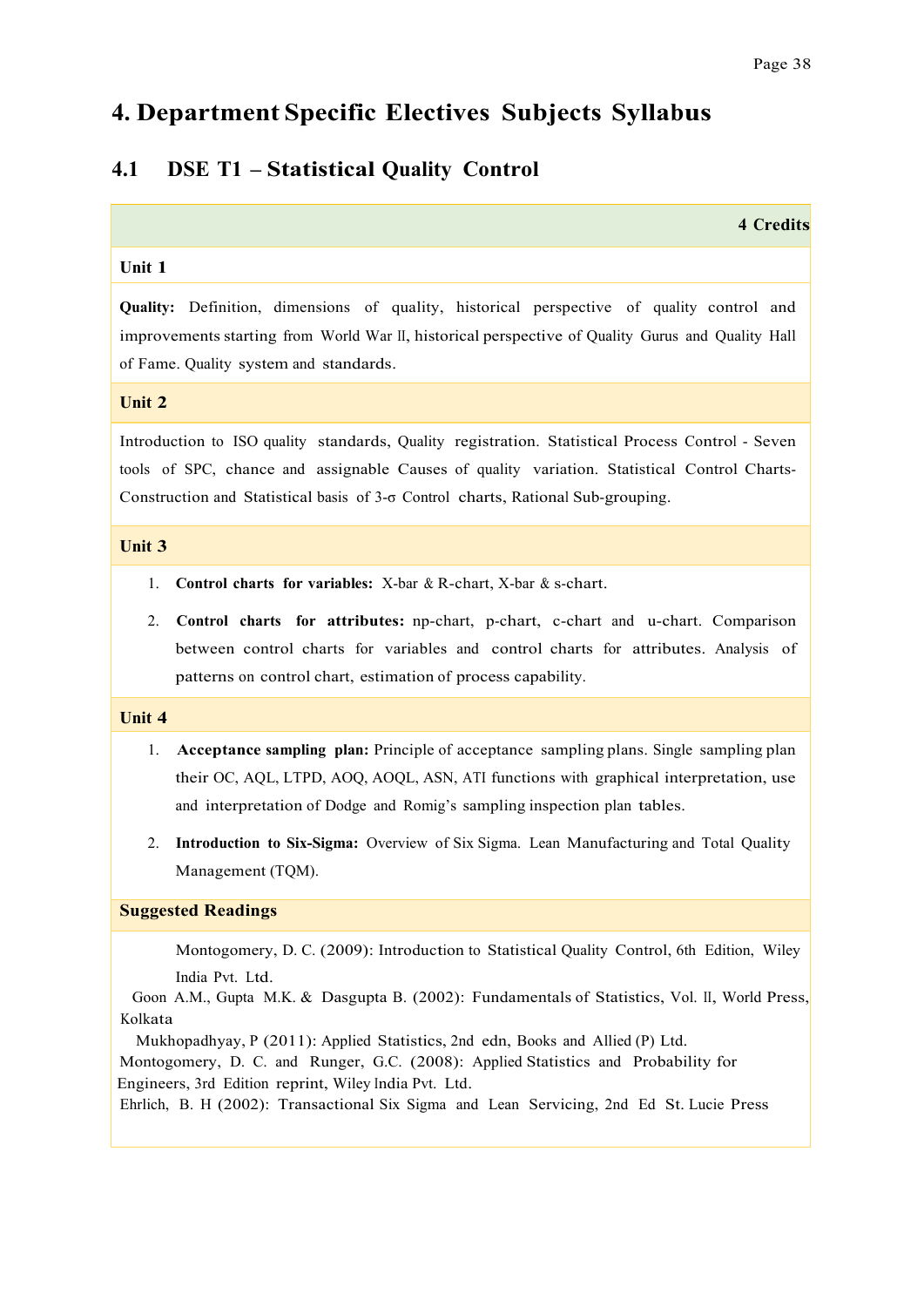### **4.2 DSE P1 – Statistical Quality Control Lab**

| 2 Credits                                                                                   |
|---------------------------------------------------------------------------------------------|
|                                                                                             |
| <b>List of Practical</b>                                                                    |
| Construction and interpretation of statistical control charts<br>1.                         |
| a. X-bar & R-chart                                                                          |
| b. $X$ -bar & s-chart                                                                       |
| c. np-chart                                                                                 |
| d. p-chart                                                                                  |
| c-chart<br>e.                                                                               |
| $f_{\cdot}$<br>u-chart                                                                      |
| 2.<br>Single sample inspection plan: Construction and interpretation of OC, AQL, LTPD, ASN, |
| ATI, AOQ, AOQL curves                                                                       |
| Calculation of process capability<br>3.                                                     |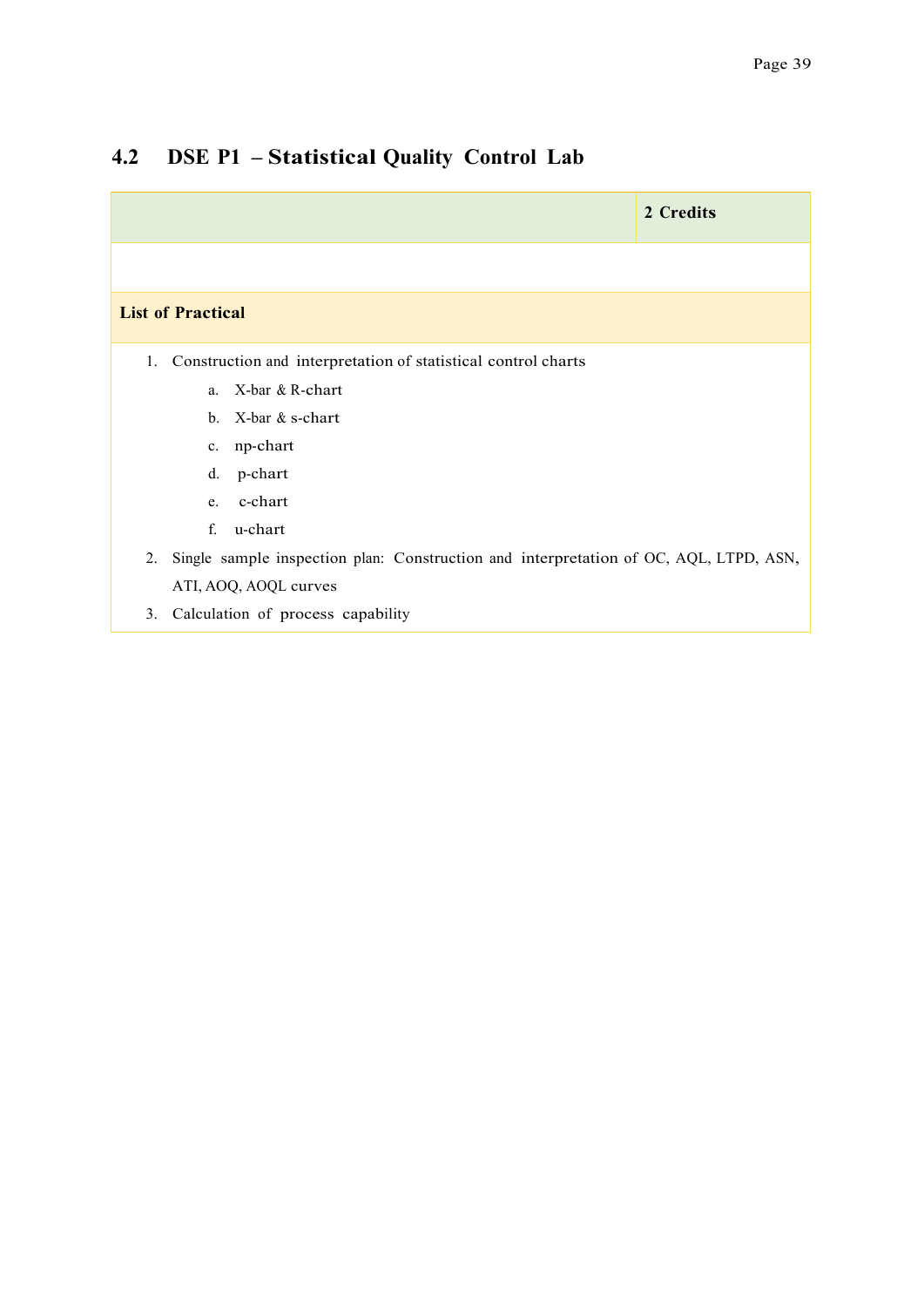#### **4.3 DSE T2 – Econometrics**

# **4 Credits Unit 1**

**Introduction:** Objective behind building econometric models, nature of econometrics, model building, role of econometrics, structural and reduced forms. Estimation under linear restrictions. Dummy variables, Qualitative data.

#### **Unit 2**

**Multicollinearity:** Introduction and concepts, detection of multi-collinearity, consequences, tests and solutions of multicollinearity.

#### **Unit 3**

**Autocorrelation:** Concept, consequences of auto correlated disturbances, detection and solution of autocorrelation. Generalized least squares estimation.

#### **Unit 4**

**Heteroscedastic disturbances:** Concepts and efficiency of Aitken estimator with OLS estimator under heteroscedasticity. Consequences of heteroscedasticity. Tests and solutions of heteroscedasticity.

**Errors in variables:** Correlation between error and regressors. Instrumental variable method (Single-equation model with one explanatory variable)

#### **Suggested Readings**

 Gujarati, D. and Sangeetha, S. (2007): Basic Econometrics, 4th Edition McGraw Hill Companies

Johnston, J. (1972): Econometric Methods, 2nd Edition, McGraw Hill International.

 Koutsoyiannis, A. (2004): Theory of Econometrics, 2nd Edition, , Palgrave Macmillan Limited

 Maddala, G.S. and Lahiri, K. (2009): Introduction to Econometrics, 4th Edition, John Wiley & Sons.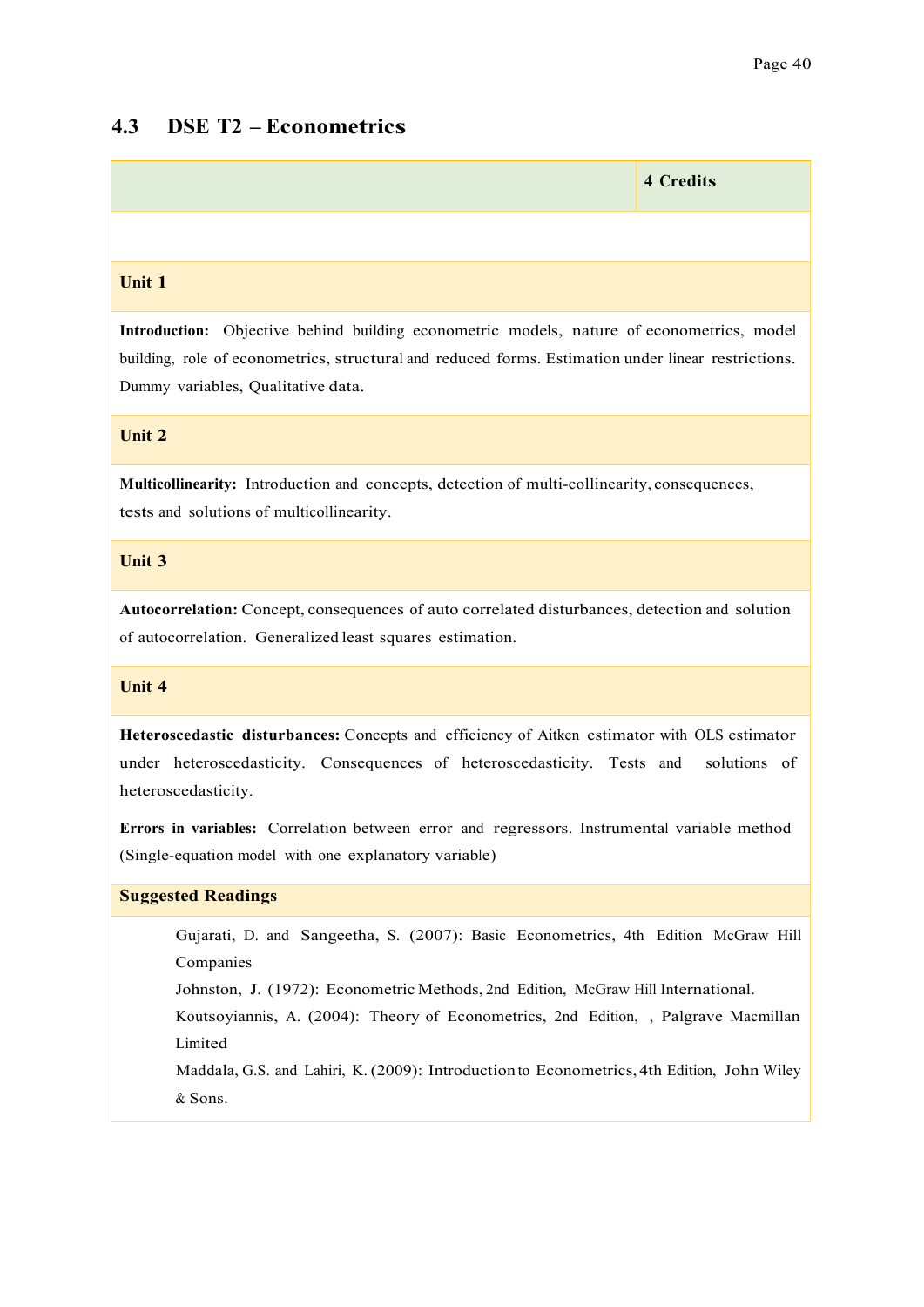### **4.4 DSE P2 – Econometrics Lab**

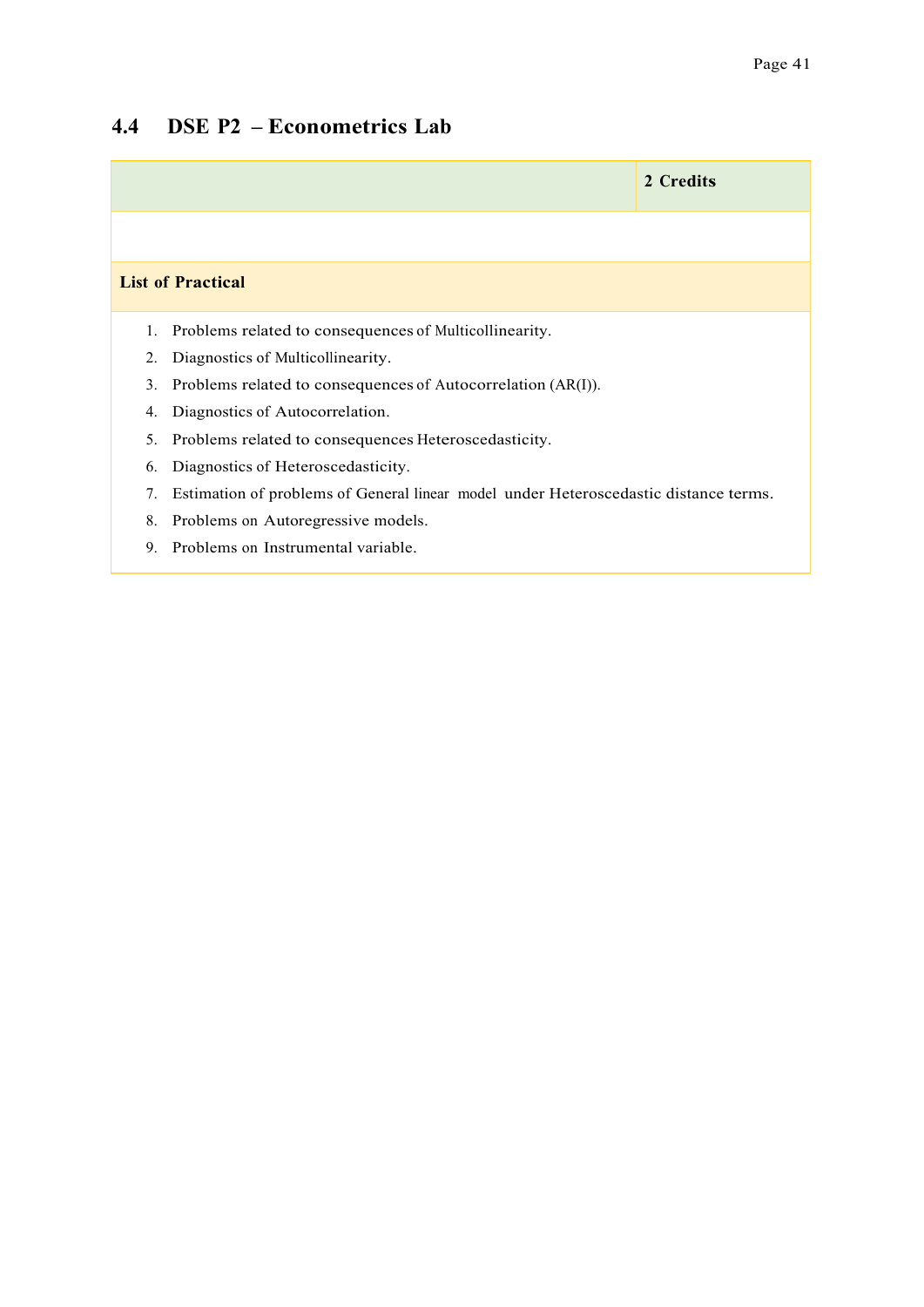#### **4.5 DSE T3 – Survival Analysis**



**Survival Analysis:** Functions of survival times, survival distributions and their applicationsexponential, gamma, Weibull, Rayleigh, lognormal distributions, and distribution having bath-tub shaped hazard function. Mean Residual Time.

#### **Unit 2**

**Censoring Schemes:** Type I, Type II and progressive or random censoring with biological examples. Estimation of mean survival time and variance of the estimator for Type <sup>I</sup> and Type II censored data with numerical examples.

#### Unit 3

**Non-parametric methods:** Actuarial and Kaplan-Meier methods for estimating survival function and variance of the Estimator.

#### Unit 4

**Competing Risk Theory:** Indices for measurement of probability of death under competing risks and their inter-relations. Estimation of probabilities of death using maximum likelihood principle and modified minimum Chi-square methods.

#### **Suggested Readings**

 Lee, E.T. and Wang, J.W. (2003): Statistical Methods for Survival data Analysis, 3rd Edition, John Wiley and Sons.

Kleinbaum, D.G. (1996): Survival Analysis, Springer.

Chiang, C.L. (1968): Introduction to Stochastic Processes in Bio Statistics, John Wiley and Sons.

Indrayan, A. (2008): Medical Biostatistics, 2nd Edition Chapman and Hall/CRC.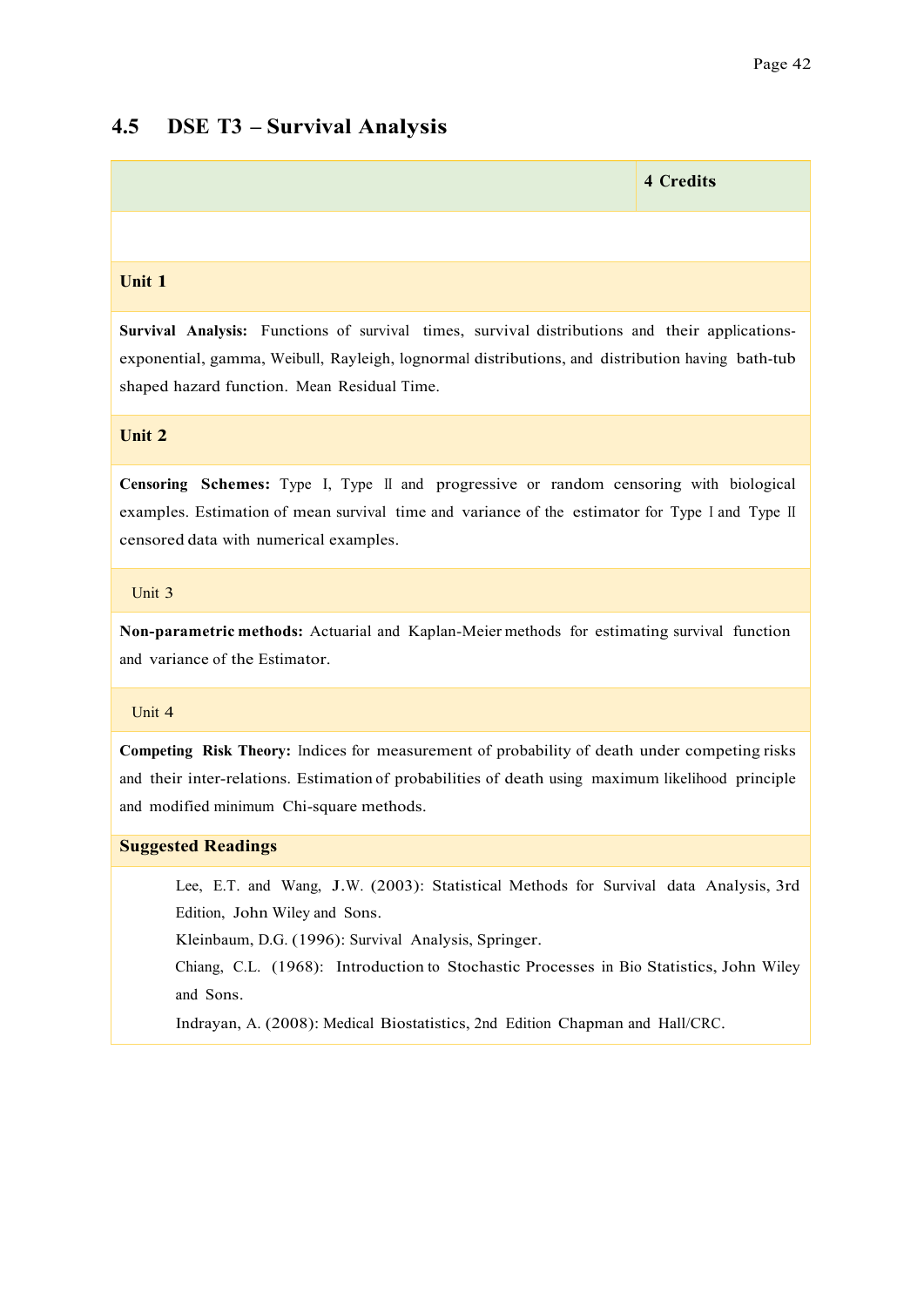**2 Credits**

#### **4.6 DSE P3 – Survival Analysis Lab**

#### **List of Practical**

- 1. To estimate survival function.
- 2. To determine death density function and hazard function.
- 3. To identify type of censoring and to estimate survival time for type I censored data.
- 4. To identify type of censoring and to estimate survival time for type II censored data.
- 5. To identify type of censoring and to estimate survival time for progressively type I censored data.
- 6. Estimation of mean survival time and variance of the estimator for type I censored data.
- 7. Estimation of mean survival time and variance of the estimator for type II censored data.
- 8. Estimation of mean survival time and variance of the estimator for progressively type I censored data.
- 9. To estimate the survival function and variance of the estimator using Non-parametric methods with Actuarial methods.
- 10.To estimate the survival function and variance of the estimator using Non-parametric methods with Kaplan-Meier method.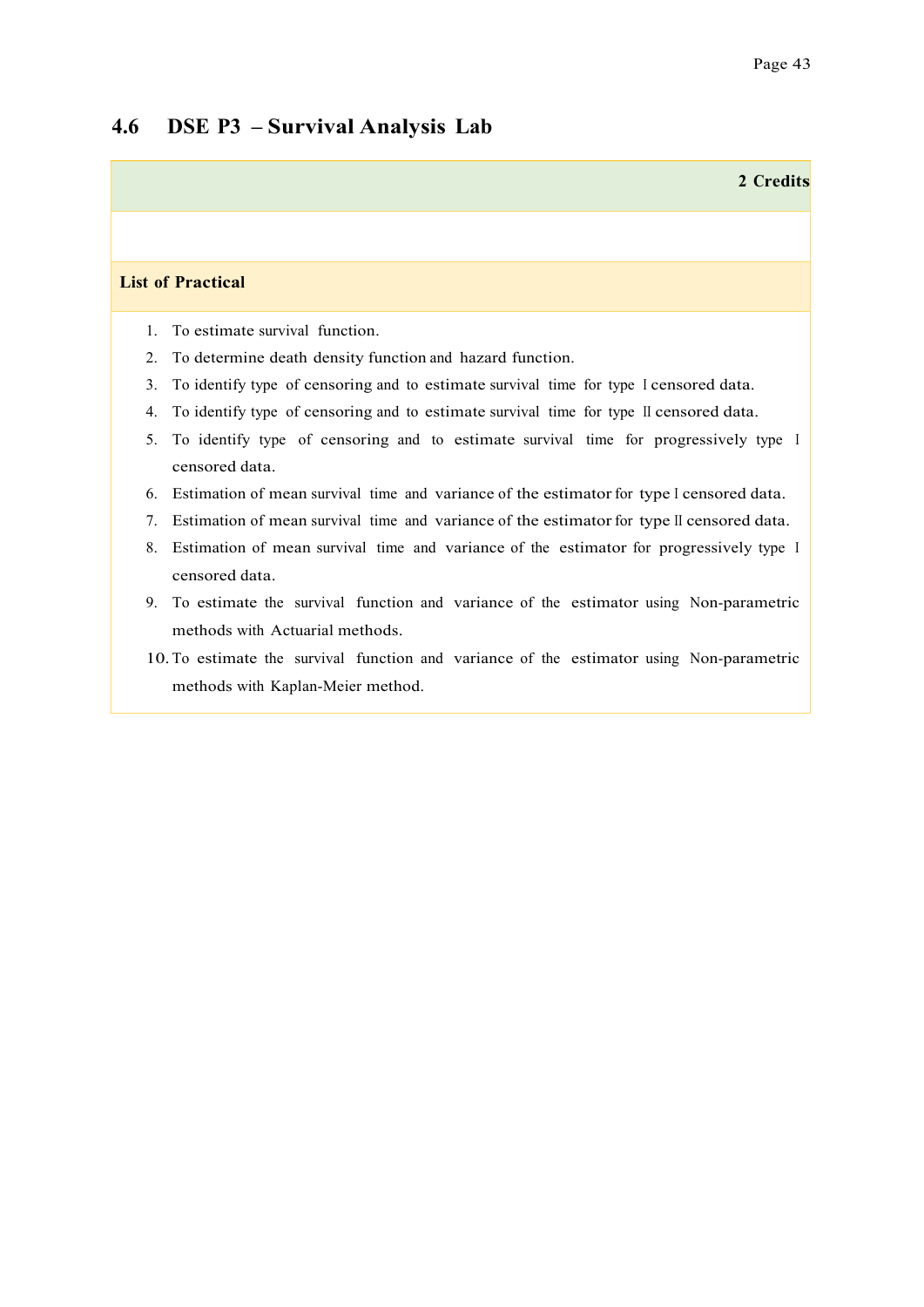#### **4.7 DSE T4 – Stochastic Processes and Queuing Theory**

**4 Credits Unit 1 Stochastic Process**: Introduction, Stationary Process. **Unit 2 Markov Chains**: Definition of Markov Chain, transition probability matrix, order of Markov chain, Higher transition probabilities. Generalization of independent Bernoulli trials, classification of states and chains, stability of Markov system **Unit 3 Poisson Process**: postulates of Poisson process, properties of Poisson process, inter-arrival time, pure birth process, Yule Furry process, birth and death process, pure death process. **Unit 4 Queuing System**: General concept, steady state distribution, queuing model, M/M/1 with finite and infinite system capacity, waiting time distribution (without proof). **Suggested Readings** Medhi, J. (2009): Stochastic Processes, New Age International Publishers. Basu, A.K. (2005): Introduction to Stochastic Processes, Narosa Publishing. Bhat,B.R.(2000): Stochastic Models: Analysis and Applications, New Age International Publishers.

Taha, H. (1995): Operations Research: An Introduction, Prentice- Hall India.

 Feller, William (1968): Introduction to probability Theory and Its Applications, Vol I, 3rd Edition, Wiley International.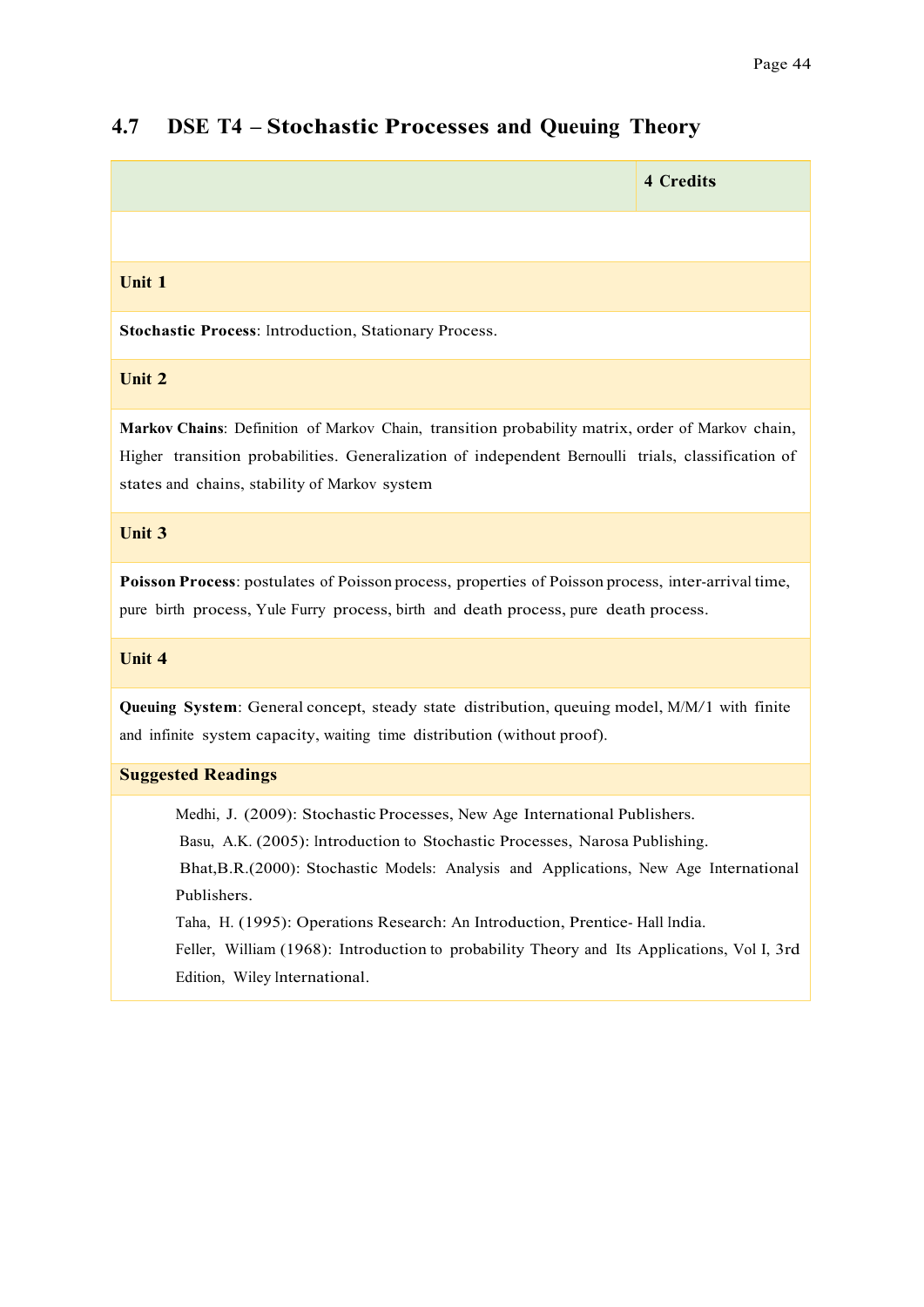# **2 Credits List of Practical** 1. Calculation of transition probability matrix. 2. Identification of characteristics of reducible and irreducible chains. 3. Identification of types of classes. 4. Identification of ergodic transition probability matrix 5. Stationarity of Markov chain. 6. Computation of probabilities in case of generalizations of independent Bernoulli trials. 7. Calculation of probabilities for given birth and death rates and vice versa. 8. Calculation of probabilities for Birth and Death Process. 9. Calculation of probabilities for Yule Furry Process. 10.Computation of inter-arrival time for a Poisson process. 11.Calculation of Probability and parameters for (M/M/1) model and change in behavior of queue as N tends to infinity. 12.Calculation of generating function and expected duration for different amounts of stake.

#### **4.8 DSE P4 – Stochastic Processes and Queuing Theory Lab**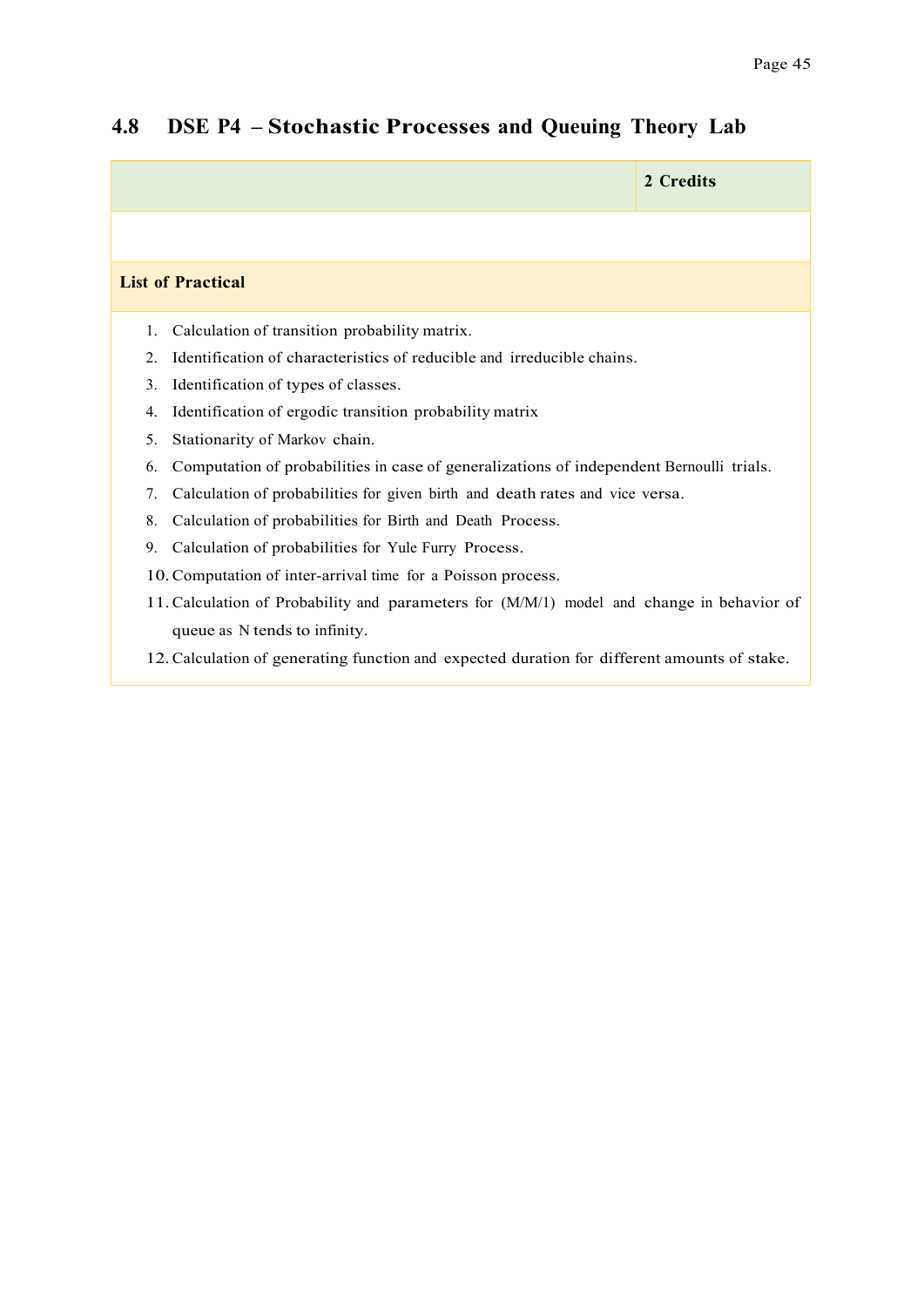#### **4.9 DSE T5 – Operations Research**



Introduction to Operations Research, phases of O.R., model building, various types of O.R. problems. Linear Programming Problem, Mathematical formulation of the L.P.P, graphical solutions of a L.P.P. Simplex method for solving L.P.P. Charne's M-technique for solving L.P.P. involving artificial variables. Special cases of L.P.P. Concept of Duality in L.P.P: Dual simplex method.

#### **Unit 2**

**Transportation Problem**: Initial solution by North West corner rule, Least cost method and Vogel's approximation method (VAM), MODI's method to find the optimal solution, special cases of transportation problem. Assignment problem: Hungarian method to find optimal assignment, special cases of assignment problem.

#### **Unit 3**

**Game theory**: Rectangular game, minimax-maximin principle, solution to rectangular game using graphical method, dominance and modified dominance property to reduce the game matrix and solution to rectangular game with mixed strategy.

#### **Unit 4**

**Inventory Management:** ABC inventory system, characteristics of inventory system. EOQ Model and its variations, with and withoutshortages, Quantity Discount Model with price breaks.

#### **Suggested Readings**

 Taha, H. A. (2007): Operations Research: An Introduction, 8 Hall of India. KantiSwarup, Gupta, P.K. and Manmohan (2007): Operations Research, 13th Edition, Sultan Chand and Sons. Hadley, G: (2002) : Linear Programming, Narosa Publications Hillier, F.A and Lieberman, G.J. (2010): Introduction to Operations Research- Concepts and cases, 9th Edition, Tata McGraw Hill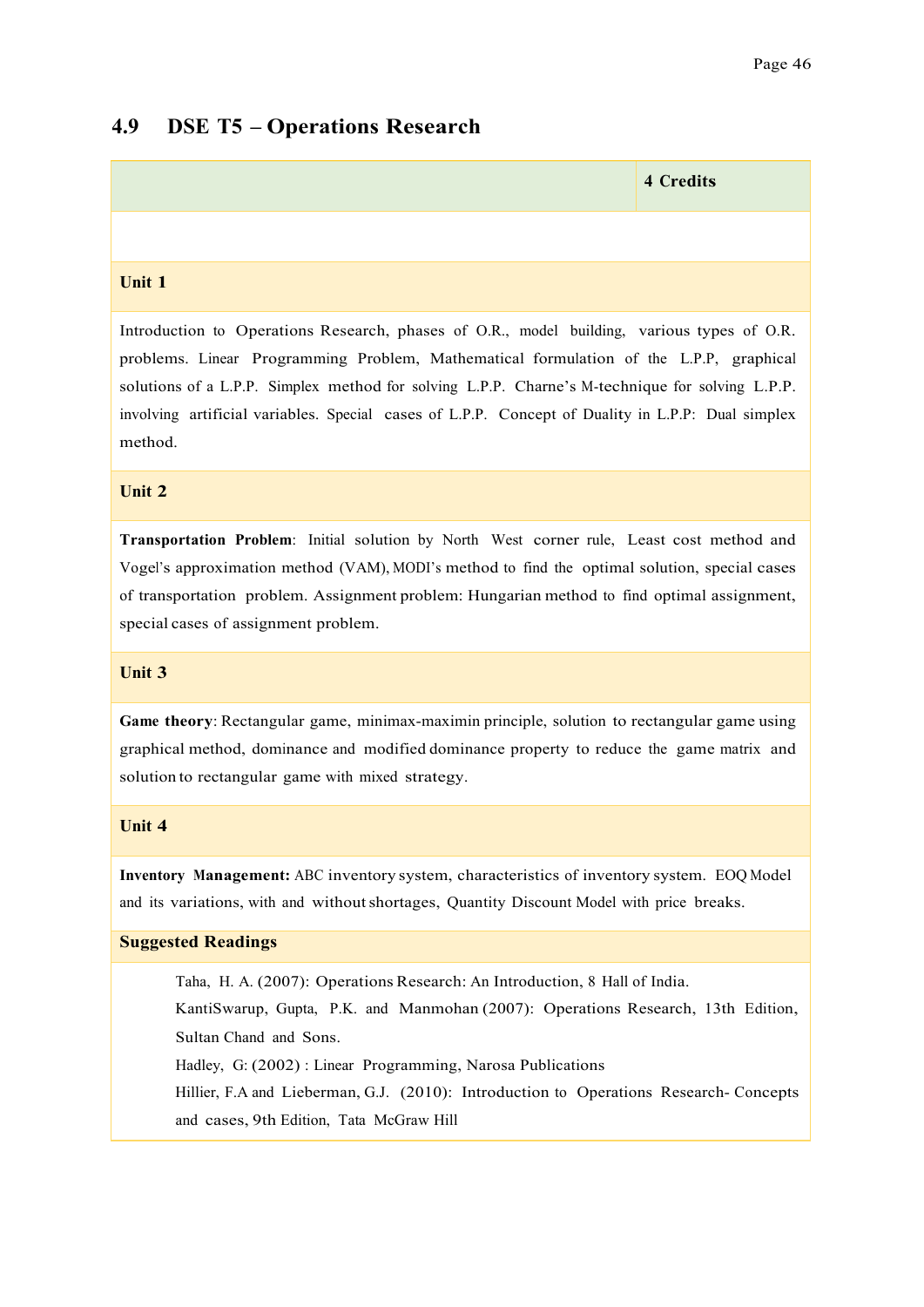#### **4.10 DSE P5 – Operations Research Lab**

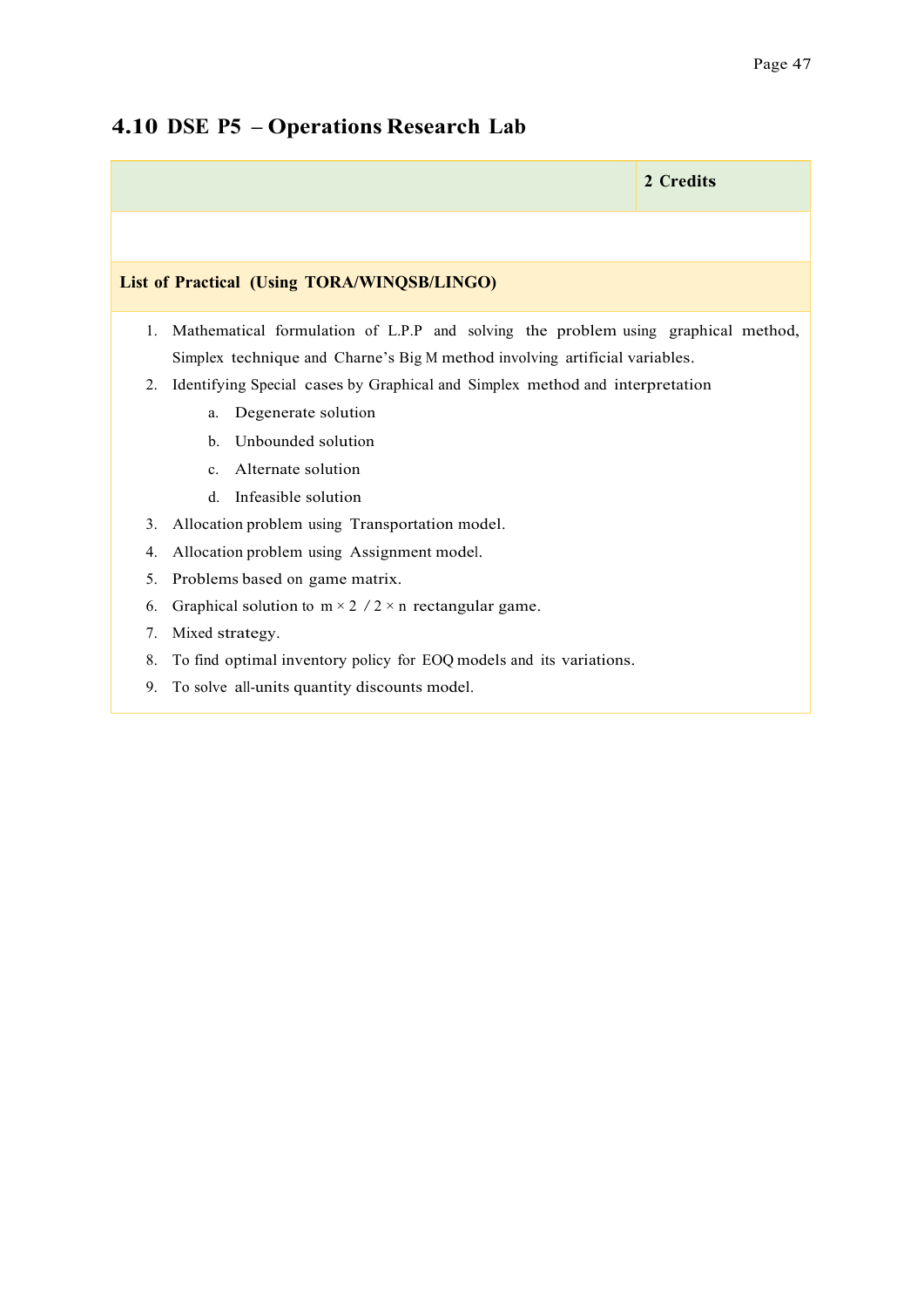### **4.15 DSE T8 – Project Work**

|                                                                                                                                                                                                                                                                                                                                                                                               | <b>6 Credits</b> |
|-----------------------------------------------------------------------------------------------------------------------------------------------------------------------------------------------------------------------------------------------------------------------------------------------------------------------------------------------------------------------------------------------|------------------|
|                                                                                                                                                                                                                                                                                                                                                                                               |                  |
| <b>Analysing Social Change in Historical Perspective</b>                                                                                                                                                                                                                                                                                                                                      |                  |
| Objective: The aim of the course is to initiate students to write and present a statistical report,<br>under the supervision of a faculty, on some area of human interest. The project work will provide<br>hands on training to the students to deal with data emanating from some real life situation and<br>propel them to dwell on some theory or relate it to some theoretical concepts. |                  |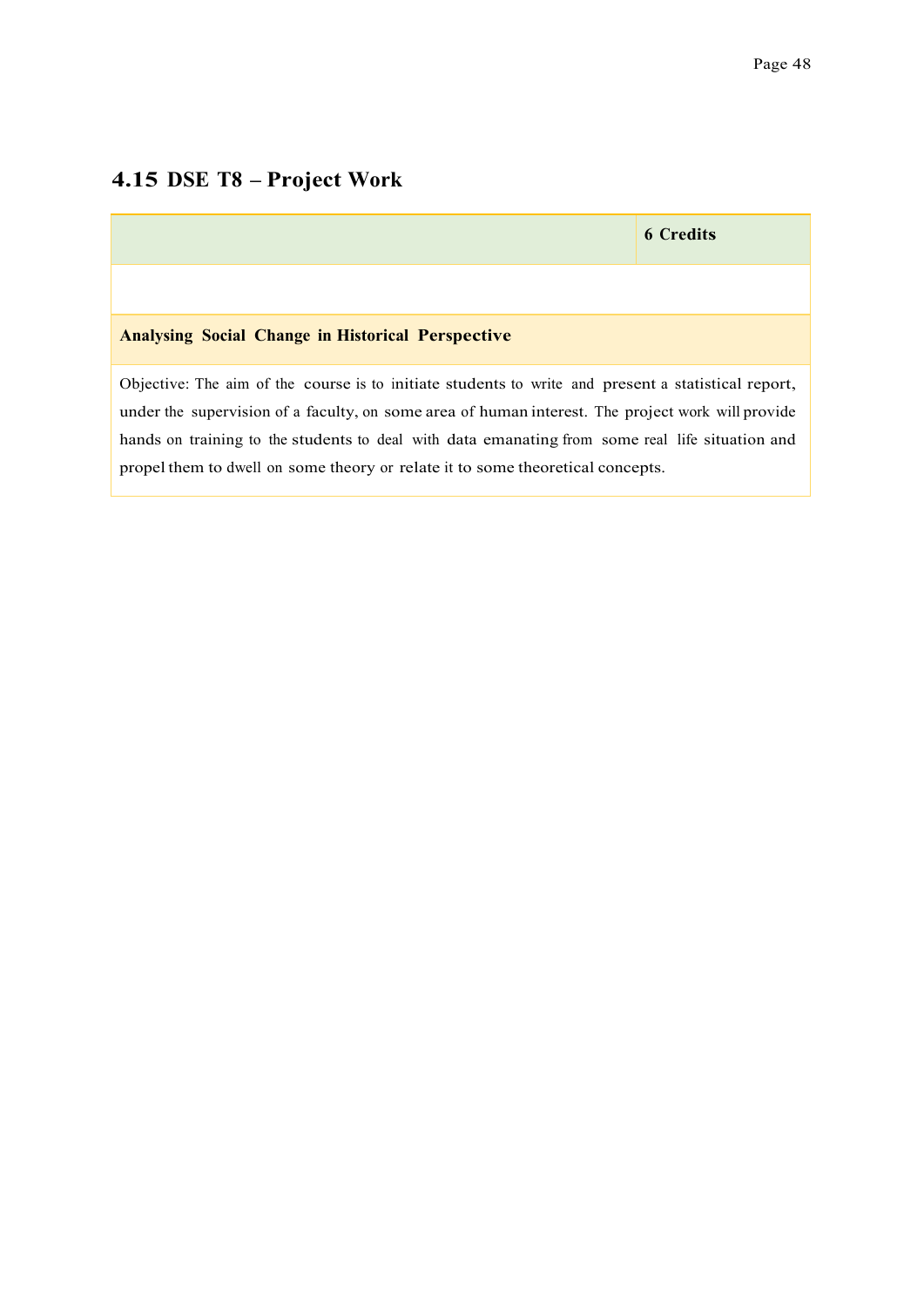#### **5.1 SEC T1 – Statistical Data Analysis Using R**

#### **Unit 1**

- 1. **Introduction to R:** Installation, commandline environment, overview of capabilities, brief mention of open source philosophy.
- 2. **R as a calculator:** The four basic arithmetic operations. Use of parentheses nesting up to arbitrary level. The power operation. Evaluation of simple expressions. Quotient and remainder operations for integers.
- 3. Standard functions, e.g., sin, cos, exp, log.

#### **Unit 2**

- 1. **The different types of numbers in R**: Division by zero leading to Inf or -Inf. NaN. NA. No need to go into details.
- 2. **Variables.** Creating a vector using c( ), seq( ) and colon operator. How functions map over vectors.
- 3. **Functions to summarise a vector**: sum, mean, sd, median etc. Extracting a subset from the vector (by index, by property).
- 4. **R as a graphing calculator:** Introduction to plotting. Plot ( ), lines( ), abline( ). No details about the graphics parameters except colour and line width. Barplot, Pie chart and Histogram. Box plot. Scatter plot and simple linear regression using  $lm(y \sim x)$ .

#### **Unit 3**

- 1. **Matrix operations in R:** Creation. Basic operations. Extracting submatrices.
- 2. **Loading data from a file**: read.table ( ) and read.csv ( ). Mention of head=TRUE and head=FALSE. Dataframes. Mention that these are like matrices, except that different columns may be of different types.

#### **Unit 4**

Problems on discrete and continuous probability distributions

#### Suggested Readings:

Gardener, M (2012): Beginning R: The Statistical Programming Language, Wiley Pub

 Braun W J, Murdoch D J (2007): A First Course in Statistical Programming with R. Cambridge University Press<br>A simple introduction to

 A simple introduction to R by Arnab Chakraborty (freely available at http://www.isical.ac.in/~arnabc/)

R for beginners by Emmanuel Paradis (free available at http://cran.rproject.org/pub/R/doc/contrib/Paradis-rdebuts\_en.pdf)

**2 Credits**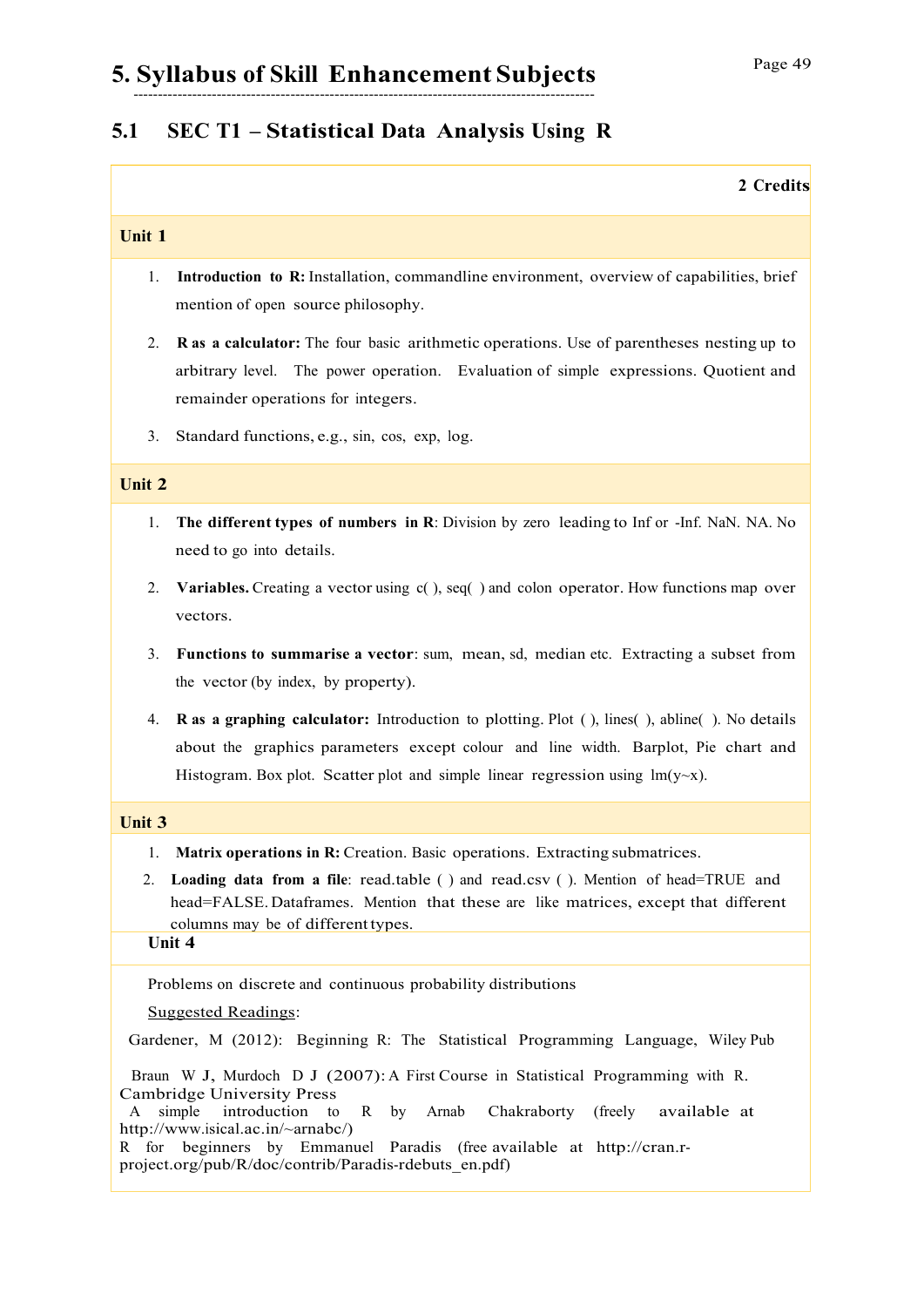#### **Unit 1**

What is Research? Role of Research in important areas. Characteristics of Scientific Method. Process of research: Stating Hypothesis or Research question, Concepts & Constructs, Units of analysis & characteristics of interest, Independent and Dependent variables, Extraneous or Confounding variables. Measurements and scales of Measurements. Types of research: Qualitative & Quantitative Research, Longitudinal Research, Survey & Experimental Research.

#### **Unit 2**

Survey Methodology and Data Collection,sampling frames and coverage error, non-response.

#### **Unit 3**

Review of various techniques for data analysis covered in core statistics papers, techniques of interpretation, precaution in interpretation.

#### **Unit 4**

Develop a questionnaire, collect survey data pertaining to a research problem (such as gender discriminations in private v/s government sector, unemployment rates, removal of subsidy, impact on service class  $v/s$  unorganized sectors), questions and answers in surveys, Internal  $\&$ External validity, , interpret the results and draw inferences. Formats and presentations of Reports – an overview.

#### **Suggested Readings**

 Kothari, C.R. (2009): Research Methodology: Methods and Techniques, 2nd Revised Edition reprint, New Age International Publishers.

 Kumar, R (2011): Research Methodology: A Step - by - Step Guide for Beginners, SAGE publications.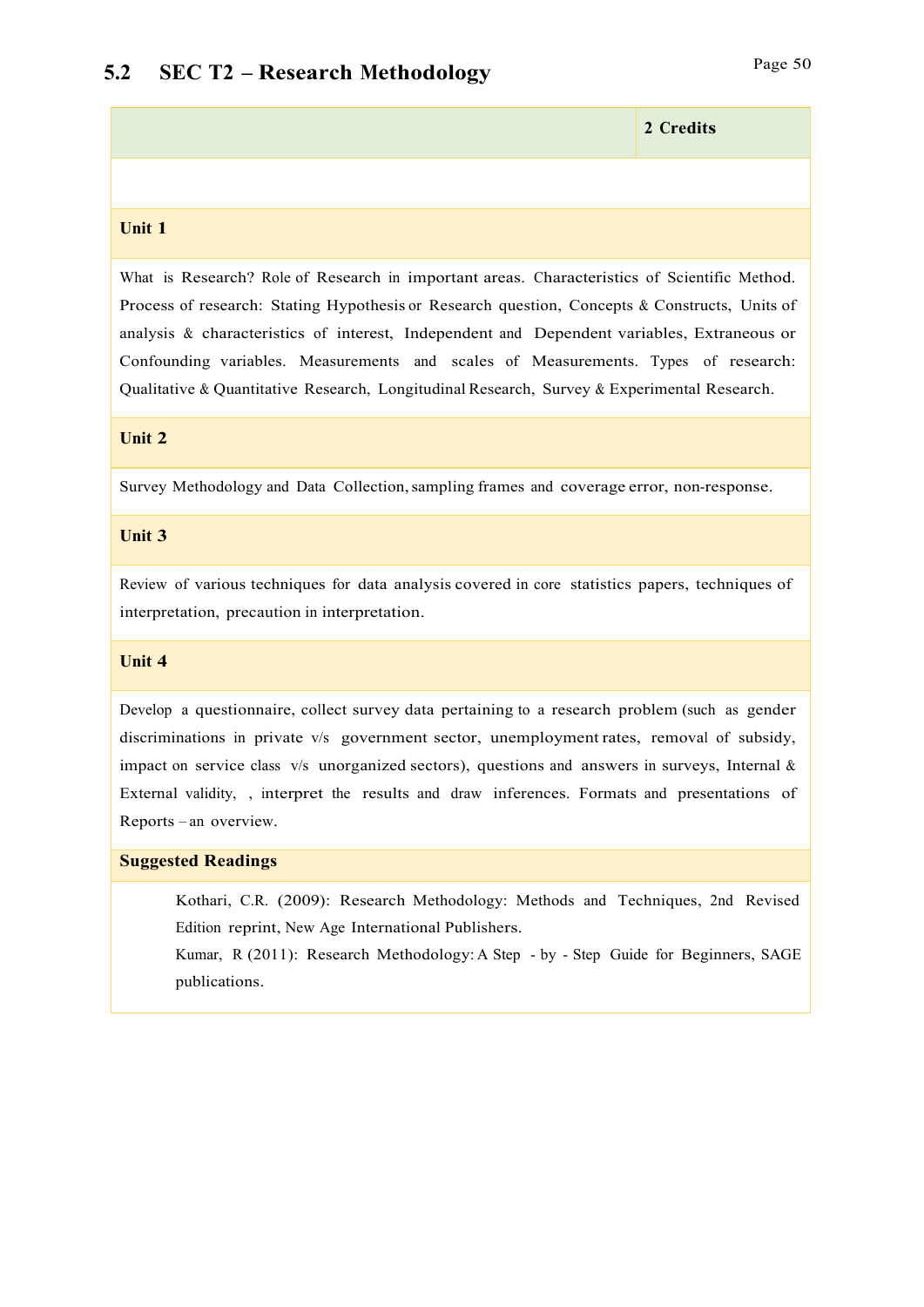#### **5.3 SEC T3 – Monte Carlo Method**

# **2 Credits Unit 1** 1. Using the computer for random number generation. (treated as a black box) 2. A brief look at some popular approaches (no mathematical justification needed). 3. Simulating a coin toss, a die roll and a card shuffle. **Unit 2** 1. CDF inversion method. Simulation from standard distributions. 2. Finding probabilities and moments using simulation. **Unit 3** Monte Carlo integration. Basic idea of importance sampling. MCMC not included. **Unit 4** 1. Generating from Binomial and Poisson distributions, and comparing the histograms to the PMFs. 2. Generating from Uniform (0,1) distribution, and applying inverse CDF transforms. 3. Simulating Gaussian distribution using Box-Muller method. 4. Approximating the expectation of a given function of a random variable using simulation.

- 5. Graphical demonstration of the Law of Large Numbers.
- 6. Approximating the value of pi by simulating dart throwing.

#### **Suggested Readings**

 Shonkwiler, Ronald W. and Mendivil, Franklin (2009): Explorationsin Monte Carlo Methods (Undergraduate Texts in Mathematics)

 Carsey, Thomas M. and Harden,Jeffrey J. (2014): Monte Carlo Simulation and Resampling Methods for Social Science.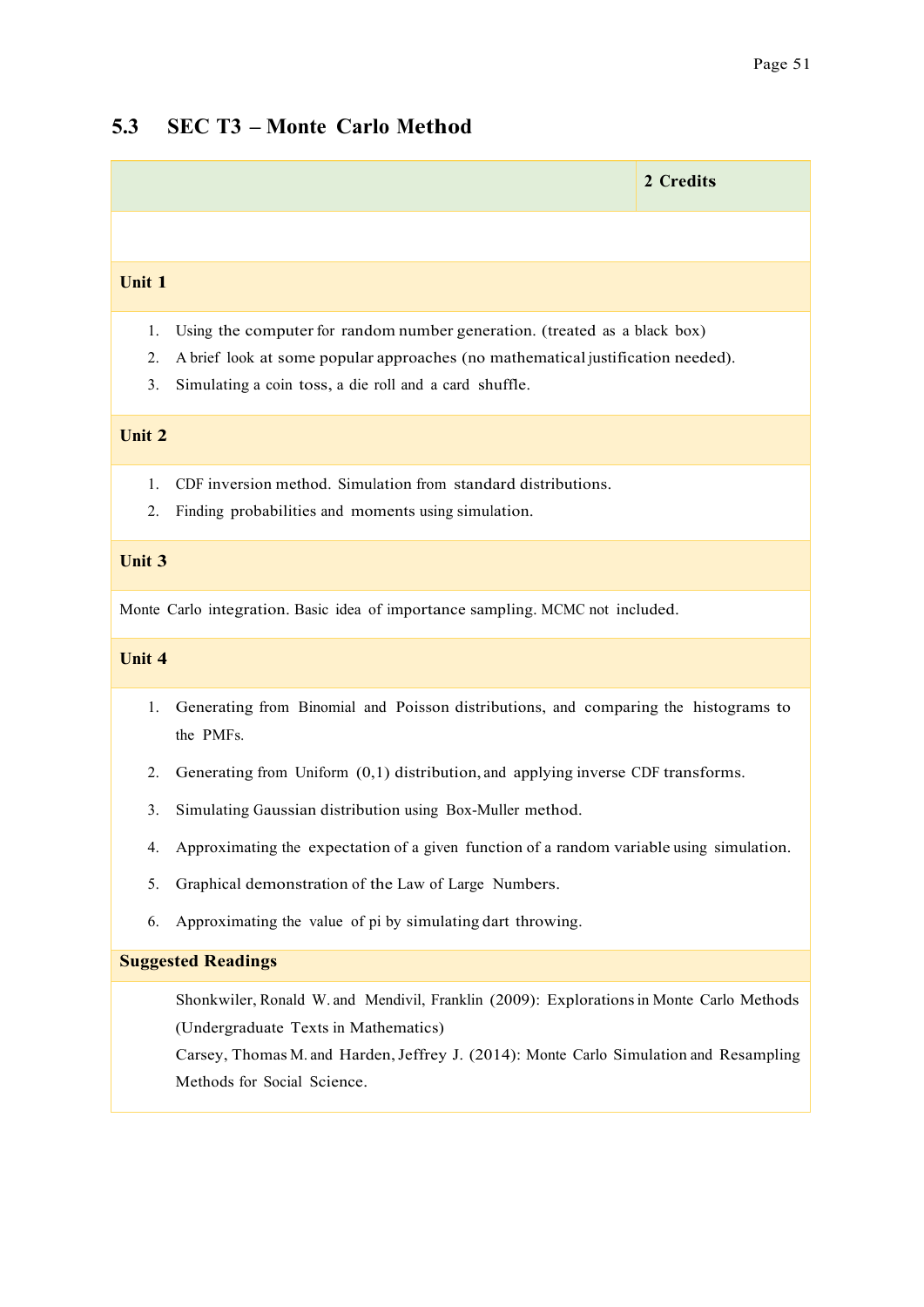#### **5.4 SEC T4 – Data Base Management Systems**

| 2 Credits |
|-----------|
|           |
|           |

#### **Unit 1**

Introduction: Overview of Database Management System, Introduction to Database Languages, advantages of DBMS over file processing systems.

#### **Unit 2**

Relational Database Management System: The Relational Model, Introduction to SQL: Basic Data Types, Working with relations of RDBMS: Creating relations e.g. Bank, College Database (create table statement).

#### **Unit 3**

Modifying relations (alter table statement), Integrity constraints over the relation like Primary Key , Foreign key, NOT NULL to the tables, advantages and disadvantages of relational Database System.

#### **Unit 4**

Database Structure: Introduction, Levels of abstraction in DBMS, View of data, Role of Database users and administrators, Database Structure: DDL, DML, Data Manager (Database Control System).Types of Data Models Hierarchical databases, Network databases, Relational databases, Object oriented databases.

#### **Suggested Readings**

Gruber, M (1990): Understanding SQL, BPB publication.

 Silberschatz, A, Korth, H and Sudarshan, S (2011) "Database System and Concepts", 6th Edition McGraw-Hill.

Desai, B. (1991): Introduction to Database Managementsystem, Galgotia Publications.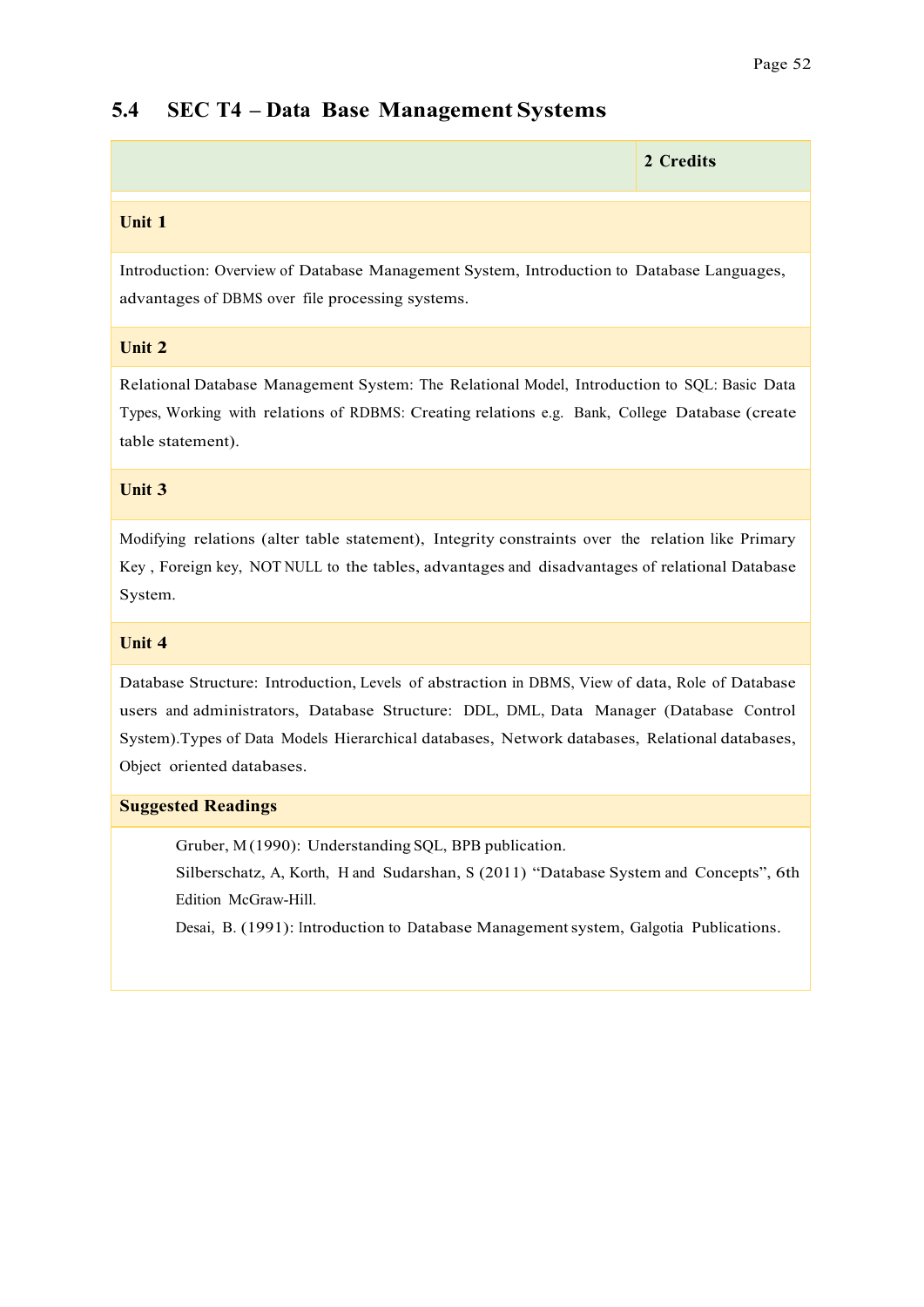# **6.0: Syllabus for General Pass Course with Statistics**

### **6.11: PCC T1 – Descriptive Statistics**

|                                                                                                                                                                                                                                                                                                                                                                                                                                    | 4 credits         |
|------------------------------------------------------------------------------------------------------------------------------------------------------------------------------------------------------------------------------------------------------------------------------------------------------------------------------------------------------------------------------------------------------------------------------------|-------------------|
| Unit 1                                                                                                                                                                                                                                                                                                                                                                                                                             | <b>10 Classes</b> |
| Type of data – Primary and secondary data, quantitative and qualitative data, nominal and ordinal data,<br>cross section and time series data, discrete and continuous data.                                                                                                                                                                                                                                                       |                   |
| Presentation of data – Presentation by tables and by diagrams, construction of tables with one, two and                                                                                                                                                                                                                                                                                                                            |                   |
| three factors of classification, diagrammatic representations, frequency distributions for discrete and                                                                                                                                                                                                                                                                                                                            |                   |
| continuous data, graphical distribution by histogram and frequency polygon, cumulative frequency                                                                                                                                                                                                                                                                                                                                   |                   |
| distributions (inclusive and representation of a frequency conclusive method) & Ogives.                                                                                                                                                                                                                                                                                                                                            |                   |
| Unit 2                                                                                                                                                                                                                                                                                                                                                                                                                             | <b>20 Classes</b> |
| Analysis of quantitative data – Measure of location or central tendency, dispersion, moments and<br>quartiles, measure of skewness and kurtosis for both grouped and ungrouped data.                                                                                                                                                                                                                                               |                   |
| <b>Unit 3</b>                                                                                                                                                                                                                                                                                                                                                                                                                      | <b>20 Classes</b> |
| <b>Bivariate</b><br>Scatter diagram, regression, curve between two variables and concept of<br>data:<br>error in regression, principles of least squares & fitting of first, second and third degree.<br>Concept of correlation coefficient $\&$ its properties, correlation ratio, polynomial regression and<br>correlation index. Rank correlation coefficient due to Spearman and Kendall. Partial and<br>multiple correlation. |                   |
| Unit 4                                                                                                                                                                                                                                                                                                                                                                                                                             | <b>10 Classes</b> |
| Analysis of data on two characters – Measures of association and contingency-table.                                                                                                                                                                                                                                                                                                                                                |                   |
| Analysis of categorical data - Fundamental set of frequencies, consistency of data, association of                                                                                                                                                                                                                                                                                                                                 |                   |
| attributes and various measurement of association.                                                                                                                                                                                                                                                                                                                                                                                 |                   |
| <b>Suggested Readings</b>                                                                                                                                                                                                                                                                                                                                                                                                          |                   |
|                                                                                                                                                                                                                                                                                                                                                                                                                                    |                   |
| Goon, Gupta and Dasgupta:<br>Fundamentals of Statistics, World Press<br>1.                                                                                                                                                                                                                                                                                                                                                         |                   |
| Gupta & Kapoor:<br>Fundamentals of Mathematical Statistics, S Chand<br>2.                                                                                                                                                                                                                                                                                                                                                          |                   |
| Kendal and Stuart:<br>Advanced Theory of Statistics, PHI<br>4.                                                                                                                                                                                                                                                                                                                                                                     |                   |
| Gupta S C:<br>Fundamentals of Statistics, Himalaya Publishing House<br>5.                                                                                                                                                                                                                                                                                                                                                          |                   |
| Spiegel & Stephens,<br>Statistics, Mc Graw Hill International<br>6.                                                                                                                                                                                                                                                                                                                                                                |                   |
| 7.<br>Kapoor J N & Saxena H C:<br>Mathematical Statistics, S Chand                                                                                                                                                                                                                                                                                                                                                                 |                   |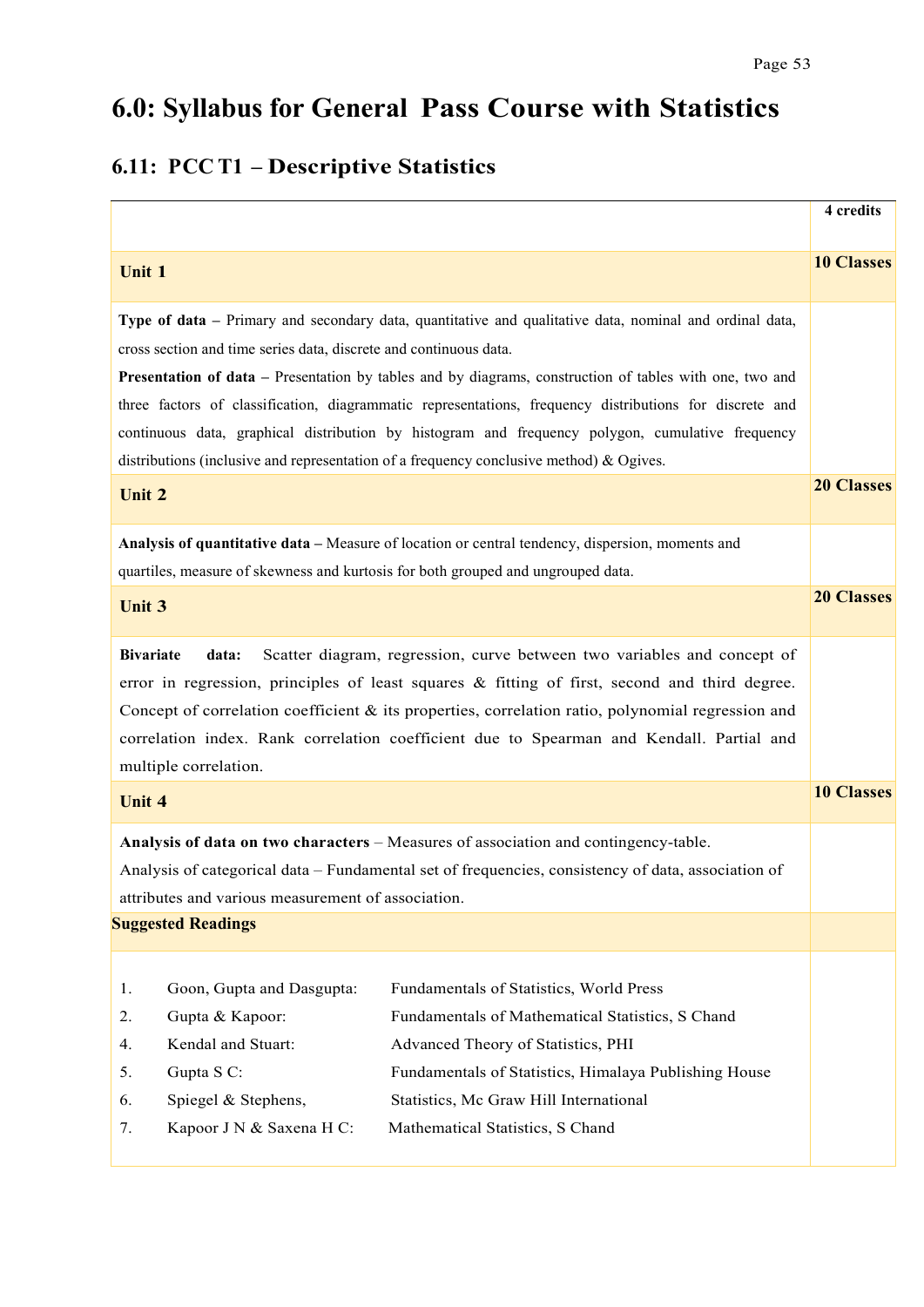### **6.12: PCC P1 – Descriptive Statistics**

**2 Credits**

#### **List of Practical**

1. Preparation of Histogram, frequency polygon and ogive from a set of given data

2. Measure of central tendency, dispersion, moments, skewness and kurtosis of frequency distribution

3. Calculation of correlation co-efficient from bivariate data

4. Calculation of rank correlation co-efficient from qualitative data

5. Fitting of regression line by least square method

6. Binomial Trials, preparation of distribution and testing similarity with theoretical frequencies

7. Poisson Experiment, preparation of distribution and testing similarity with theoretical frequencies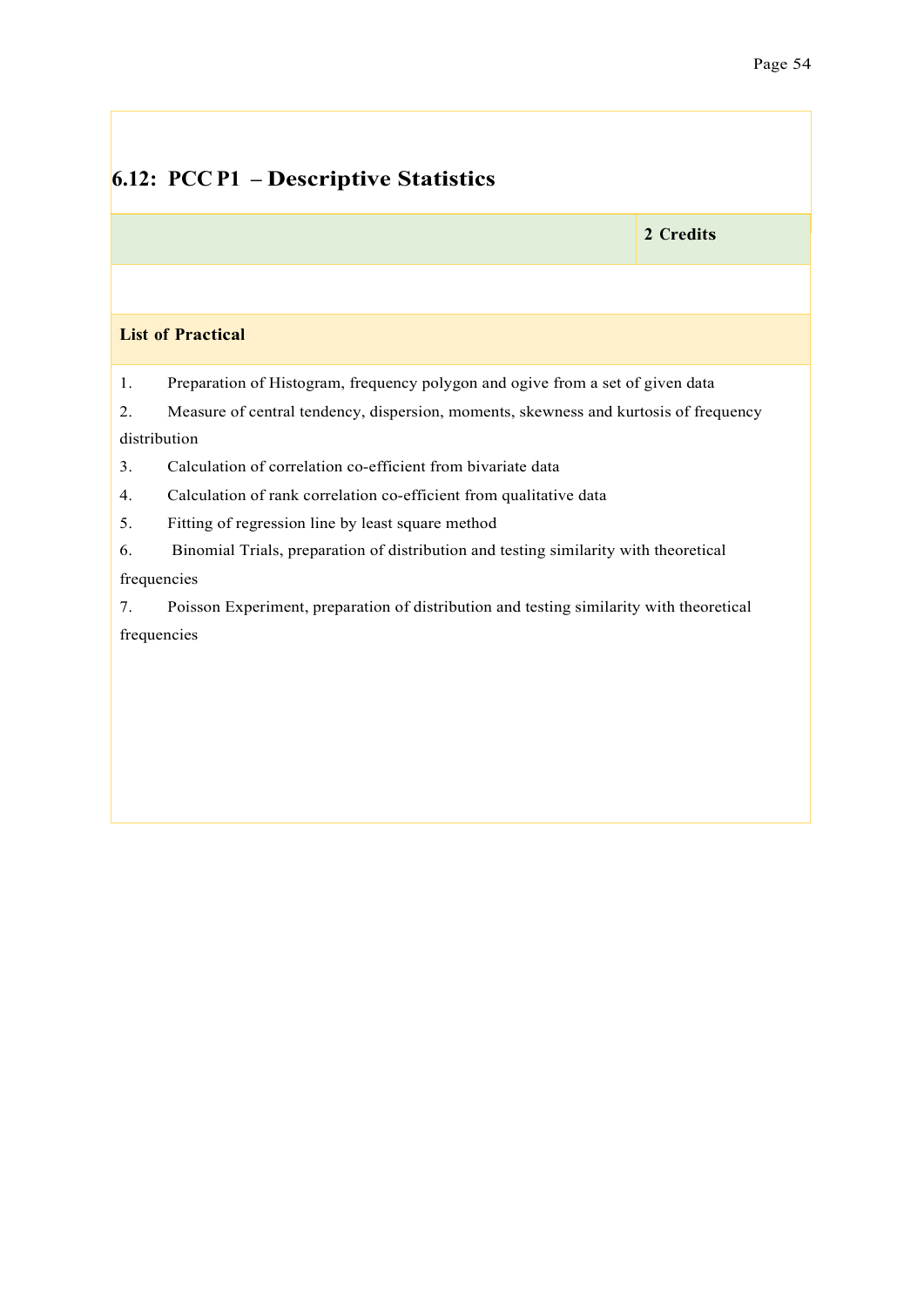### **6.13 PCC T2 – Probability Theory & Distributions**

|                                                                                                                                                                                                                                                                                                                                                                                                                                                                                                                                                                                                                                                                                                                                         | <b>4 Credits</b> | <b>Class</b> |
|-----------------------------------------------------------------------------------------------------------------------------------------------------------------------------------------------------------------------------------------------------------------------------------------------------------------------------------------------------------------------------------------------------------------------------------------------------------------------------------------------------------------------------------------------------------------------------------------------------------------------------------------------------------------------------------------------------------------------------------------|------------------|--------------|
|                                                                                                                                                                                                                                                                                                                                                                                                                                                                                                                                                                                                                                                                                                                                         |                  |              |
| Unit 1                                                                                                                                                                                                                                                                                                                                                                                                                                                                                                                                                                                                                                                                                                                                  |                  | 15           |
| Probability: Random experiment and random events. Statistical regularity and meaning of<br>probability. Classical and empirical definition of probability and their drawbacks. Axiomatic<br>definition. Conditional probability. Independence of events. Principal theorems on the union<br>and intersection of events and Bayes' theorem.                                                                                                                                                                                                                                                                                                                                                                                              |                  |              |
| Unit 2                                                                                                                                                                                                                                                                                                                                                                                                                                                                                                                                                                                                                                                                                                                                  |                  | 15           |
| Random variable and its probability distribution. Probability mass functions and probability density<br>functions. Mathematical expectation and variance. Joint distribution of two random variables with simple<br>examples. Marginal and conditional distributions. Covariance, simple theorems on expectation and variance<br>including theorems on expectation and variance of a sum of random variables and <b>product</b> of independent<br>random variables.                                                                                                                                                                                                                                                                     |                  |              |
| Unit 3                                                                                                                                                                                                                                                                                                                                                                                                                                                                                                                                                                                                                                                                                                                                  |                  | 10           |
| Chebyshev's inequality, weak law of large numbers including Bernouli's theorem. Statement of<br>Central Limit Theorem (i.i.d case) and its uses.                                                                                                                                                                                                                                                                                                                                                                                                                                                                                                                                                                                        |                  |              |
| <b>Unit 4</b>                                                                                                                                                                                                                                                                                                                                                                                                                                                                                                                                                                                                                                                                                                                           |                  | 20           |
| <b>Standard</b><br>distributions: Uniform, Binomial, Poisson, Hyper-geometric, Gamma, Beta,<br>probability<br>Exponential and Normal distributions with their properties and uses. Statement of the general properties of a<br>bivariate normal distribution.                                                                                                                                                                                                                                                                                                                                                                                                                                                                           |                  |              |
| <b>Suggested Readings</b>                                                                                                                                                                                                                                                                                                                                                                                                                                                                                                                                                                                                                                                                                                               |                  |              |
| Fundamentals of Statistics, World Press<br>Goon, Gupta and Dasgupta:<br>1.<br>Fundamentals of Mathematical Statistics, S Chand<br>Gupta & Kapoor:<br>2.<br>Kendal and Stuart:<br>Advanced Theory of Statistics, PHI<br>3.<br>Gupta S C:<br>Fundamentals of Statistics, Himalaya Publishing House<br>4.<br>Statistics, Mc Graw Hill International<br>Spiegel & Stephens,<br>5.<br>6. Hogg, R.V., Tanis, E.A. and Rao J.M. (2009): Probability and Statistical Inference, Pearson<br>Miller, Irwin and Miller, Marylees (2006): John E. Freund's Mathematical Statistics with<br>7.<br>Applications, (7th Edn.), Pearson Education, Asia.<br>Myer, P.L. (1970): Introductory Probability and Statistical Applications, Oxford & IBH<br>8. |                  |              |
| Publishing, New Delhi.                                                                                                                                                                                                                                                                                                                                                                                                                                                                                                                                                                                                                                                                                                                  |                  |              |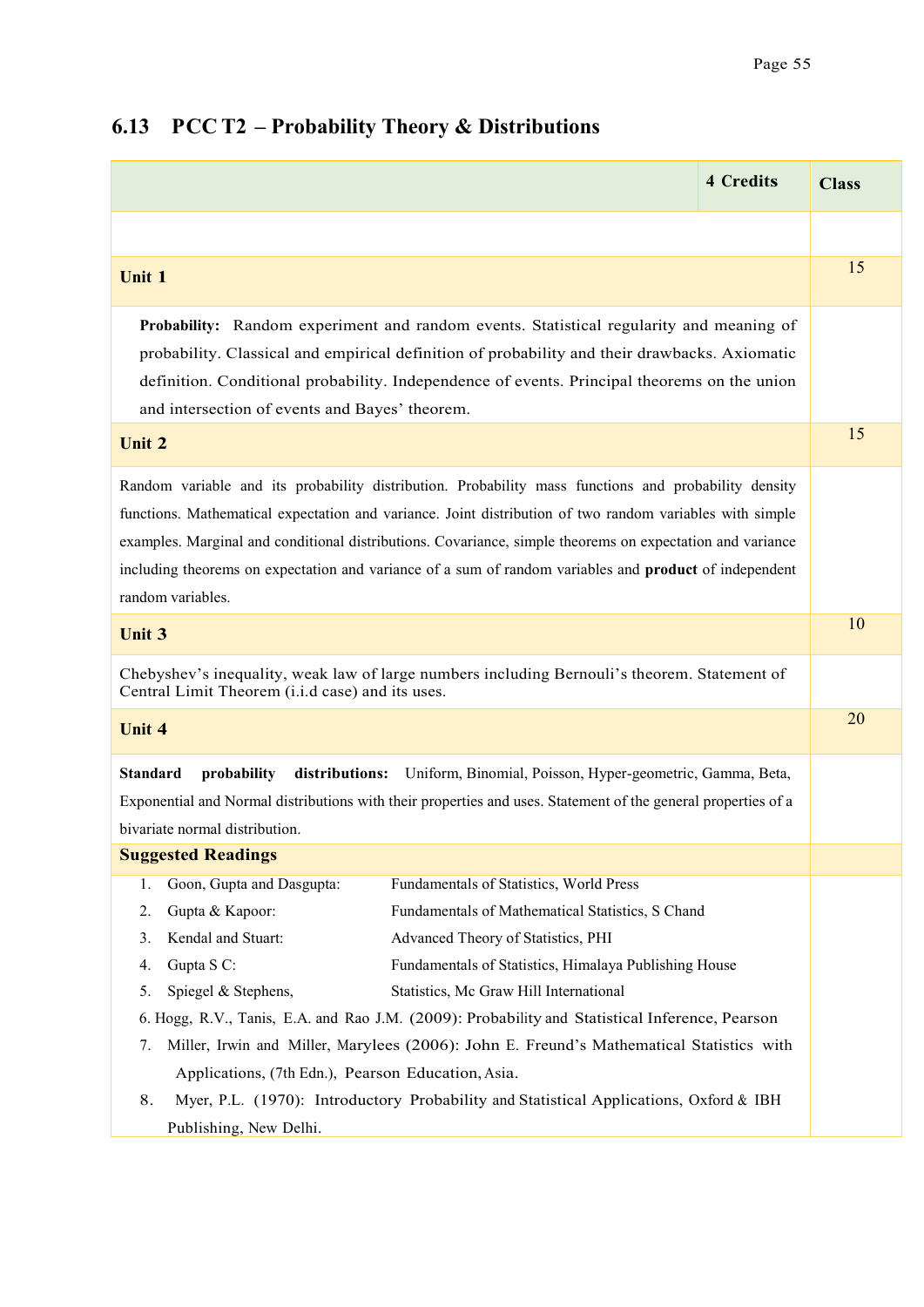# Page <sup>56</sup> **6.14: PCC P2 – Probability Theory & Distributions Lab**

|    |                                                                         | 2 Credits |
|----|-------------------------------------------------------------------------|-----------|
|    |                                                                         |           |
|    | <b>List of Practical</b>                                                |           |
| 1. | Fitting of binomial distributions for n and $p = q = \frac{1}{2}$ given |           |
| 2. | Fitting of binomial distributions for n and p given                     |           |
| 3. | Fitting of binomial distributions computing mean and variance           |           |
| 4. | Fitting of Poisson distributions for given value of lambda              |           |
| 5. | Fitting of Poisson distributions after computing mean                   |           |
| 6. | Application problems based on binomial distribution                     |           |
| 7. | Application problems based on Poisson distribution                      |           |
| 8. | Problems based on area property of normal distribution                  |           |
| 9. | To find the ordinate for a given area for normal distribution           |           |
|    | 10. Application based problems using normal distribution                |           |
|    | 11. Fitting of normal distribution when parameters are given            |           |
|    | 12. Fitting of normal distribution when parameters are not given        |           |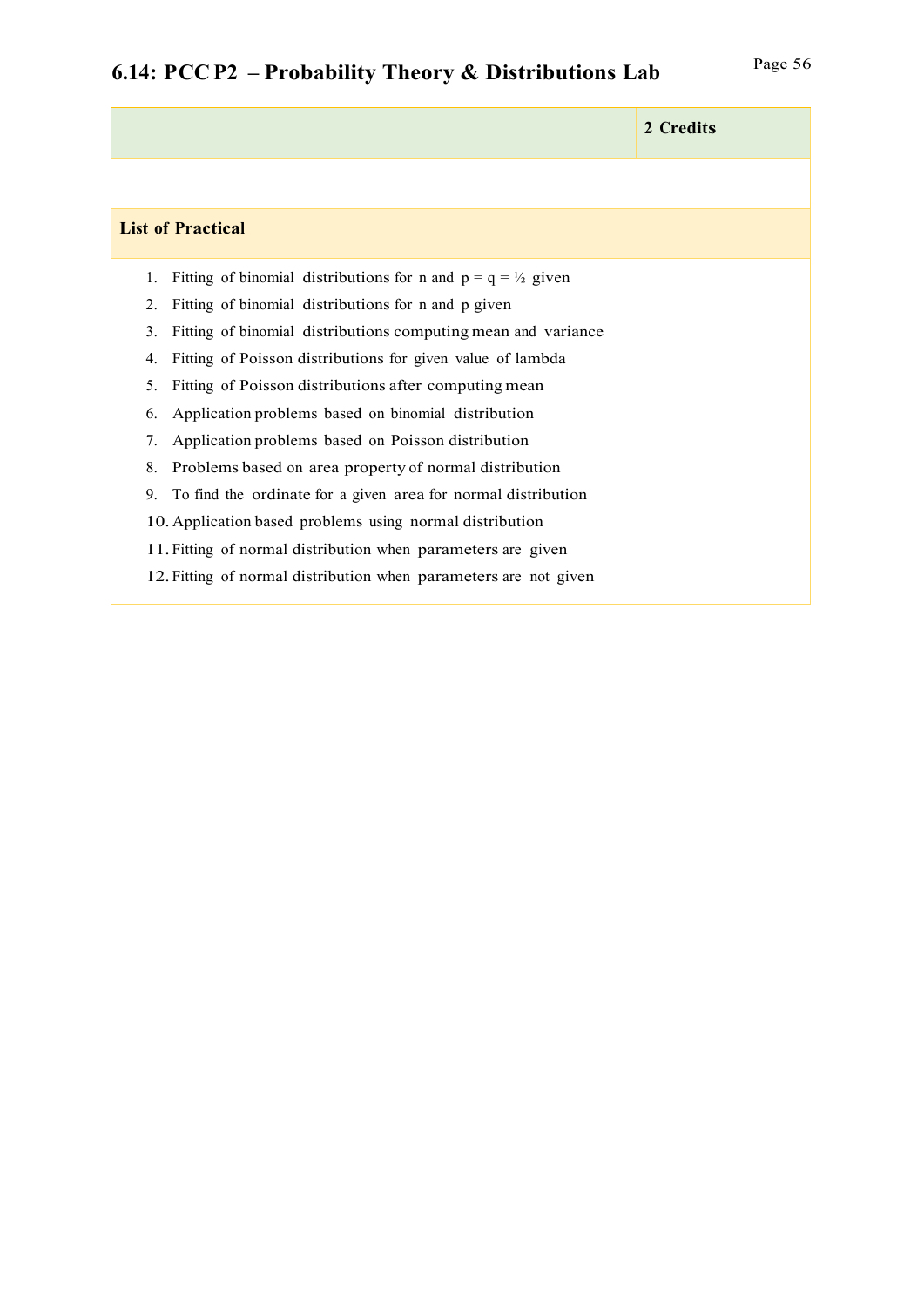### **4 Credits Class Unit 1** <sup>30</sup> **Methods of Sampling:** Preliminary concepts – schedules and questionnaires, pilot survey, non-sampling errors, use of random numbers. Simple random sampling with and without replacements, random number generation– estimates of population mean and population proportion and their standard errors, estimates of these standard errors. Stratified random sampling – estimates of sample statistic and estimates of their standard errors. Allocation of sample size in stratified random sampling. Linear and circular systematic sampling. Two stage sampling (equal first stage units). Ideas of ratio and regression estimators – only estimates of sample mean. **Unit 2** 30 **Sampling Distribution:** Concept of random sampling from an infinite population, parameter and statistics. Random sampling and sampling distribution of a statistic and its standard error.  $\chi^2$ , t and F distributions. Sampling distribution of mean and variance of independent normal variables. **Suggested Readings** 1. Goon, Gupta and Dasgupta: Fundamentals of Statistics, World Press 2. Gupta & Kapoor: Fundamentals of Mathematical Statistics, S Chand 3. Kendal and Stuart: Advanced Theory of Statistics, PHI 4. Conover W J: Practical Non-Parametric Statistics, John Willey 5. Gupta S C: Fundamentals of Statistics, Himalaya Publishing House 6. Spiegel & Stephens, Statistics, Mc Graw Hill International 7. Cocharn W G: Sampling Techniques, Wiley Eastern 8. Johnson, R.A. & Bhattacharya, G.K. (2001): Statistics-Principles and Methods, 4th Edn. John Wiley and Sons. 9. Mood, A.M., Graybill, F.A. and Boes, D.C. (2007): Introduction to the Theory of Statistics, 3rd Edn. (Reprint).Tata McGraw-Hill Pub. Co. Ltd. 10. Hogg R.V. & Craig A.T. (1978): Introduction to Mathematical Statistics, Prentice Hall. .. 11. . **Casella**, G. and Berger R.L (2002). : Statistical Inference, 2nd Edn. Thomson Learning

#### **6.15 PCC T3 - Methods of Sampling & Sampling Distribution**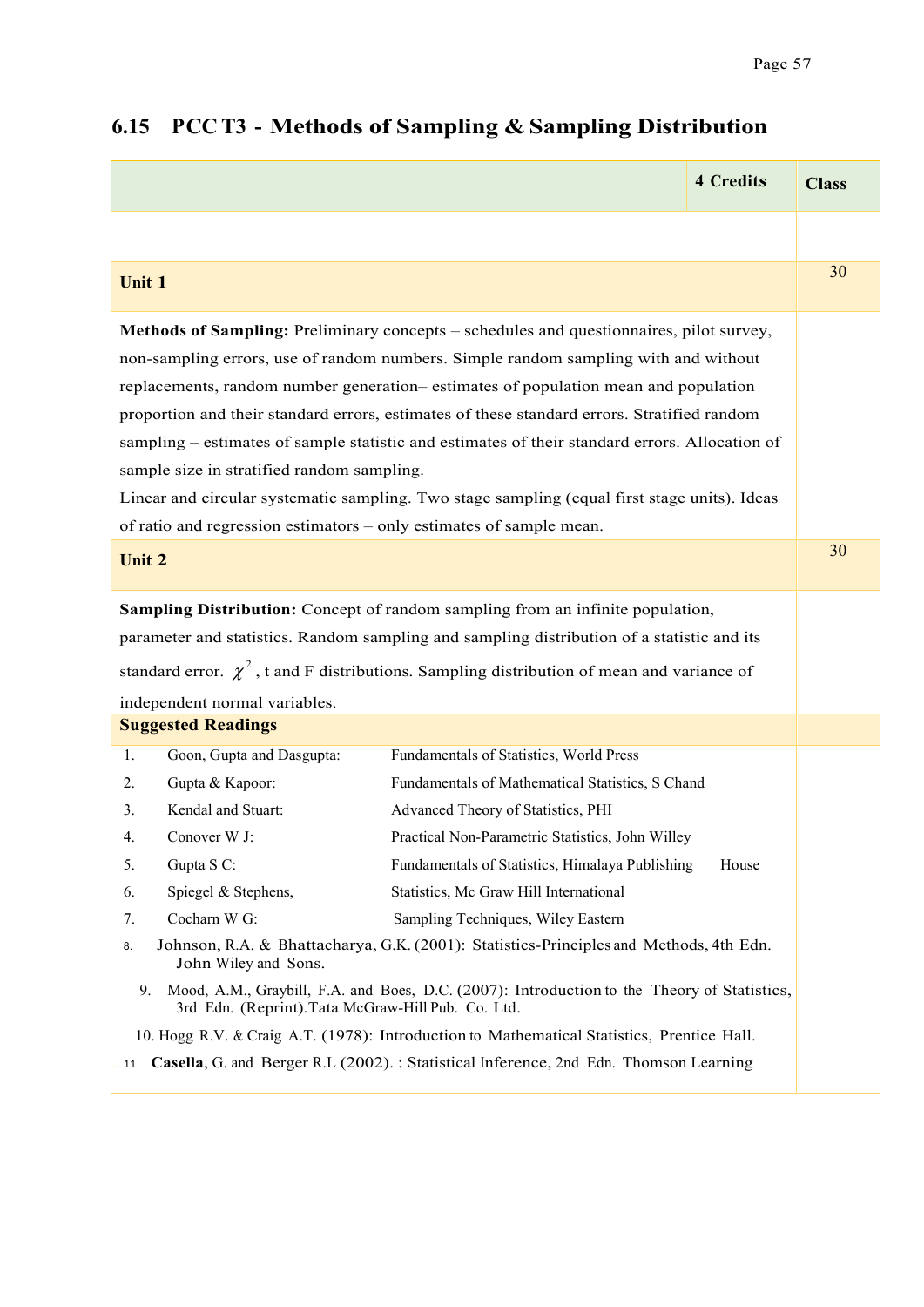### **6.16 PCC P3 – Methods of Sampling & Sampling Distribution Lab**

|                                                                                                           | 2 Credits |
|-----------------------------------------------------------------------------------------------------------|-----------|
|                                                                                                           |           |
| <b>List of Practical</b>                                                                                  |           |
| Simple random sampling with and without replacement from a finite population<br>1.                        |           |
| Preparation of Sampling Distribution of mean and variance and estimates of their<br>2.<br>standard errors |           |
| 3. Stratified random sampling – estimates of sample statistic and estimates                               |           |
| of their standard errors. Allocation of sample size in stratified random                                  |           |
| sampling.                                                                                                 |           |
| Determination of Sample Size for given value of confidence level and measure of dispersion<br>4.          |           |
|                                                                                                           |           |
|                                                                                                           |           |
|                                                                                                           |           |
|                                                                                                           |           |
|                                                                                                           |           |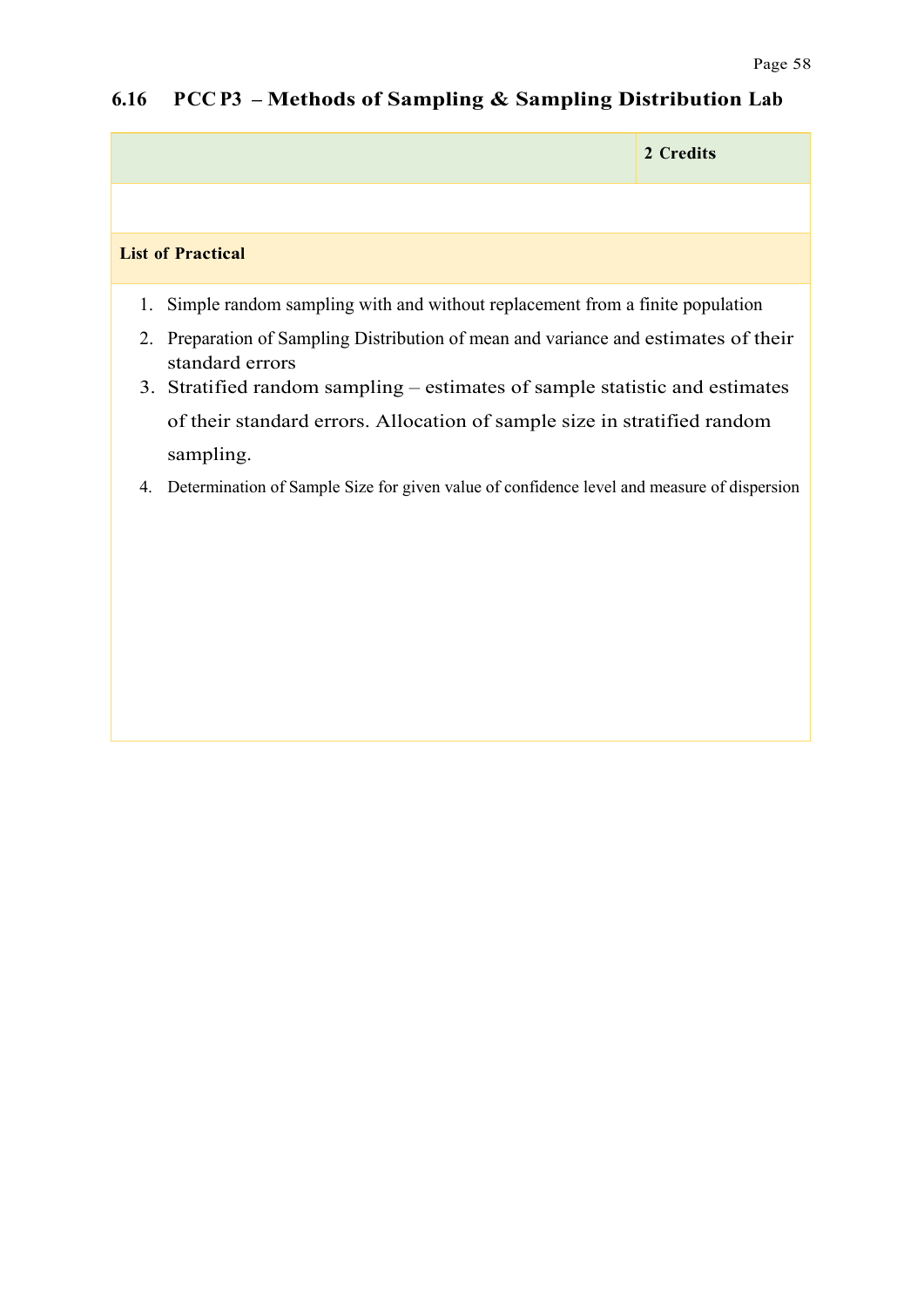### **4 Credits Class Unit 1** 15 **Point estimation:** Requirements of a good estimator (unbiasedness and minimum variance, consistency and efficiency). Methods of estimation – method of moments and maximum likelihood. Point estimators of parameters of Binomial, Poisson and Normal (univariate) distribution and their standard errors. **Unit – 2** 10 **Interval estimation:** Confidence interval and confidence co-efficient, Exact confidence interval under normal set-up for a single mean difference of two means, single variance and ratio of two variances. **Unit – 3** <sup>15</sup> **Hypothesis Testing:** Null and alternative hypothesis, two kinds of errors, critical region, level of significance and power of a test. Exact tests of hypothesis under univariate normal set-up for a single mean, the difference of two means, single variance, the ratio of two variance, Exact tests of hypotheses under bivariate normal set up for the difference of two means, ratio of two variances, simple correlation and regression coefficients. **Unit – 4** <sup>10</sup> Formula for standard error of a function of statistics in large sample (without derivation) and its application for the derivations of standard errors of standard deviation. Large sample tests for proportions and under normal set-up for mean, variance and simple correlation coefficient, use of z-transformation. Large sample tests for goodness of fit and for homogeneity and independence in a contingency table. **Unit - 5 Analysis of variance:** One-way classified data and two-way classified data with equal and unequal number of observation in each cell. 10 **Suggested Readings** 1. Goon, Gupta and Dasgupta: Fundamentals of Statistics, World Press 2. Gupta & Kapoor: Fundamentals of Mathematical Statistics, S Chand 3. Kendal and Stuart: Advanced Theory of Statistics, PHI 4. Conover W J: Practical Non-Parametric Statistics, John Willey 5. Gupta S C: Fundamentals of Statistics, Himalaya Publishing House 6. Spiegel & Stephens, Statistics, Mc Graw Hill International 7. Cocharn W G: Sampling Techniques, Wiley Eastern 8. Kapoor J N & Saxena: H C Mathematical Statistics, S Chand 9. Yule U & Kendal M: An Introduction to the Theory of Statistics, UBS 10. Mukhopadhyay P: Theory and Methods of Survey Sampling, PHI

#### **6.17 PCC T4 - Methods of Statistical Inference**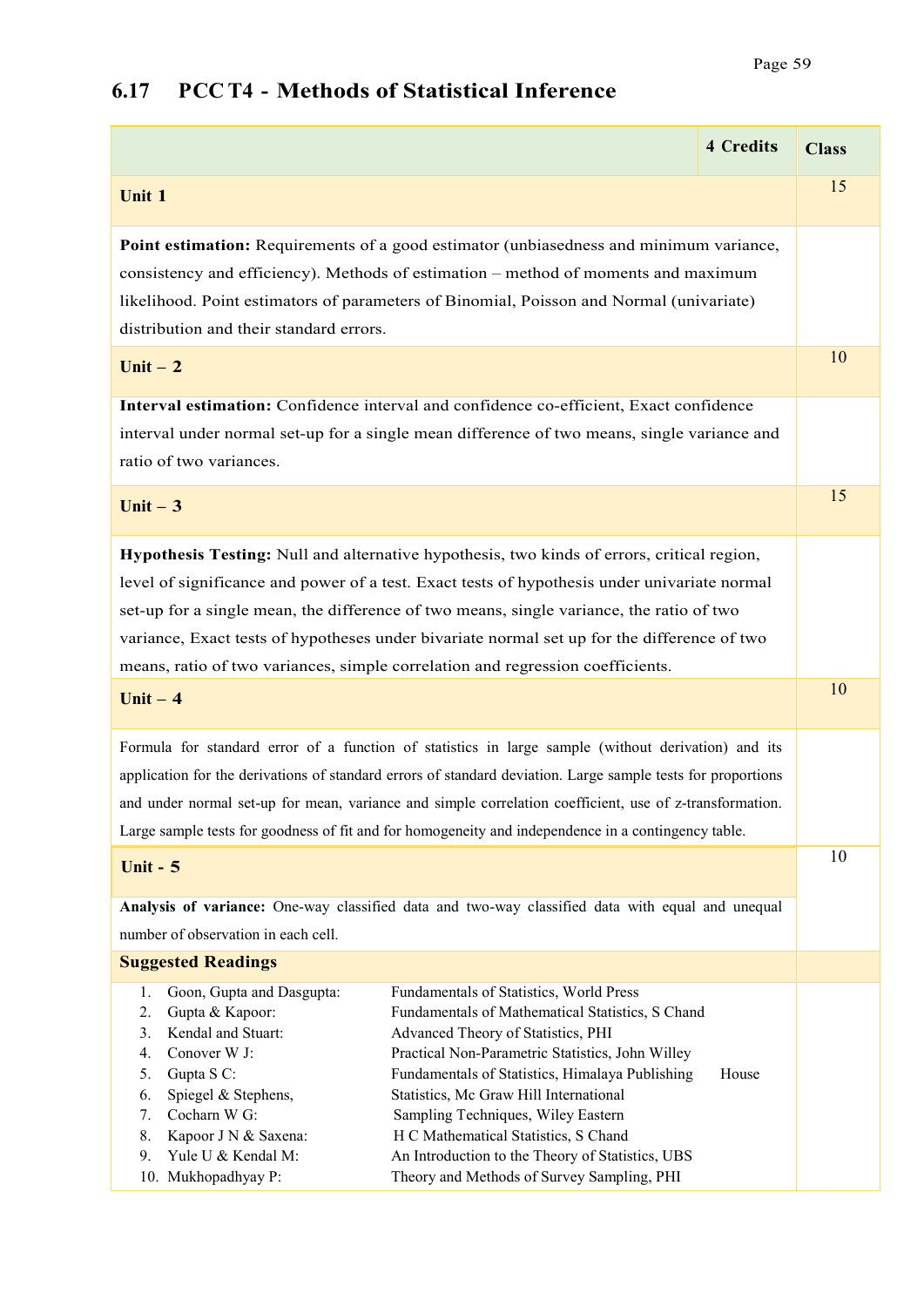# Page <sup>60</sup> **6.18 PCC P4 – Methods of Statistical Inference Lab**

|                                                                                                                | 2 Credits |
|----------------------------------------------------------------------------------------------------------------|-----------|
|                                                                                                                |           |
| <b>List of Practical</b>                                                                                       |           |
| Estimators of population mean.<br>1.                                                                           |           |
| Confidence interval for the parameters of a normal distribution (one sample and two<br>2.<br>sample problems). |           |
| Tests of hypotheses for the parameters of a normal distribution (one sample and two<br>3.<br>sample problems). |           |
| Chi-square test of proportions.<br>4.                                                                          |           |
| Chi-square tests of association.<br>5.                                                                         |           |
| Chi-square test of goodness-of-fit.<br>6.                                                                      |           |
| Test for correlation coefficient.<br>$7_{\scriptscriptstyle{\circ}}$                                           |           |
| Sign test for median.<br>8.                                                                                    |           |
| Sign test for symmetry.<br>9.                                                                                  |           |
| 10. Wilcoxon two-sample test.                                                                                  |           |
| 11. Analysis of Variance of a one way classified data                                                          |           |
| 12. Analysis of Variance of a two way classified data.                                                         |           |
| 13. Analysis of a CRD.                                                                                         |           |
| 14. Analysis of an RBD.                                                                                        |           |
|                                                                                                                |           |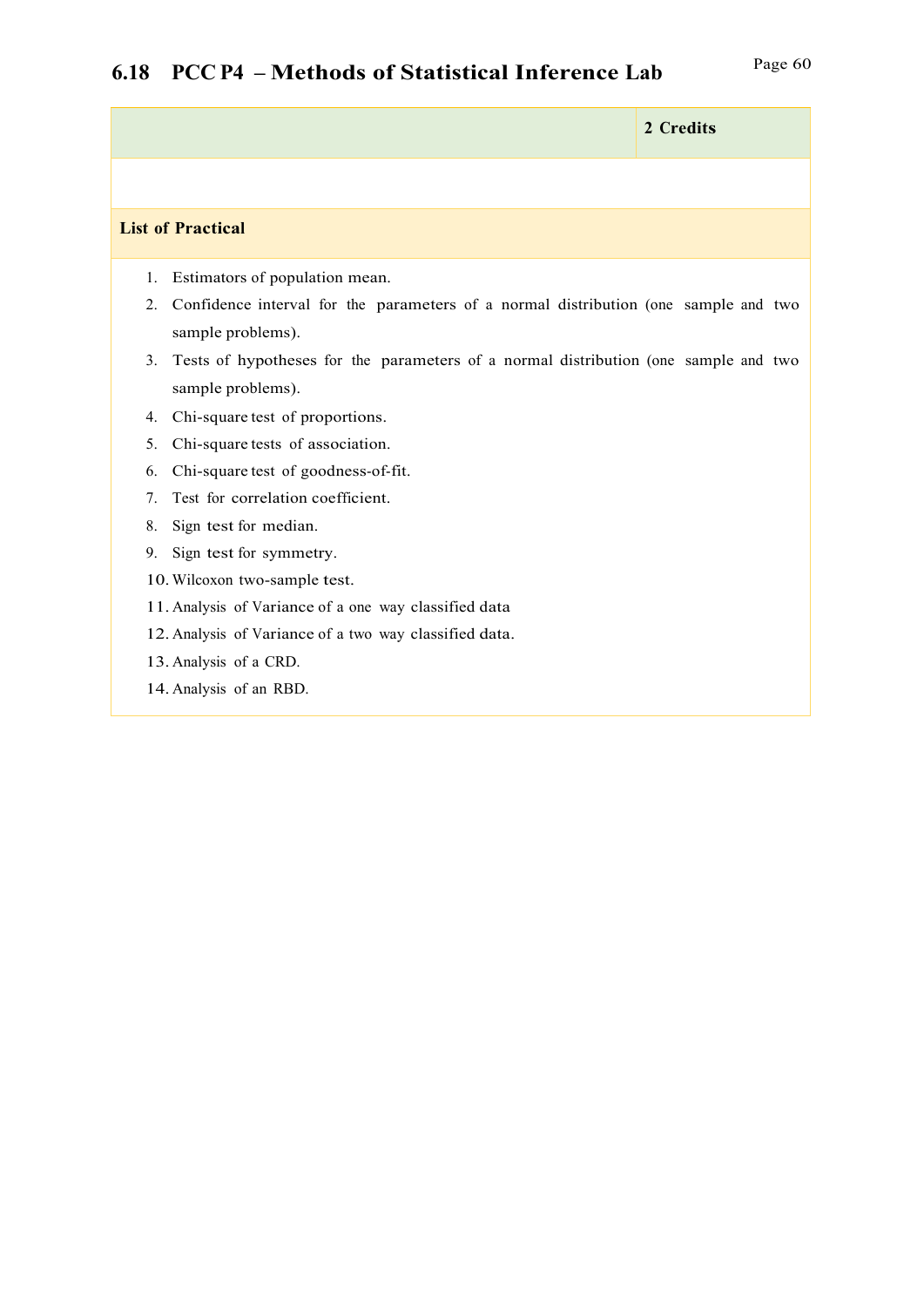# **6.20: Department Specific Elective**

### **6.21: PDSE P T5 – Applied Statistics**

|                                                                                                                                                                                                                                                                                                                                                                                                                                                                                                                                                                           | <b>4 Credits</b> | <b>Class</b> |
|---------------------------------------------------------------------------------------------------------------------------------------------------------------------------------------------------------------------------------------------------------------------------------------------------------------------------------------------------------------------------------------------------------------------------------------------------------------------------------------------------------------------------------------------------------------------------|------------------|--------------|
| Unit 1                                                                                                                                                                                                                                                                                                                                                                                                                                                                                                                                                                    |                  | 15           |
| Statistical Quality Control: Concepts of process and product control, Rational sub-grouping.<br>Control charts underlying theory, advantages of SQC, construction and use of control charts for<br>mean, range, number of defectives (including the case of varying sub-group size), fraction defective<br>and number of defects.<br>Concept of sampling inspection plan by attributes, AQL, LTPD, Consumer's risk, producer's risk,<br>OC, ASN for single sampling plan. Use of IS 2500 part-I.                                                                          |                  |              |
| Unit 2                                                                                                                                                                                                                                                                                                                                                                                                                                                                                                                                                                    |                  | 15           |
| Design of Experiments: Basic principles of Design - randomization, replication and local control.<br>Completely Randomised design, Randomised Block design and Latin Square design. Technique of<br>analysis of variance with reference to the analysis of above designs.<br>Factorial experiments: un-confounded $2^2$ and $2^3$ experiments.                                                                                                                                                                                                                            |                  |              |
| <b>Unit 3</b>                                                                                                                                                                                                                                                                                                                                                                                                                                                                                                                                                             |                  | 15           |
| Population Statistics: Sources of demographic data. Measurement of mortality crude. Specific<br>standardized death rates and infant mortality rates. Complete life table. Measurement of fertility and<br>reproduction-crude birth rate, general, specific and total fertility rates. Rate of natural increase. Gross and<br>net reproduction rates. Population estimates and projection (mathematical method) – Inter-censal and<br>post-censal estimates. Projection - Logistic curve and fitting of Logistic curve. Definition of stable and<br>stationary population. |                  |              |
| <b>Unit 4</b>                                                                                                                                                                                                                                                                                                                                                                                                                                                                                                                                                             |                  | 15           |
| Index Number: Definition, construction and use of price index numbers. Laspeyres', Passache's, Fisher's<br>and Edgeworth-Marshall's index numbers. Time and factor reversal tests. Chain index number, wholesale<br>and consumer price index numbers.<br>Analysis of time-series: Different components of a time series. Determination of trend by free hand<br>smoothing. Method of moving average and by fitting of a mathematical curve. Determination of seasonal<br>indices by method of trend ratios and ratios to moving averages.                                 |                  |              |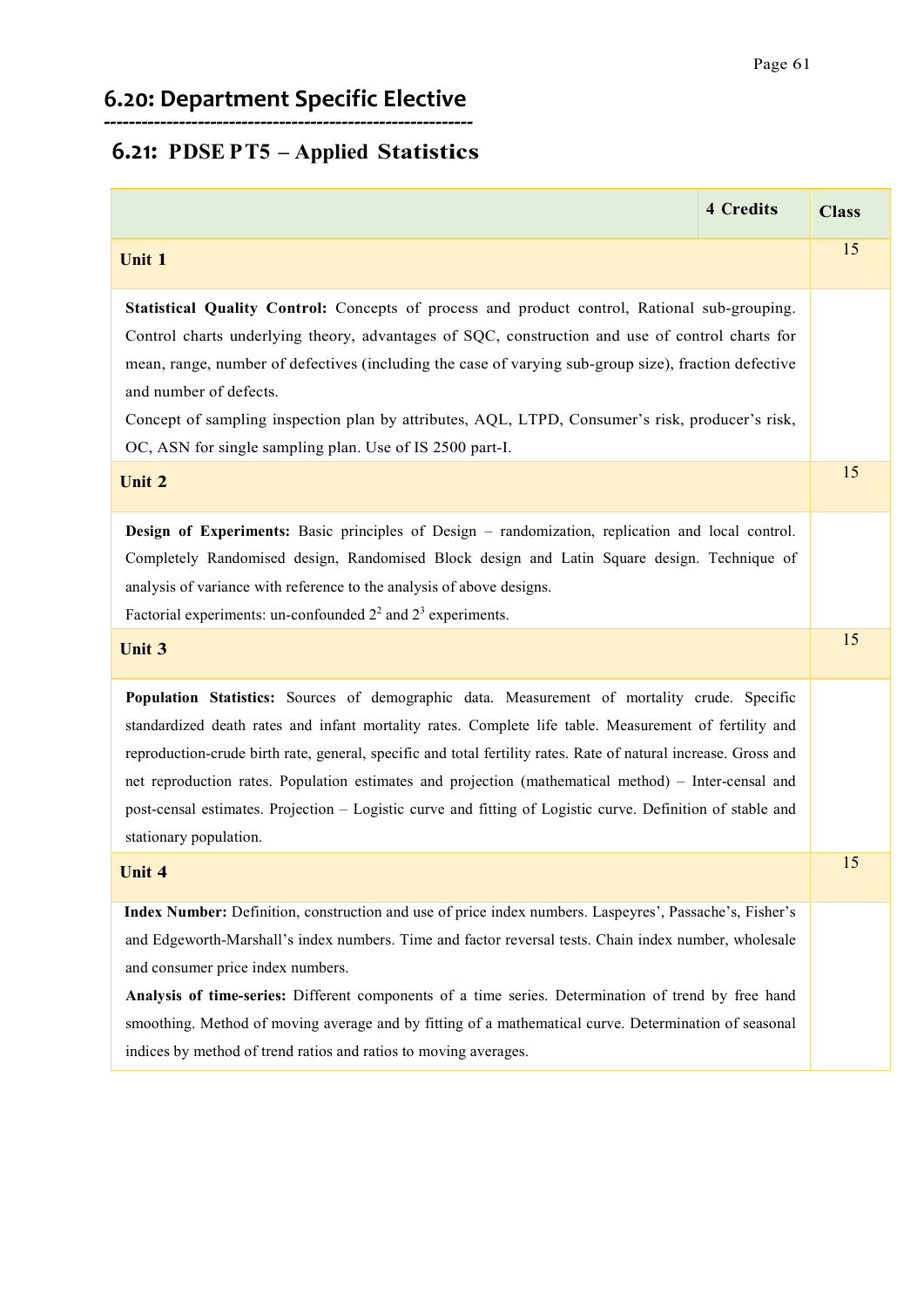#### **Suggested Readings**

- 1. Goon, Gupta and Dasgupta: Fundamentals of Statistics, World Press
- 2. Gupta & Kapoor: Applied Statistics, S Chand
- 3. Conover W J: Practical Non-Parametric Statistics, John Willey
- 4. Gupta S C: Fundamentals of Statistics, Himalaya Publishing House
- 5. Duncan A J: Quality Control and Industrial Statistics, Richard D Irwin
	- 6. Kapoor J N & Saxena: Mathematical Statistics, S Chand
	- 7. Yule U & Kendal M: An Introduction to the Theory of Statistics, UBS
	- 8. Montogomery, D. C. and Runger, G.C. (2008): Applied Statistics and Probability for Engineers, 3rd Edition reprint, Wiley India Pvt. Ltd.
	- 9. Ehrlich, B. Harris (2002):Transactional Six Sigma and Lean Servicing, St. Lucie Press.
	- 10. Montogomery, D. C. (2009): Introduction to Statistical Quality Control, 6th Edition, Wiley India Pvt. Ltd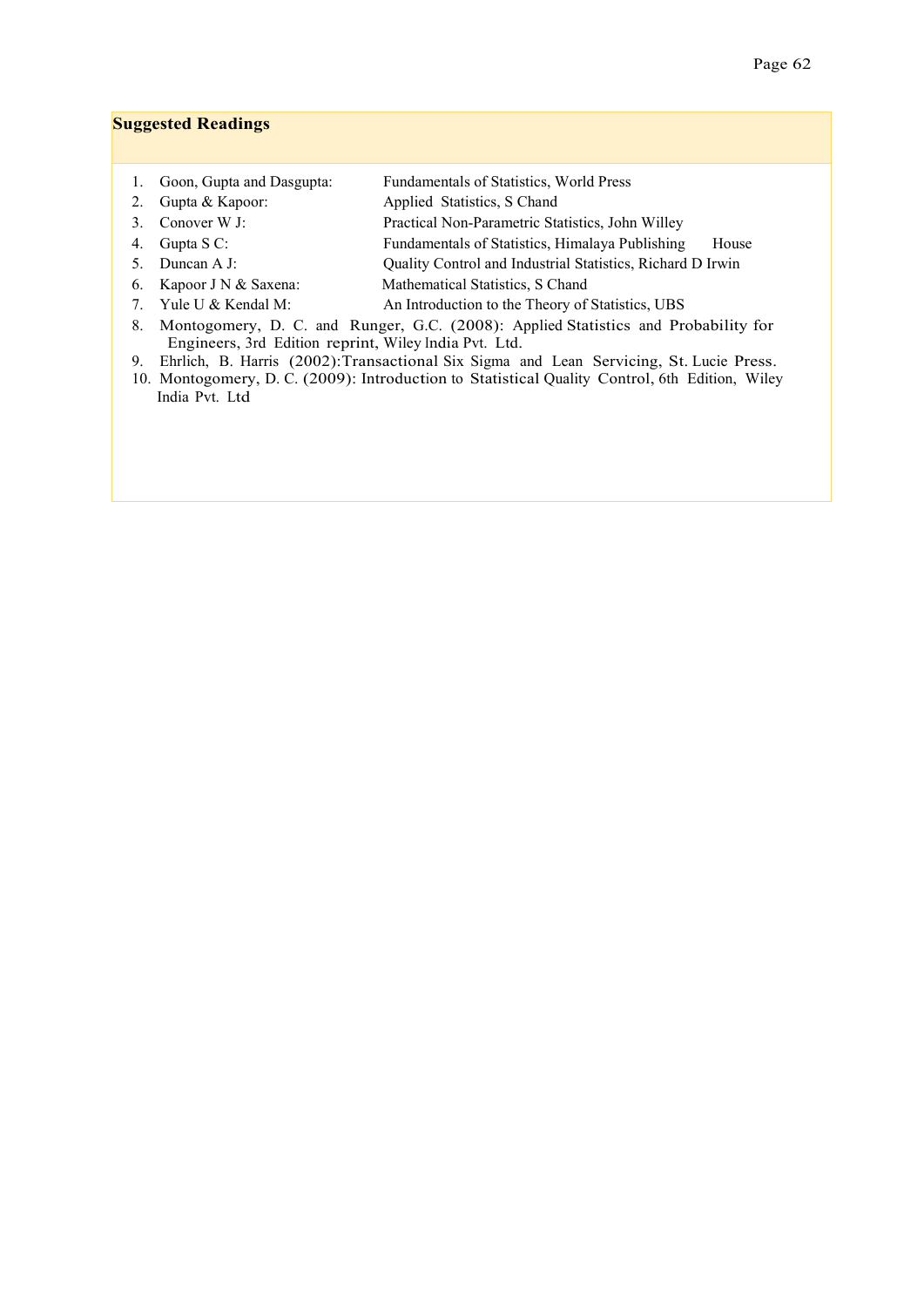### **6.22: PDSE P5 – Applied Statistics Lab**

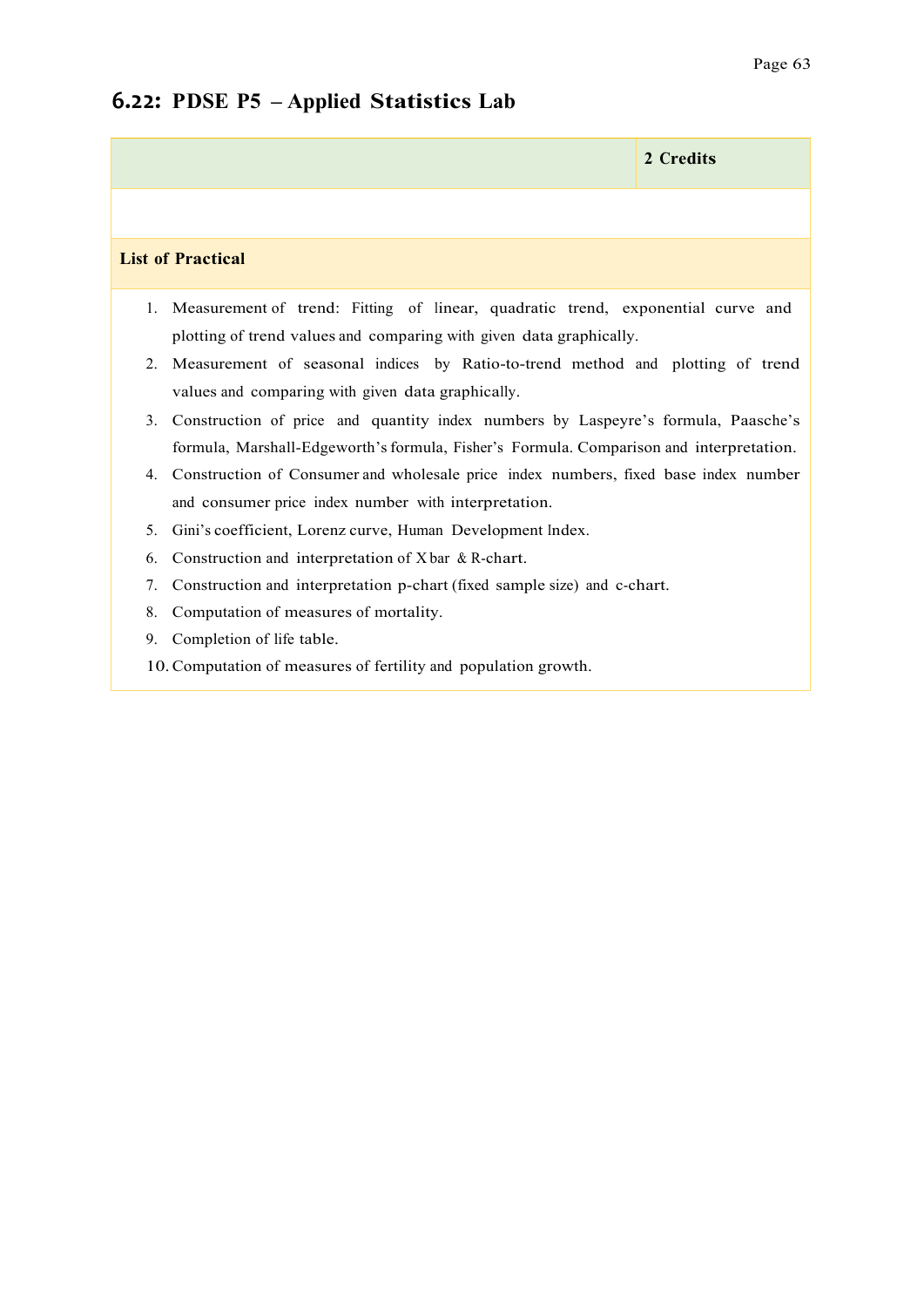### **6.21: PDSE T6 - Research Methodology**

|                                                                                                                                                                                                                                                                                                                                                                                                                                                                                  | <b>4 Credits</b> | <b>Class</b> |
|----------------------------------------------------------------------------------------------------------------------------------------------------------------------------------------------------------------------------------------------------------------------------------------------------------------------------------------------------------------------------------------------------------------------------------------------------------------------------------|------------------|--------------|
|                                                                                                                                                                                                                                                                                                                                                                                                                                                                                  |                  |              |
| Unit 1                                                                                                                                                                                                                                                                                                                                                                                                                                                                           |                  | 15           |
| What is Research? Role of Research in important areas. Characteristics of Scientific Method.<br>Process of research: Stating Hypothesis or Research question, Concepts & Constructs, Units of<br>analysis & characteristics of interest, Independent and Dependent variables, Extraneous or<br>Confounding variables. Measurements and scales of Measurements. Types of research:<br>Qualitative & Quantitative Research, Longitudinal Research, Survey & Experimental Research. |                  |              |
| Unit 2                                                                                                                                                                                                                                                                                                                                                                                                                                                                           |                  | 10           |
| Survey Methodology and Data Collection, sampling frames and coverage error, non-response.                                                                                                                                                                                                                                                                                                                                                                                        |                  |              |
| <b>Unit 3</b>                                                                                                                                                                                                                                                                                                                                                                                                                                                                    |                  | 15           |
| Review of various techniques for data analysis covered in core statistics papers, techniques of<br>interpretation, precaution in interpretation. means, ratio of two variances, simple correlation<br>and regression coefficients.                                                                                                                                                                                                                                               |                  |              |
| Unit 4                                                                                                                                                                                                                                                                                                                                                                                                                                                                           |                  | 20           |
| Develop a questionnaire, collect survey data pertaining to a research problem (such as gender<br>discriminations in private v/s government sector, unemployment rates, removal of subsidy,<br>impact on service class v/s unorganized sectors), questions and answers in surveys, Internal &<br>External validity, , interpret the results and draw inferences. Formats and presentations of<br>Reports – an overview.                                                           |                  |              |
| <b>Suggested Readings</b>                                                                                                                                                                                                                                                                                                                                                                                                                                                        |                  |              |
| Kothari, C.R. (2009): Research Methodology: Methods and Techniques, 2nd Revised<br>Edition reprint, New Age International Publishers.<br>Kumar, R (2011): Research Methodology: A Step - by - Step Guide for Beginners, SAGE<br>Publications.<br>Zikamund W G Barry J Babin and others (2016): Business Research Methods,<br>Cengage Learning                                                                                                                                    |                  |              |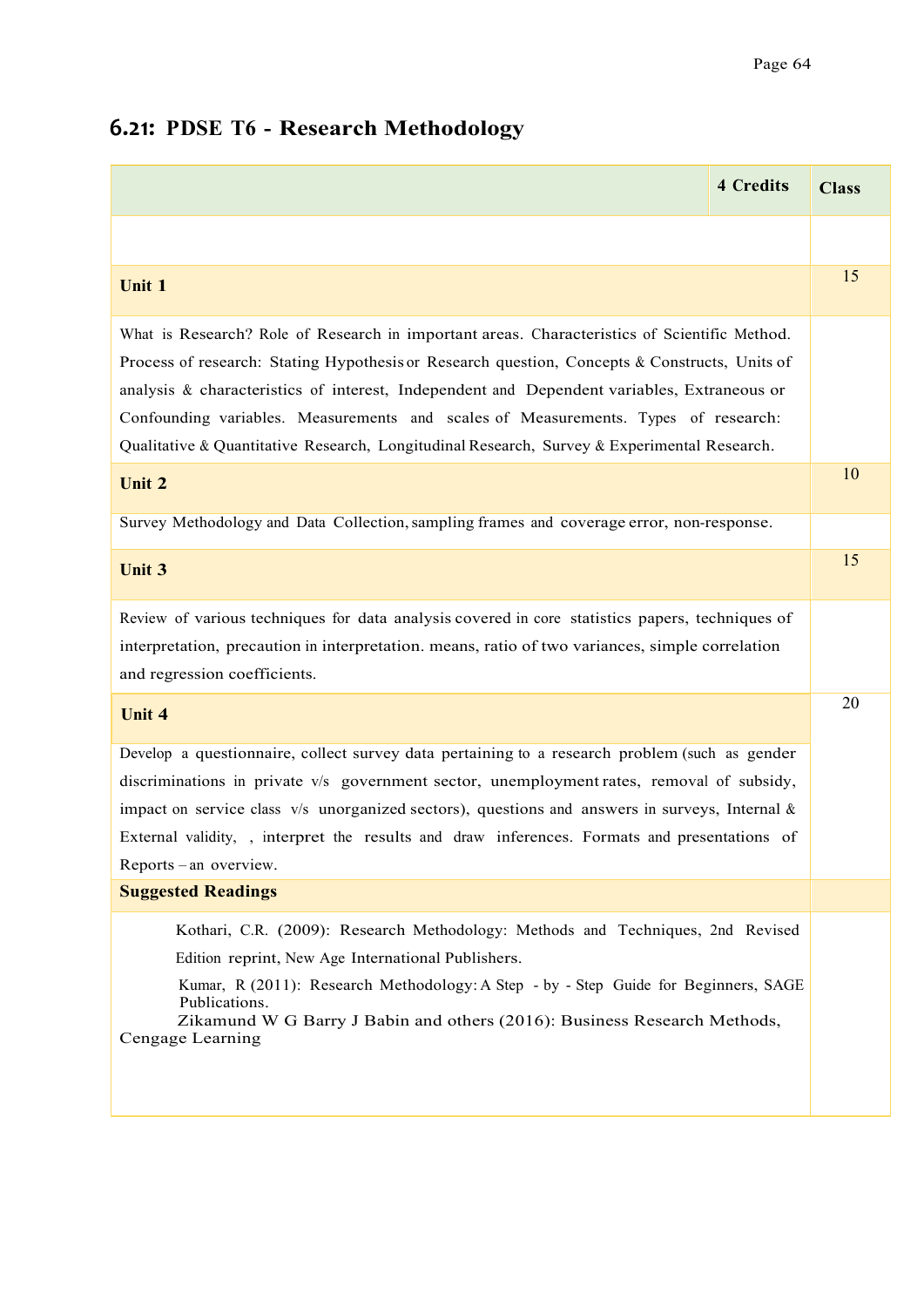| <b>6.21: PDSE P6 - Research Methodology Lab</b>                                                                                                                                                             |           |  |
|-------------------------------------------------------------------------------------------------------------------------------------------------------------------------------------------------------------|-----------|--|
|                                                                                                                                                                                                             | 2 Credits |  |
|                                                                                                                                                                                                             |           |  |
| <b>List of Practical</b>                                                                                                                                                                                    |           |  |
| Submit a Research Report based on empirical study on some real life situation. The student will personally<br>collect, analyse, interpret the data and prepare a report under the supervision of a faculty. |           |  |
|                                                                                                                                                                                                             |           |  |
|                                                                                                                                                                                                             |           |  |
|                                                                                                                                                                                                             |           |  |
|                                                                                                                                                                                                             |           |  |
|                                                                                                                                                                                                             |           |  |
|                                                                                                                                                                                                             |           |  |
|                                                                                                                                                                                                             |           |  |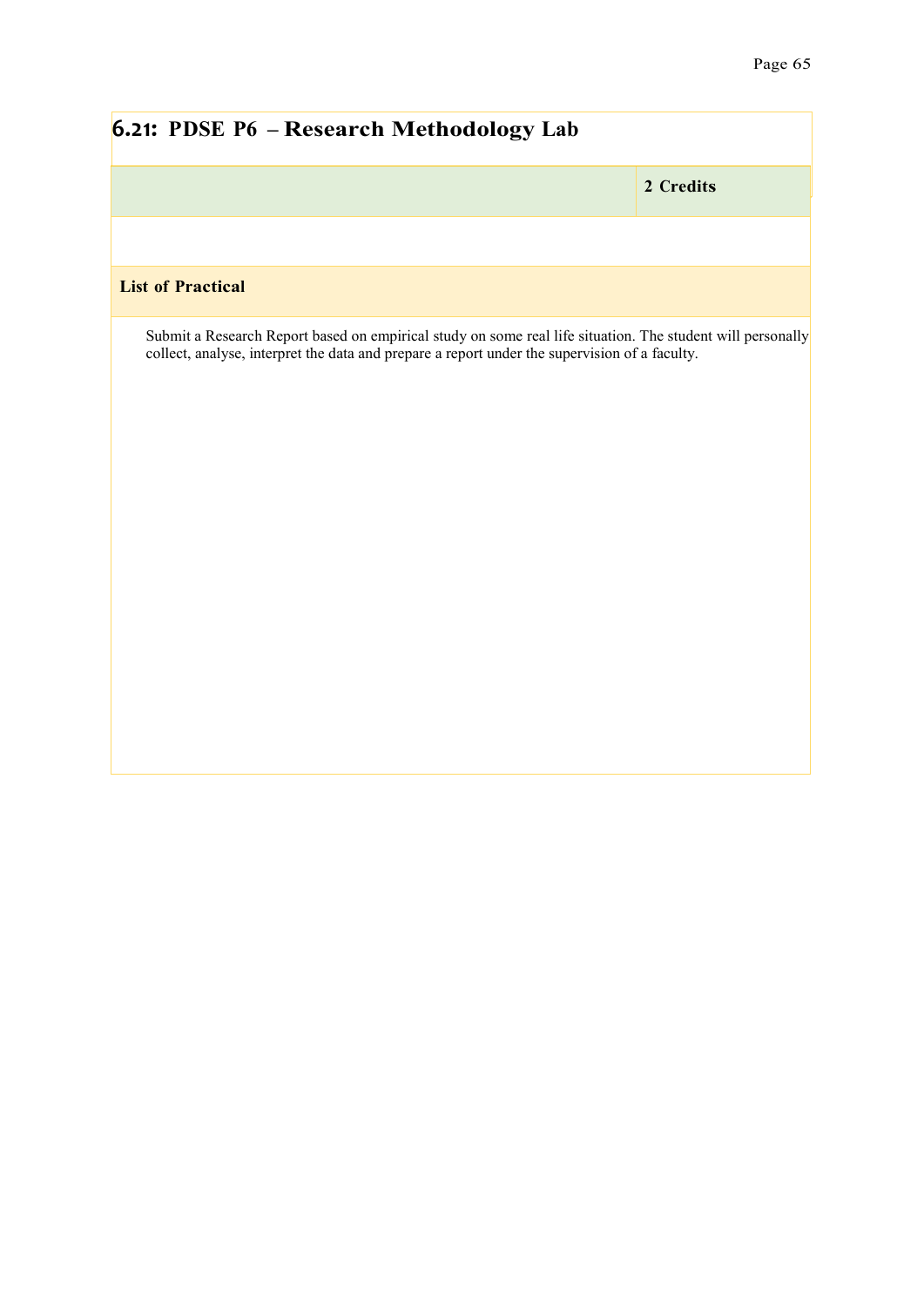|        | $\tau$ creates |
|--------|----------------|
| Unit 1 |                |

- 1. Introduction to time series data, application of time series from various fields.
- 2. Modelling time series as deterministic function plus IID errors:
- 3. Components of a time series (trend, cyclical and seasonal patterns, random error) Decomposition of time series.
- 4. **Estimation of trend:** free hand curve method, method of moving averages, fitting various mathematical curves and growth curves.

#### **Unit 2**

- 1. Effect of elimination of trend on other components of the time series.
- 2. Estimation of seasonal component by Method of simple averages,
- 3. Notions of multiplicative models: ratio to Trend.

#### **Unit 3**

- 1. **Introduction to stochastic modelling:** Concept of stationarity. Illustration of how a stationary time series may show temporal patterns. Stationarity in mean.
- 2. **Box-Jenkins modelling:** Moving-average (MA) process and Autoregressive (AR) process of orders one and two. ACF, PACF and their graphical use in guessing the order of AR and MA processes. Estimation of the parameters of AR  $(1)$  and AR  $(2)$  using Yule-Walker equations.

#### **Unit 4**

**Forecasting:** Exponential smoothing methods, Short term forecasting methods: Brown's discounted regression,

#### **Suggested Readings**

Chatfield C. (1980): The Analysis of Time Series – An Introduction, Chapman & Hall.

Kendall M.G. (1976): Time Series, Charles Griffin.

 Brockwell and Davis (2010): Introduction to Time Series and Forecasting (Springer Texts in Statistics), 2nd Edition

**4 Credits**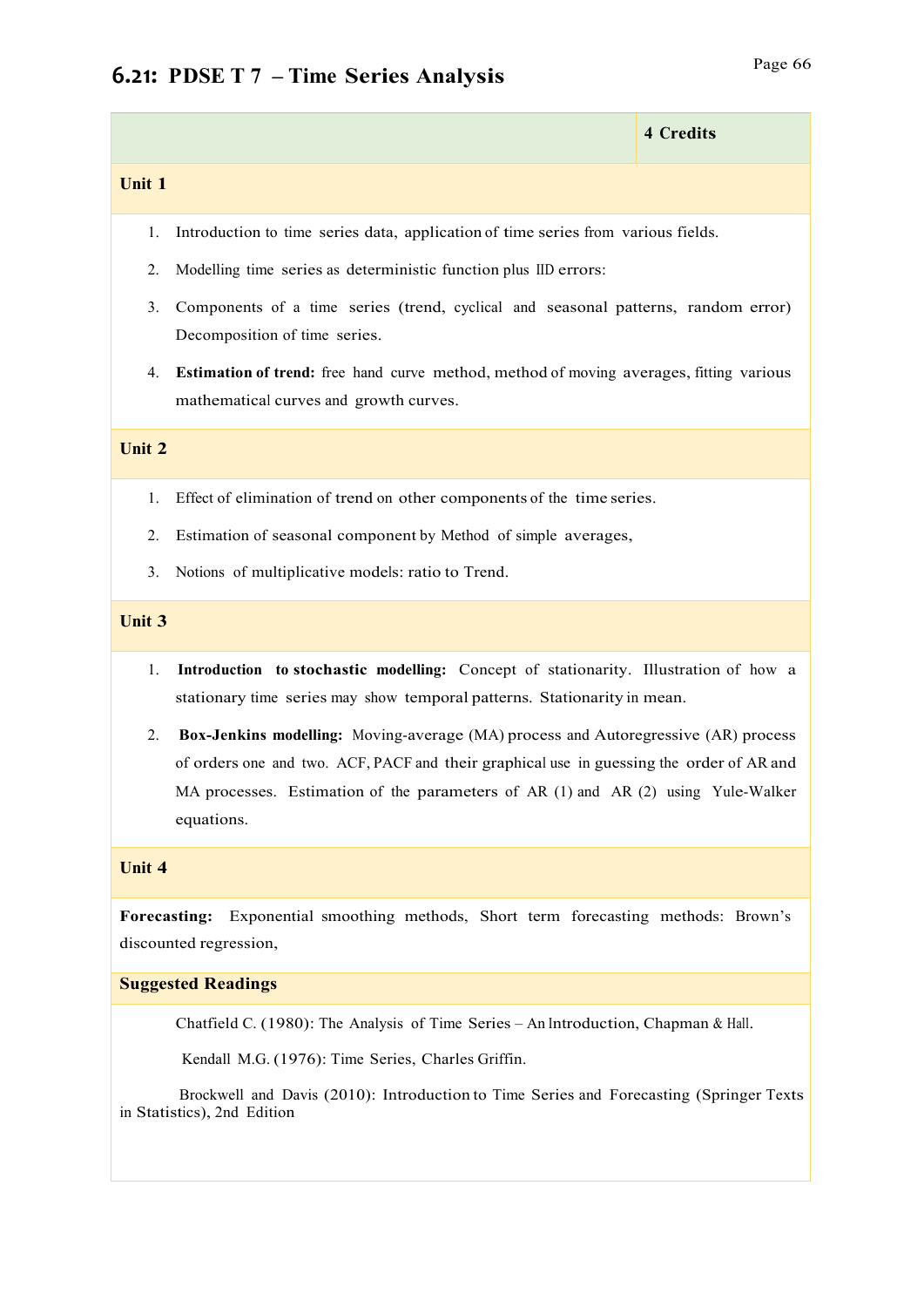#### **6.21: PDSE P7 – Time Series Analysis Lab**

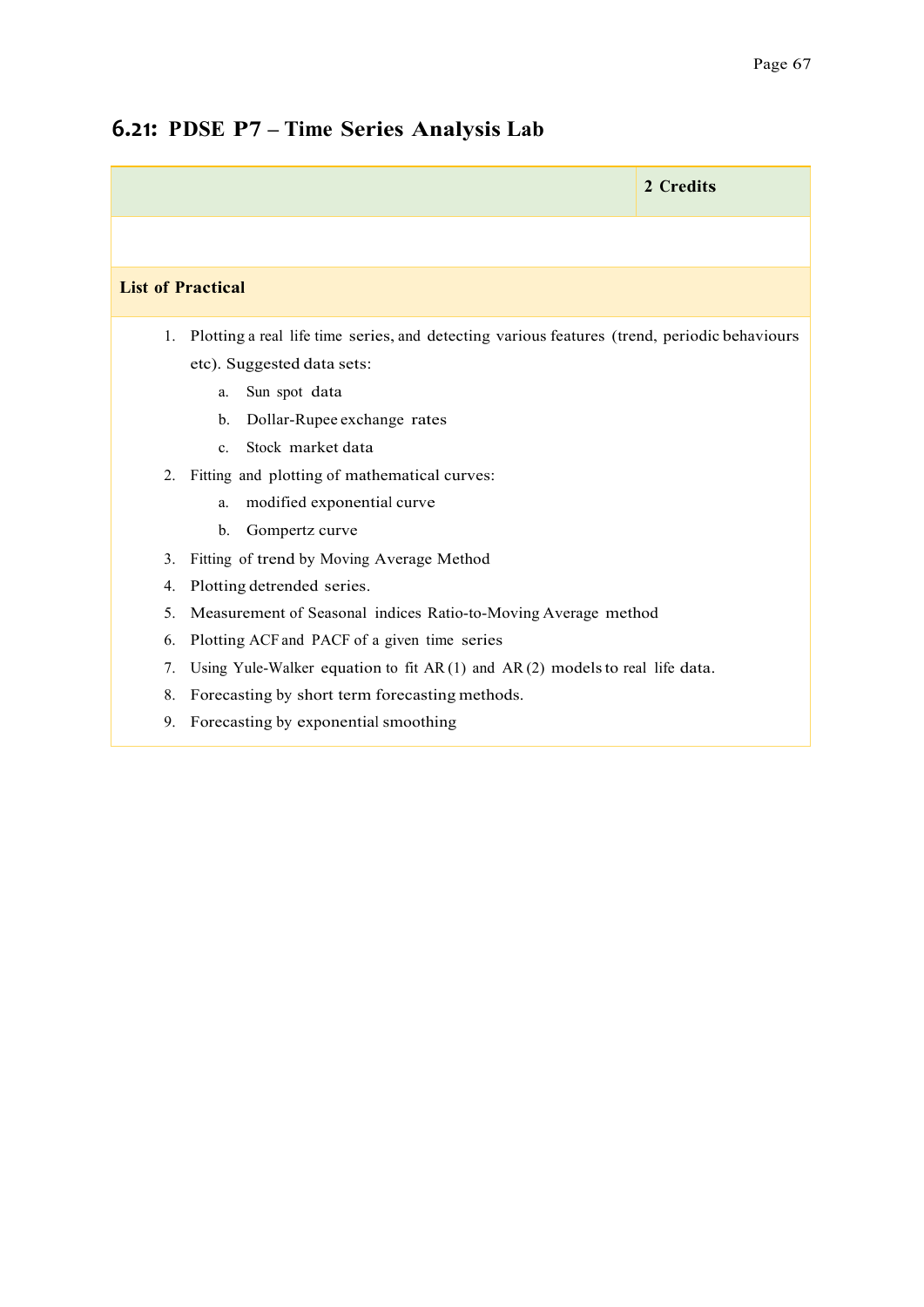# **6.3: Skill Enhancement Subjects Syllabus**

### **6.31 PSEC T1 – Statistical Data Analysis Using R**

|               |                                                                                                                                                                                                                                                                                               | 2 Credits |
|---------------|-----------------------------------------------------------------------------------------------------------------------------------------------------------------------------------------------------------------------------------------------------------------------------------------------|-----------|
|               |                                                                                                                                                                                                                                                                                               |           |
| Unit 1        |                                                                                                                                                                                                                                                                                               |           |
| 1.            | Introduction to R: Installation, commandline environment, overview of capabilities, brief<br>mention of open source philosophy.                                                                                                                                                               |           |
| 2.            | <b>R</b> as a calculator: The four basic arithmetic operations. Use of parentheses nesting up to<br>arbitrary level. The power operation. Evaluation of simple expressions. Quotient and<br>remainder operations for integers.                                                                |           |
| 3.            | Standard functions, e.g., sin, cos, exp, log.                                                                                                                                                                                                                                                 |           |
| Unit 2        |                                                                                                                                                                                                                                                                                               |           |
| 1.            | The different types of numbers in R: Division by zero leading to Inf or -Inf. NaN. NA. No<br>need to go into details.                                                                                                                                                                         |           |
| 2.            | Variables. Creating a vector using c(), seq() and colon operator. How functions map over<br>vectors.                                                                                                                                                                                          |           |
| 3.            | Functions to summarise a vector: sum, mean, sd, median etc. Extracting a subset from<br>the vector (by index, by property).                                                                                                                                                                   |           |
| 4.            | <b>R</b> as a graphing calculator: Introduction to plotting. Plot (), lines(), abline(). No details<br>about the graphics parameters except colour and line width. Barplot, Pie chart and<br>Histogram. Box plot. Scatter plot and simple linear regression using $lm(y \sim x)$ .            |           |
| <b>Unit 3</b> |                                                                                                                                                                                                                                                                                               |           |
| 1.<br>2.      | Matrix operations in R: Creation. Basic operations. Extracting submatrices.<br>Loading data from a file: read.table () and read.csv (). Mention of head=TRUE and<br>head=FALSE. Dataframes. Mention that these are like matrices, except that different<br>columns may be of different types. |           |
|               | Unit 4                                                                                                                                                                                                                                                                                        |           |
|               | Problems on discrete and continuous probability distributions                                                                                                                                                                                                                                 |           |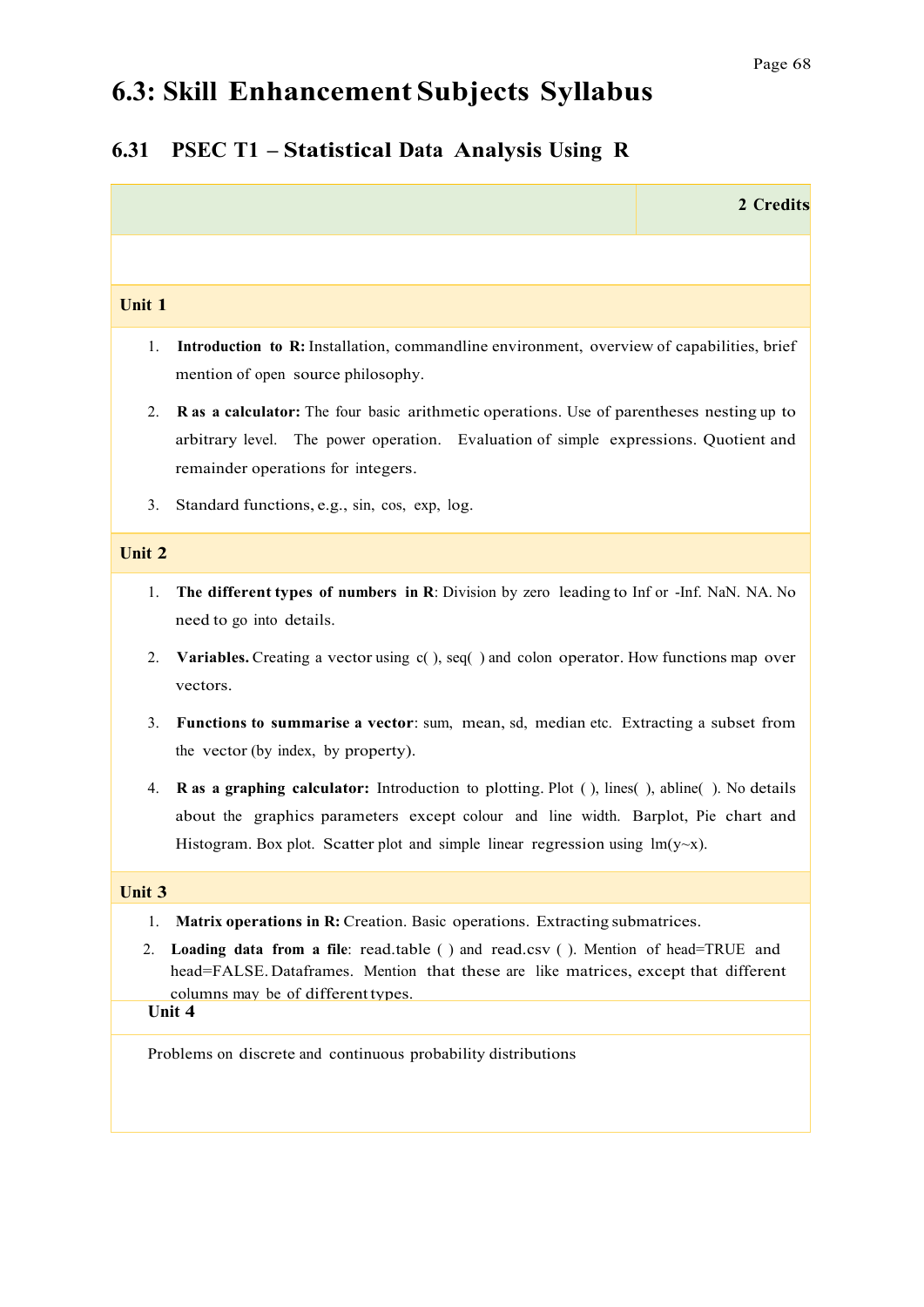### **Suggested Readings**

 Gardener, M (2012) Beginning R: The Statistical Programming Language, Wiley Publications.

 Braun W J, Murdoch D J (2007): A First Course in Statistical Programming with R. Cambridge University Press. New York

A simple introduction to R by Arnab Chakraborty (freely available at http://www.isical.ac.in/~arnabc/)

R for beginners by Emmanuel Paradis (freely available at ftp://cran.rproject.org/pub/R/doc/contrib/Paradis-rdebuts\_en.pdf)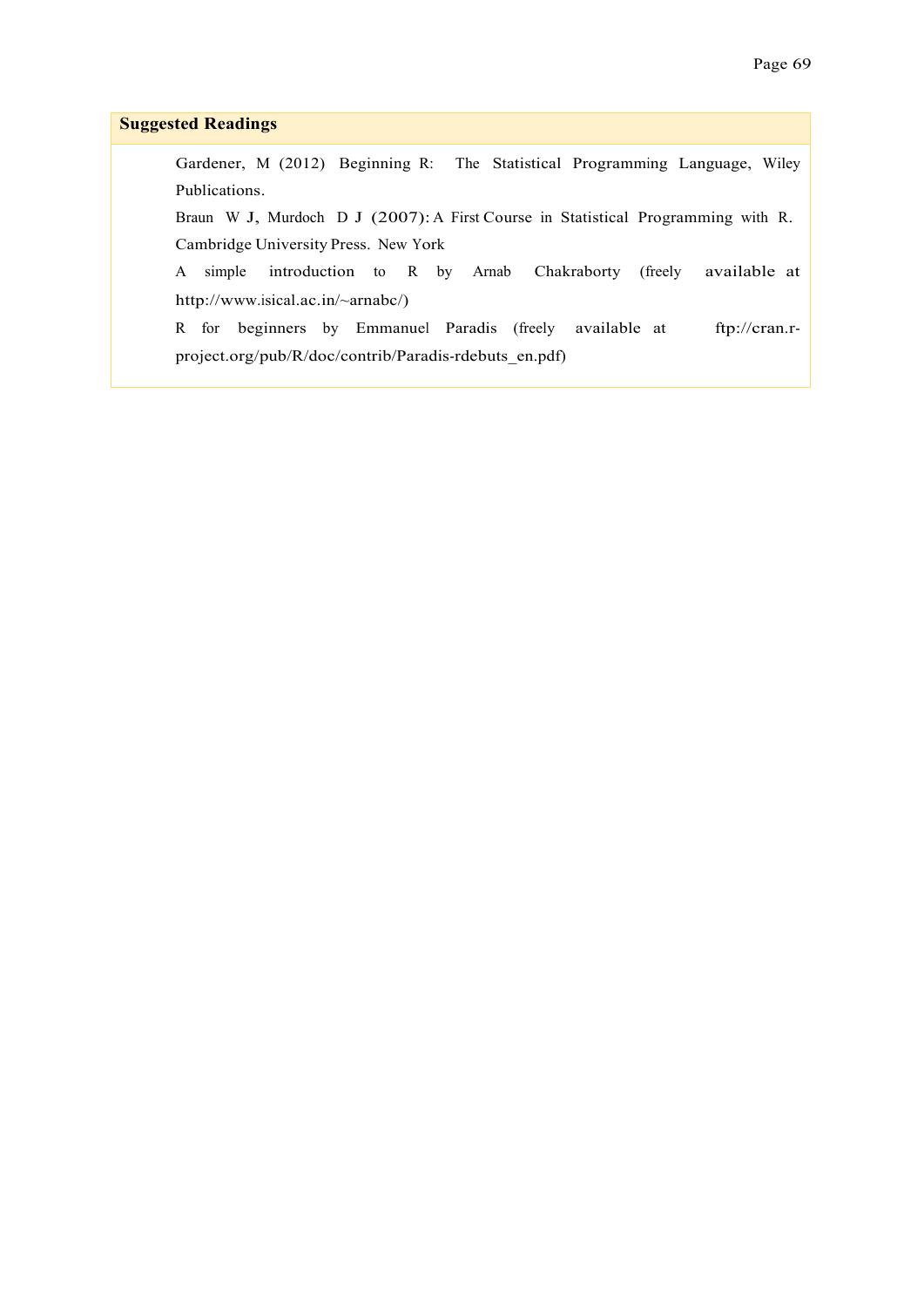## **2 Credits**

#### **Unit 1**

- 1. Using the computer for random number generation. (treated as a black box)
- 2. A brief look at some popular approaches (no mathematical justification needed).
- 3. Simulating a coin toss, a die roll and a card shuffle.

### **Unit 2**

- 1. CDF inversion method. Simulation from standard distributions.
- 2. Finding probabilities and moments using simulation.

### **Unit 3**

Monte Carlo integration. Basic idea of importance sampling. MCMC not included.

### **Unit 4**

- 1. Generating from Binomial and Poisson distributions, and comparing the histograms to the PMFs.
- 2. Generating from Uniform (0,1) distribution, and applying inverse CDF transforms.
- 3. Simulating Gaussian distribution using Box-Muller method.
- 4. Approximating the expectation of a given function of a random variable using simulation.
- 5. Graphical demonstration of the Law of Large Numbers.
- 6. Approximating the value of pi by simulating dart throwing.

## **Suggested Readings**

 Shonkwiler, Ronald W. and Mendivil, Franklin (2009): Explorationsin Monte Carlo Methods (Undergraduate Texts in Mathematics)

 Carsey, Thomas M. and Harden,Jeffrey J. (2014): Monte Carlo Simulation and Resampling Methods for Social Science.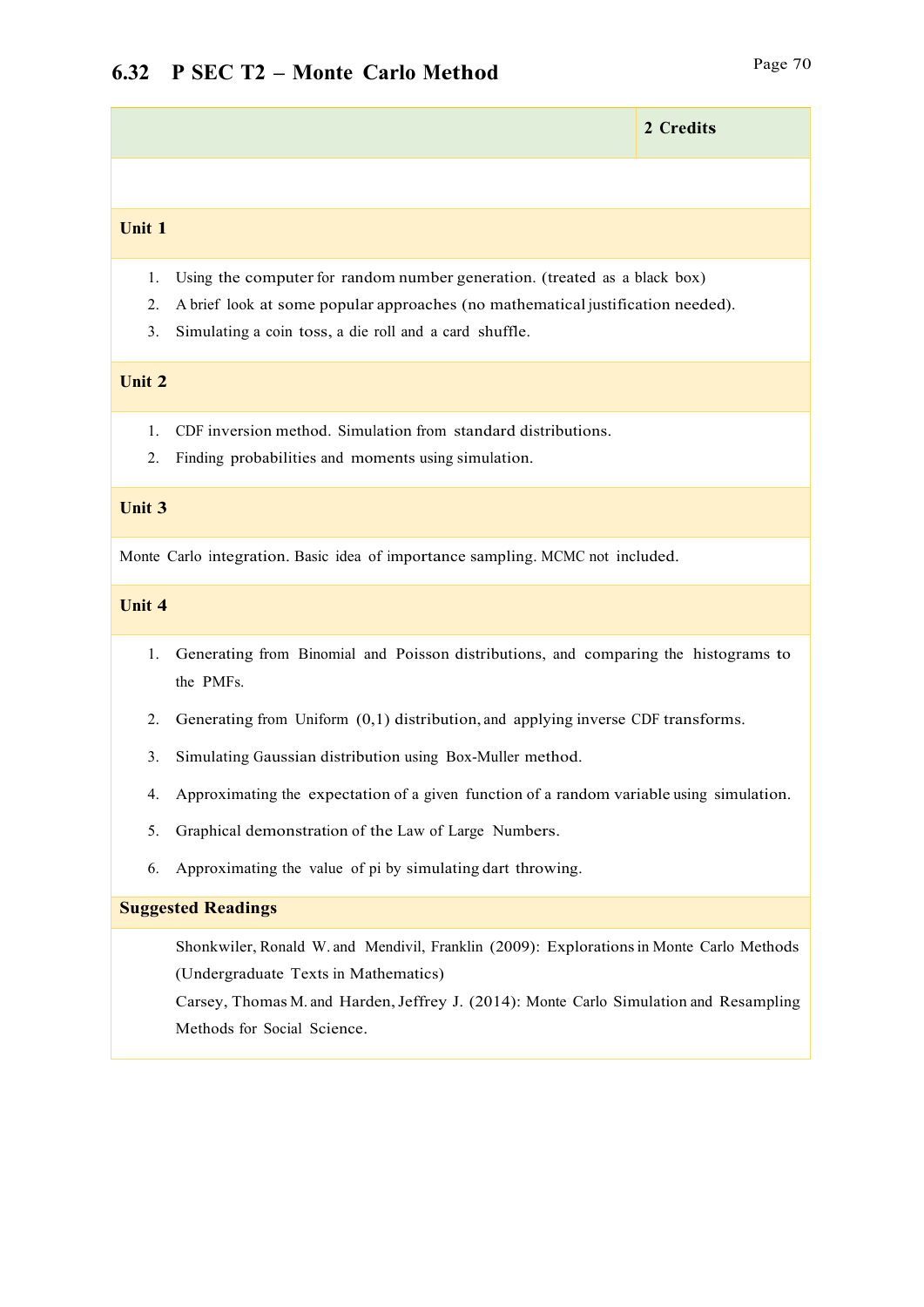## **9.2 P SEC T2 – Monte Carlo Method**

|                                                                                                                                                                                                                                          | 2 Credits |
|------------------------------------------------------------------------------------------------------------------------------------------------------------------------------------------------------------------------------------------|-----------|
|                                                                                                                                                                                                                                          |           |
| Unit 1                                                                                                                                                                                                                                   |           |
| Using the computer for random number generation. (treated as a black box)<br>1.<br>2.<br>A brief look at some popular approaches (no mathematical justification needed).<br>3.<br>Simulating a coin toss, a die roll and a card shuffle. |           |
| Unit 2                                                                                                                                                                                                                                   |           |
| CDF inversion method. Simulation from standard distributions.<br>1.<br>2.<br>Finding probabilities and moments using simulation.                                                                                                         |           |
| <b>Unit 3</b>                                                                                                                                                                                                                            |           |
| Monte Carlo integration. Basic idea of importance sampling. MCMC not included.                                                                                                                                                           |           |
| Unit 4                                                                                                                                                                                                                                   |           |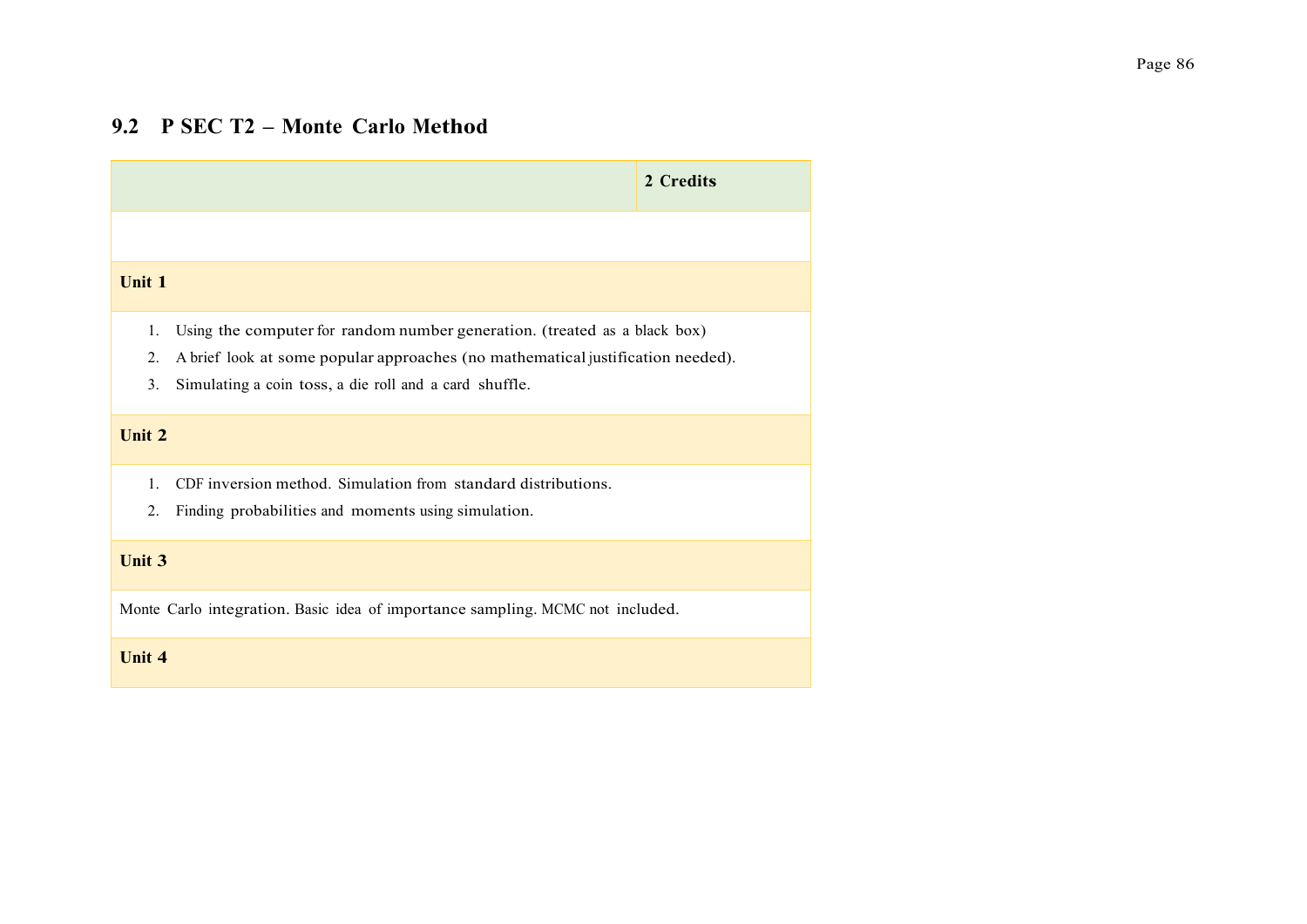- 1. Generating from Binomial and Poisson distributions, and comparing the histograms to the PMFs.
- 2. Generating from Uniform (0,1) distribution, and applying inverse CDF transforms.
- 3. Simulating Gaussian distribution using Box-Muller method.
- 4. Approximating the expectation of a given function of a random variable using simulation.
- 5. Graphical demonstration of the Law of Large Numbers.
- 6. Approximating the value of pi by simulating dart throwing.

### **Suggested Readings**

 Shonkwiler, Ronald W. and Mendivil, Franklin (2009): Explorationsin Monte Carlo Methods (Undergraduate Texts in Mathematics) Carsey, Thomas M. and Harden, Jeffrey J. (2014): Monte Carlo Simulation and Resampling

Methods for Social Science.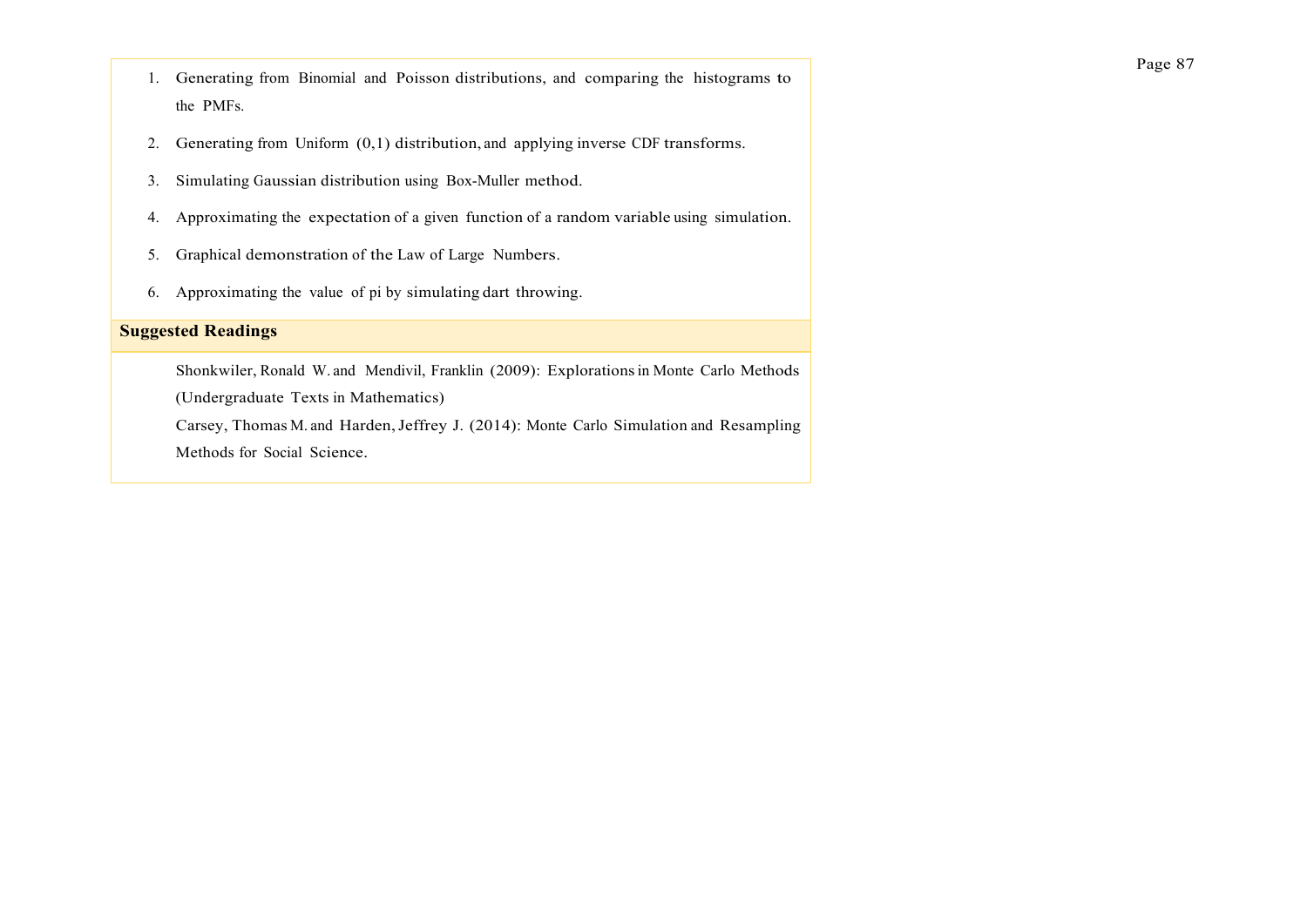# Page <sup>88</sup> **7. Appendix – I: Scheme for CBCS Curriculum for Pass Course**

## **7.1 Credit Distribution across Courses**

|                                             |                                                                                 | <b>Credits</b> |                                      |                        |
|---------------------------------------------|---------------------------------------------------------------------------------|----------------|--------------------------------------|------------------------|
| <b>Course Type</b>                          |                                                                                 | Total Papers   | Theory + Practical Theory*+Tutorials |                        |
| <b>Core Courses</b>                         | 4 papers each from 3 disciplines of choice                                      | 12             | $12*4=48$<br>$12*2=24$               | $12*5=60$<br>$12*1=12$ |
| <b>Elective Courses</b>                     | 2 papers each from 3 discipline of choice<br>including interdisciplinary papers | 6              | $6*4=24$<br>$6*2=12$                 | $6*5=30$<br>$6*1=6$    |
| <b>Ability Enhancement Language Courses</b> |                                                                                 | 2              | $2*2=4$                              | $2*2=4$                |
| <b>Skill Enhancement Courses</b>            |                                                                                 | $\overline{4}$ | $4*2=8$                              | $4*2=8$                |
| <b>Totals</b>                               |                                                                                 | 24             | 120                                  | 120                    |

\*Tutorials of 1 Credit will be conducted in case there is no practical component

All Pass courses will have 3 subjects/disciplines of interest. Student will select 4 core courses from each discipline of choice including Statistics as one of the disciplines. The details for core courses available in Statistics have been detailed in Section 3 of this document

Student will select 2 DSE courses each from discipline of choice including Statistics as one of the disciplines. The details for elective courses available in Statistics have been detailed in Section 4 and 6 of this document

Students opting for pass course may also chose two Skill Enhancement Courses in Statistics consisting 2 credits. The details for skill enhancement courses available in Statistics have been detailed in Section 5 of this document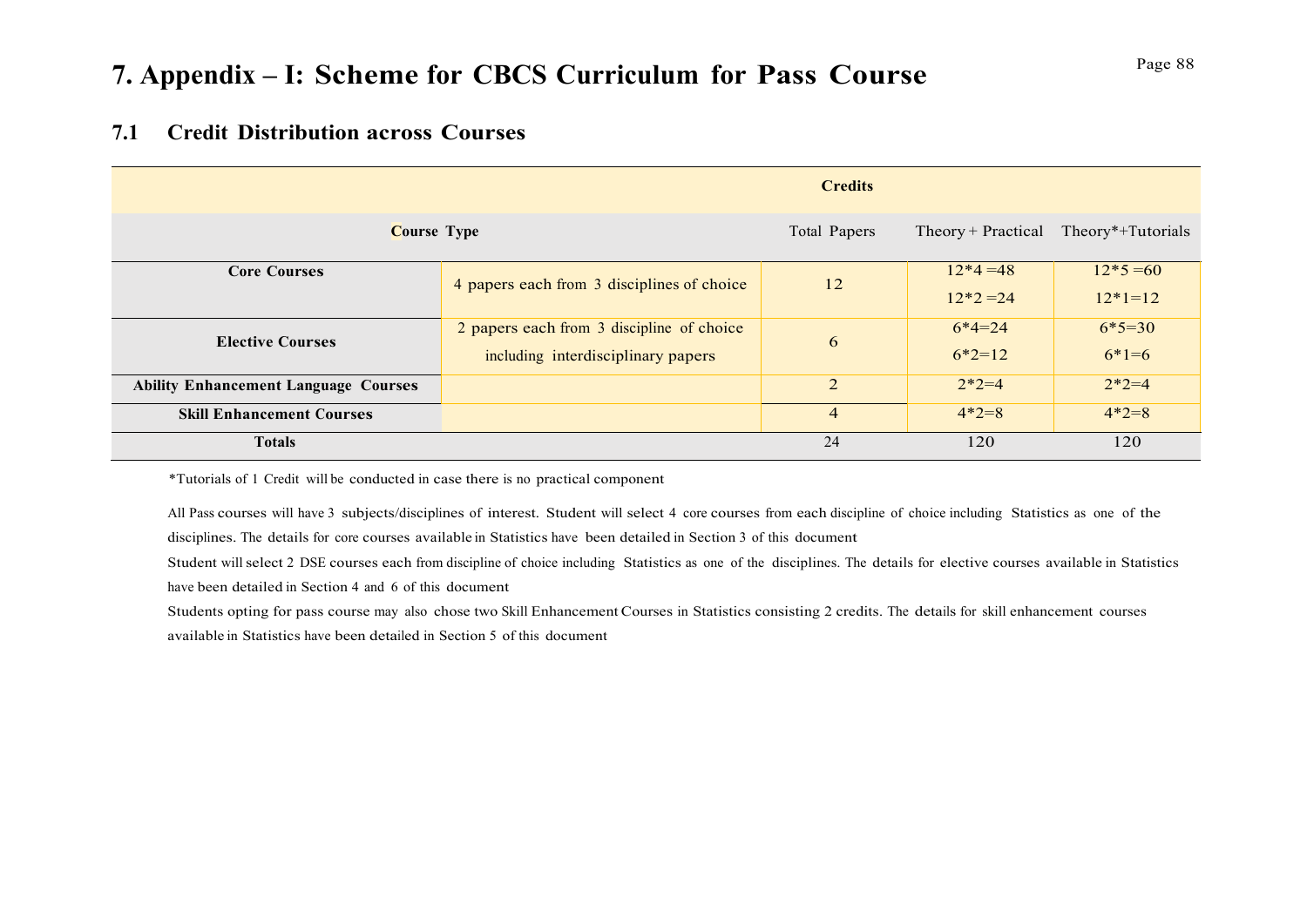## **7.2 Scheme for CBCS Curriculum**

| <b>Semester</b> | <b>Course Name</b>                       | <b>Course Detail</b>                                    | <b>Credits</b> |
|-----------------|------------------------------------------|---------------------------------------------------------|----------------|
|                 | Ability Enhancement Compulsory Course-I  | English communication / Environmental Science           | 2              |
|                 | Core course-I                            | Core Course PCC T1 from Statistics                      | 4              |
|                 | Core course-I Practical                  | Core Course PCC P1 Lab from Statistics                  | 2              |
|                 | Core course-II                           | Core Course A1 from other chosen discipline             | $\overline{4}$ |
|                 | Core course-II Practical                 | Core Course A1 Practical from other chosen discipline   | 2              |
|                 | Core course $-III$                       | Core Course B1 from other chosen discipline             | $\overline{4}$ |
|                 | Core course - III Practical              | Core Course B1 Practical from other chosen discipline   | 2              |
| H               | Ability Enhancement Compulsory Course-II | English communication / Environmental Science           | 2              |
|                 | Core course-IV                           | Core Course PCC T2 from Statistics                      | $\overline{4}$ |
|                 | Core course-IV Practical                 | Core Course PCC P2 Lab from Statistics                  | 2              |
|                 | Core course-V                            | Core Course 2B from other chosen discipline             | $\overline{4}$ |
|                 | Core course - V Practical                | Core Course 2B Practical from other chosen discipline   | 2              |
|                 | Core course - VI                         | Core Course 2B from other chosen discipline             | $\overline{4}$ |
|                 | Core course – VI Practical               | Core Course 2B Practical from other chosen discipline   | $\overline{2}$ |
| III             | Core course VII                          | Core Course PCC T3 from Statistics                      | $\overline{4}$ |
|                 | Core course–VII Practical                | Core Course PCC P3 Lab from Statistics                  | 2              |
|                 | Core course - VIII                       | Core Course 2C from other chosen discipline             | $\overline{4}$ |
|                 | Core course - VIII Practical             | Core Course 2C Practical from other chosen discipline   | $\overline{2}$ |
|                 | Core course-IX                           | Core Course 3C from other chosen discipline             | $\overline{4}$ |
|                 | Core course-IX Practical                 | Core Course 3C Practical from other chosen discipline   | $\overline{2}$ |
|                 | <b>Skill Enhancement Course-1</b>        | <b>Skill Enhancement Course PSEC T1 from Statistics</b> | 2              |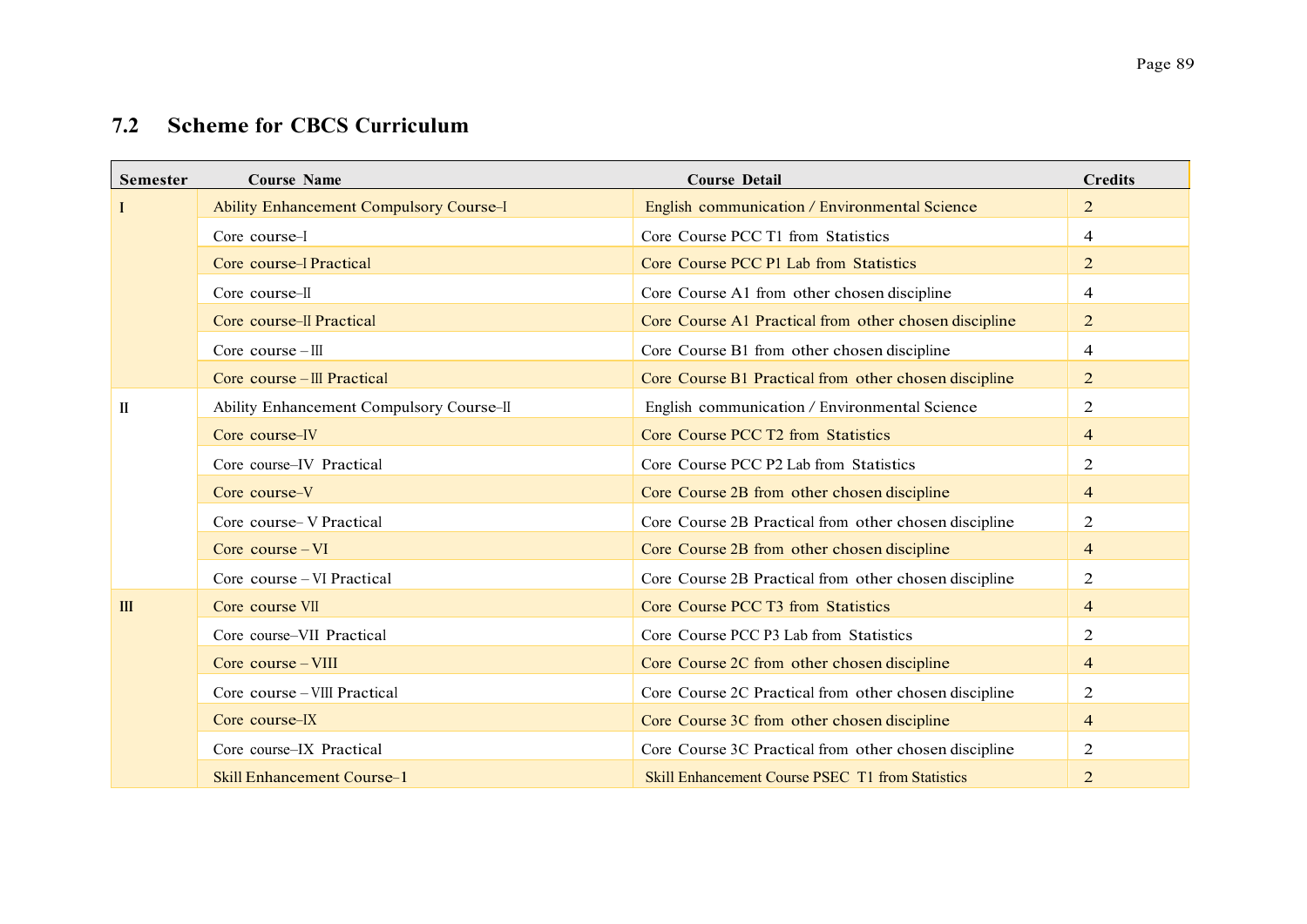| IV        | Core course-X                            | Core Course PCC T4 from Statistics                    | $\overline{4}$ |
|-----------|------------------------------------------|-------------------------------------------------------|----------------|
|           | Core course – X Practical                | Core Course PCC P4 Practical from Statistics          | $\overline{2}$ |
|           | Core course-XI                           | Core Course 2D from other chosen discipline           | 4              |
|           | Core course–XI Practical                 | Core Course 2D Practical from other chosen discipline | $\overline{2}$ |
|           | Core course-XII                          | Core Course 3D from other chosen discipline           | 4              |
|           | Core course–XII Practical                | Core Course 3D Practical from other chosen discipline | $\overline{2}$ |
|           | Skill Enhancement Course-2               | Skill Enhancement Course PSEC T2 from Statistics      | $\overline{2}$ |
| V         | Skill Enhancement Course - 3             | <b>TBD</b>                                            | $\overline{2}$ |
|           | Discipline Specific Elective 1           | PDSE T1 from Statistics                               | 4              |
|           | Discipline Specific Elective 1 Practical | <b>PDSE P1 Practical from Statistics</b>              | $\overline{2}$ |
|           | Discipline Specific Elective 2           | DSE 2A from other chosen discipline                   | 4              |
|           | Discipline Specific Elective 2 Practical | DSE 2A Practical from other chosen discipline         | $\overline{2}$ |
|           | Discipline Specific Elective 3           | DSE 3A from other chosen discipline                   | 4              |
|           | Discipline Specific Elective 3 Practical | DSE 3A Practical from other chosen discipline         | $\overline{2}$ |
| <b>VI</b> | Skill Enhancement Course-4               | TBD                                                   | $\overline{2}$ |
|           | Discipline Specific Elective 4           | <b>PDSE T2</b> from Statistics                        | $\overline{4}$ |
|           | Discipline Specific Elective 4 Practical | PDSE P2 Practical from Statistics                     | $\overline{2}$ |
|           | Discipline Specific Elective 5           | DSE 2B from other chosen discipline                   | 4              |
|           | Discipline Specific Elective 5 Practical | DSE 2B Practical from other chosen discipline         | $\overline{2}$ |
|           | Discipline Specific Elective 6           | DSE 3B from other chosen discipline                   | $\overline{4}$ |
|           | Discipline Specific Elective 6 Practical | DSE 3B Practical from other chosen discipline         | 2              |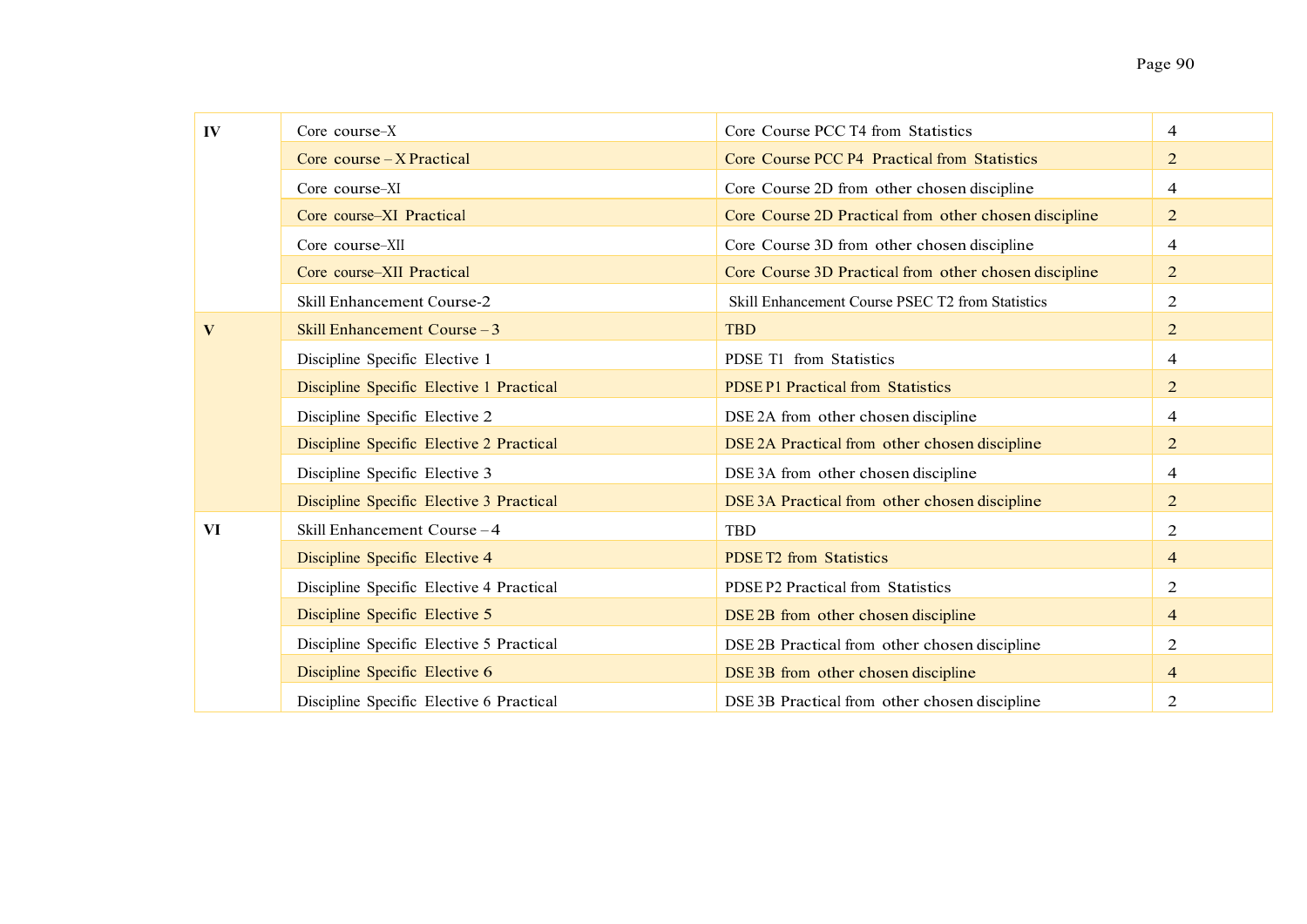# **Statistics 5. Syllabus** of **Generic Elective Courses**

## **5.1 GE T1 – Statistical Methods**

|                                                                                                                                                                                                                                                                                                                                                                                                                                                                                                                                                                                                                       | 4 credits         |
|-----------------------------------------------------------------------------------------------------------------------------------------------------------------------------------------------------------------------------------------------------------------------------------------------------------------------------------------------------------------------------------------------------------------------------------------------------------------------------------------------------------------------------------------------------------------------------------------------------------------------|-------------------|
| Unit 1                                                                                                                                                                                                                                                                                                                                                                                                                                                                                                                                                                                                                | <b>10 Classes</b> |
| Type of data – Primary and secondary data, quantitative and qualitative data, nominal and ordinal data,<br>cross section and time series data, discrete and continuous data.<br><b>Presentation of data</b> – Presentation by tables and by diagrams, construction of tables with one, two and<br>three factors of classification, diagrammatic representations, frequency distributions for discrete and<br>continuous data, representing distributions graphical by histogram and frequency polygon; cumulative<br>frequency distributions (inclusive and representation of a frequency conclusive method) & Ogives |                   |
| Unit 2                                                                                                                                                                                                                                                                                                                                                                                                                                                                                                                                                                                                                | <b>20 Classes</b> |
| <b>Descriptive Statistics:</b> Measure of central tendency; measures of dispersion, moments and quartiles,<br>measure of skewness and kurtosis for both grouped and ungrouped data.                                                                                                                                                                                                                                                                                                                                                                                                                                   |                   |
| Unit 3                                                                                                                                                                                                                                                                                                                                                                                                                                                                                                                                                                                                                | <b>20 Classes</b> |
| Bi-variate and Multivariate Analysis: Scatter diagram, regression, curve between two variables<br>and concept of error in regression, principles of least squares; fitting of first, second and third<br>degree. Concept of correlation coefficient $\&$ its properties, correlation ratio, polynomial<br>regression and correlation index. Rank correlation coefficient due to Spearman and Kendall.<br>Partial and multiple correlation                                                                                                                                                                             |                   |
| Unit 4                                                                                                                                                                                                                                                                                                                                                                                                                                                                                                                                                                                                                | <b>10 Classes</b> |
| Analysis of Categorical Data: Fundamental set of frequencies, consistency of data; Measures of<br>association and contingency-table; Association of attributes and various measurement of<br>association; Analysis of data on two characters and three characters,                                                                                                                                                                                                                                                                                                                                                    |                   |
| <b>Suggested Readings</b>                                                                                                                                                                                                                                                                                                                                                                                                                                                                                                                                                                                             |                   |
| Goon, Gupta and Dasgupta:<br>Fundamentals of Statistics, World Press<br>1.<br>Gupta & Kapoor:<br>Fundamentals of Mathematical Statistics, S Chand<br>2.<br>Kendal and Stuart:<br>Advanced Theory of Statistics, PHI<br>4.<br>Gupta S C:<br>Fundamentals of Statistics, Himalaya Publishing House<br>5.<br>Spiegel & Stephens,<br>Statistics, Mc Graw Hill International<br>6.<br>Kapoor J N & Saxena H C:<br>Mathematical Statistics, S Chand<br>7.                                                                                                                                                                   |                   |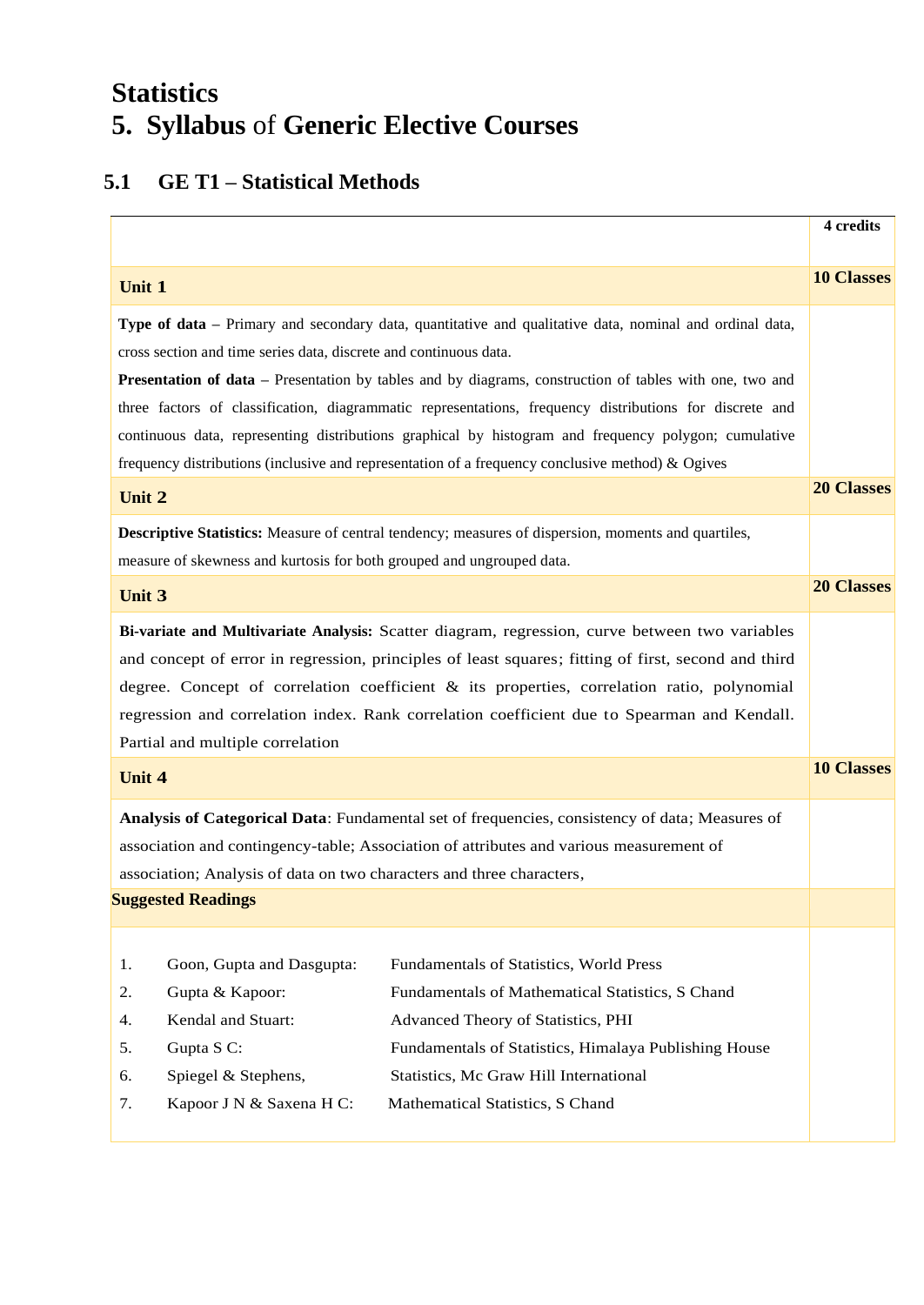## **5.2 GE P1 – Statistical Methods Lab**

**2 Credits**

## **List of Practical**

1. Preparation of Histogram, frequency polygon and ogive from a set of given data

2. Measure of central tendency, dispersion, moments, skewness and kurtosis of frequency

## distribution

- 3. Calculation of correlation co-efficient from bivariate data
- 4. Calculation of rank correlation co-efficient from qualitative data
- 5. Fitting of regression line by least square method
- 6. Computing multiple and partial correlation from a set data relating to three variables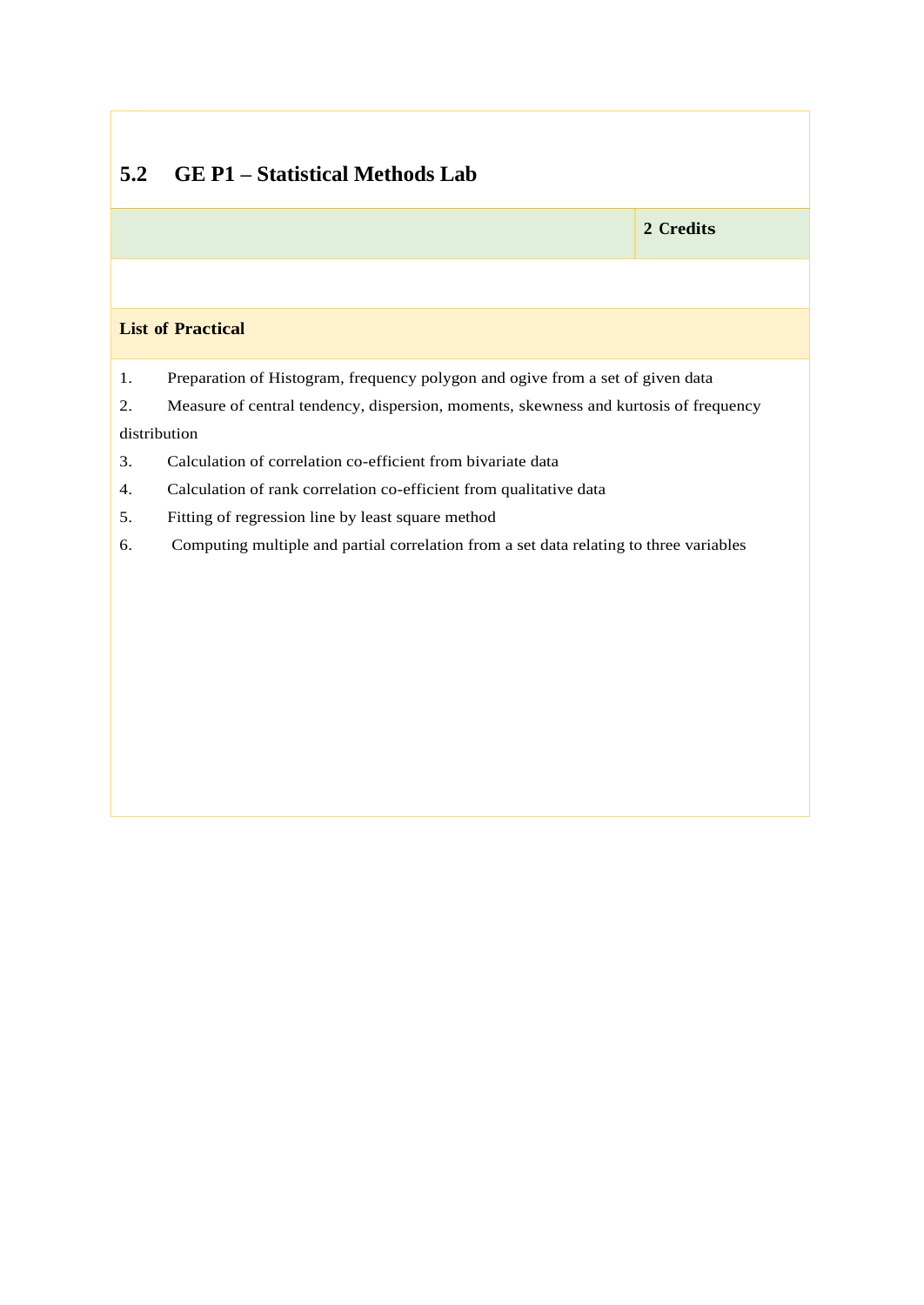## **5.3 GE T2 – Fundamentals of Probability**

| <b>4 Credits</b>                                                                                                                                                                                                                                                                                                                                                                                                                                                                                                                                                                                                                        | <b>Class</b> |
|-----------------------------------------------------------------------------------------------------------------------------------------------------------------------------------------------------------------------------------------------------------------------------------------------------------------------------------------------------------------------------------------------------------------------------------------------------------------------------------------------------------------------------------------------------------------------------------------------------------------------------------------|--------------|
|                                                                                                                                                                                                                                                                                                                                                                                                                                                                                                                                                                                                                                         |              |
| Unit 1                                                                                                                                                                                                                                                                                                                                                                                                                                                                                                                                                                                                                                  | 15           |
| Probability: Random experiment and random events. Statistical regularity and meaning of<br>probability. Classical and empirical definition of probability and their drawbacks. Axiomatic<br>definition. Conditional probability. Independence of events. Principal theorems on the union<br>and intersection of events and Bayes' Theorem.                                                                                                                                                                                                                                                                                              | 15           |
| Unit 2                                                                                                                                                                                                                                                                                                                                                                                                                                                                                                                                                                                                                                  |              |
| Random variable and its probability distribution. Probability mass functions and probability density<br>functions. Mathematical expectation and variance. Joint distribution of two random variables with simple<br>examples. Marginal and conditional distributions. Co-variance, simple theorems on expectation and variance<br>including theorems on expectation and variance of a sum of random variables and <b>product</b> of independent<br>random variables.                                                                                                                                                                    |              |
| <b>Unit 3</b>                                                                                                                                                                                                                                                                                                                                                                                                                                                                                                                                                                                                                           | 10           |
| Chebyshev's inequality, weak law of large numbers including Bernouli's theorem. Statement of<br>Central Limit Theorem (i.i.d case) and its uses.                                                                                                                                                                                                                                                                                                                                                                                                                                                                                        |              |
| Unit 4                                                                                                                                                                                                                                                                                                                                                                                                                                                                                                                                                                                                                                  | 20           |
| <b>Standard</b><br><b>Probability</b><br><b>Distributions:</b><br>Uniform, Binomial, Poisson, Hyper-geometric, Gamma, Beta,<br>Exponential and Normal Distributions with their properties and uses. Statement of the general properties of<br>a bi-variate normal distribution.                                                                                                                                                                                                                                                                                                                                                         |              |
| <b>Suggested Readings</b>                                                                                                                                                                                                                                                                                                                                                                                                                                                                                                                                                                                                               |              |
| Goon, Gupta and Dasgupta:<br>Fundamentals of Statistics, World Press<br>1.<br>Gupta & Kapoor:<br>Fundamentals of Mathematical Statistics, S Chand<br>2.<br>Kendal and Stuart:<br>Advanced Theory of Statistics, PHI<br>3.<br>Gupta S C:<br>Fundamentals of Statistics, Himalaya Publishing House<br>4.<br>Spiegel & Stephens,<br>Statistics, Mc Graw Hill International<br>5.<br>6. Hogg, R.V., Tanis, E.A. and Rao J.M. (2009): Probability and Statistical Inference, Pearson<br>Miller, Irwin and Miller, Marylees (2006): John E. Freund's Mathematical Statistics with<br>7.<br>Applications, (7th Edn.), Pearson Education, Asia. |              |
| Myer, P.L. (1970): Introductory Probability and Statistical Applications, Oxford & IBH<br>8.<br>Publishing, New Delhi.                                                                                                                                                                                                                                                                                                                                                                                                                                                                                                                  |              |